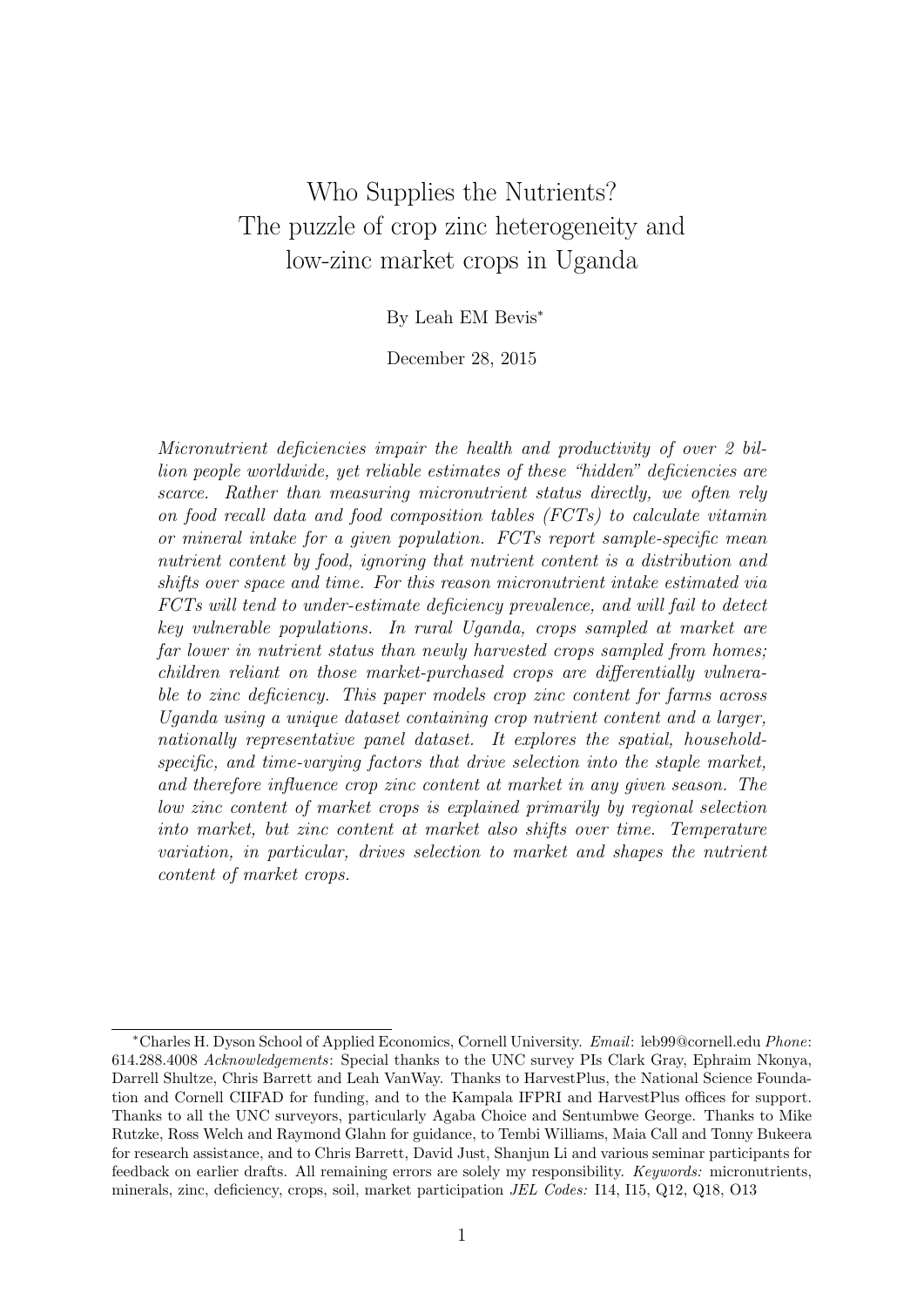## 1 Introduction

The most recent FAO estimates indicate that 840 million people worldwide lack energy from their diets — they are hungry. Yet the global toll of "hidden hunger," those suffering from micronutrient deficiencies, is far higher, probably exceeding two billion people (Kennedy, Nantel and Shetty, 2003; Horton, Alderman and Rivera, 2009). Most of these individuals suffer from insufficient intake of vitamins or minerals despite eating an adequate number of calories. In some cases visible indicators, such as goiter or blindness, mark their deficiencies. But for the majority of those suffering, micronutrient deficiencies are impossible to detect clinically, hence the term "hidden hunger."

Yet the ramifications of these invisible deficiencies are far-reaching, and grave. Micronutrient malnutrition leads to a sustained loss of productivity, depressed immune functioning, blindness, and an increased risk of maternal and infant mortality. Micronutrient malnutrition in utero or during early childhood is particularly dangerous, irreversibly degrading both physical and cognitive capacity (Black, 2003).

Despite the prevalence and risks associated with micronutrient malnutrition, precise deficiency rates are difficult to estimate. Clinical diagnosis of micronutrient deficiencies is often impossible, and testing for micronutrient status is expensive and in some cases infeasible. For this reason, regional or national prevalence rates are generally estimated via dietary micronutrient intake (Joy et al., 2014). This calculation relies on food composition tables (FCTs), which define the "average" nutrient intake associated with consumption of any given food (USDA, 2013).

Yet the micronutrient content of food is not fixed; it is highly heterogeneous, a conditional distribution that shifts over space and time.<sup>1</sup> Because  $\text{FCTs}$  do not capture this heterogeneity, intake estimates that rely on FCTs will not capture the true heterogeneity in micronutrient intake, nor in micronutrient deficiency rates. Populations dependent on lower-than-average nutrient staples are at higher risk for micronutrient malnutrition, but this will be missed in FCT-based estimates.

Additionally, consumers lack the information that might propel them to demand higher-nutrient crops, as US consumers currently demand iodized salt or vitamin D enriched milk. While producers and traders may possess fuzzy information on crop nutrient content (through knowledge about crop variety, management techniques, etc.), consumers do not. Yet Ugandan consumers do value micronutrient-dense foods once information on nutrient content is provided (Chowdhury et al., 2011), and consumers with lower dietary diversity may place differentially greater value on enriched foods (Stevens and Winter-Nelson, 2008). Improved information regarding the heterogeneity of crop micronutrient content could therefore catalyze a shift in consumer demand for higher-nutrient crops, as well as improving the capacity of governments/non-profits to target vulnerable populations.

<sup>&</sup>lt;sup>1</sup>Crop nutrients vary according to soil nutrients and soil pH, rainfall and temperature, agricultural management techniques and trade patterns. In Malawi, low-zinc soils and maize puts semi-subsistence farming families at risk of zinc deficiency (Chilimba et al., 2011, 2012). In Bangladesh, rice farmers with low-zinc soil and low-zinc rice have lower zinc status themselves (Mayer et al., 2007). English and Belgian populations dropped to dangerously low selenium status when European Union trade restrictions barred the import of high-selenium wheat from the United States.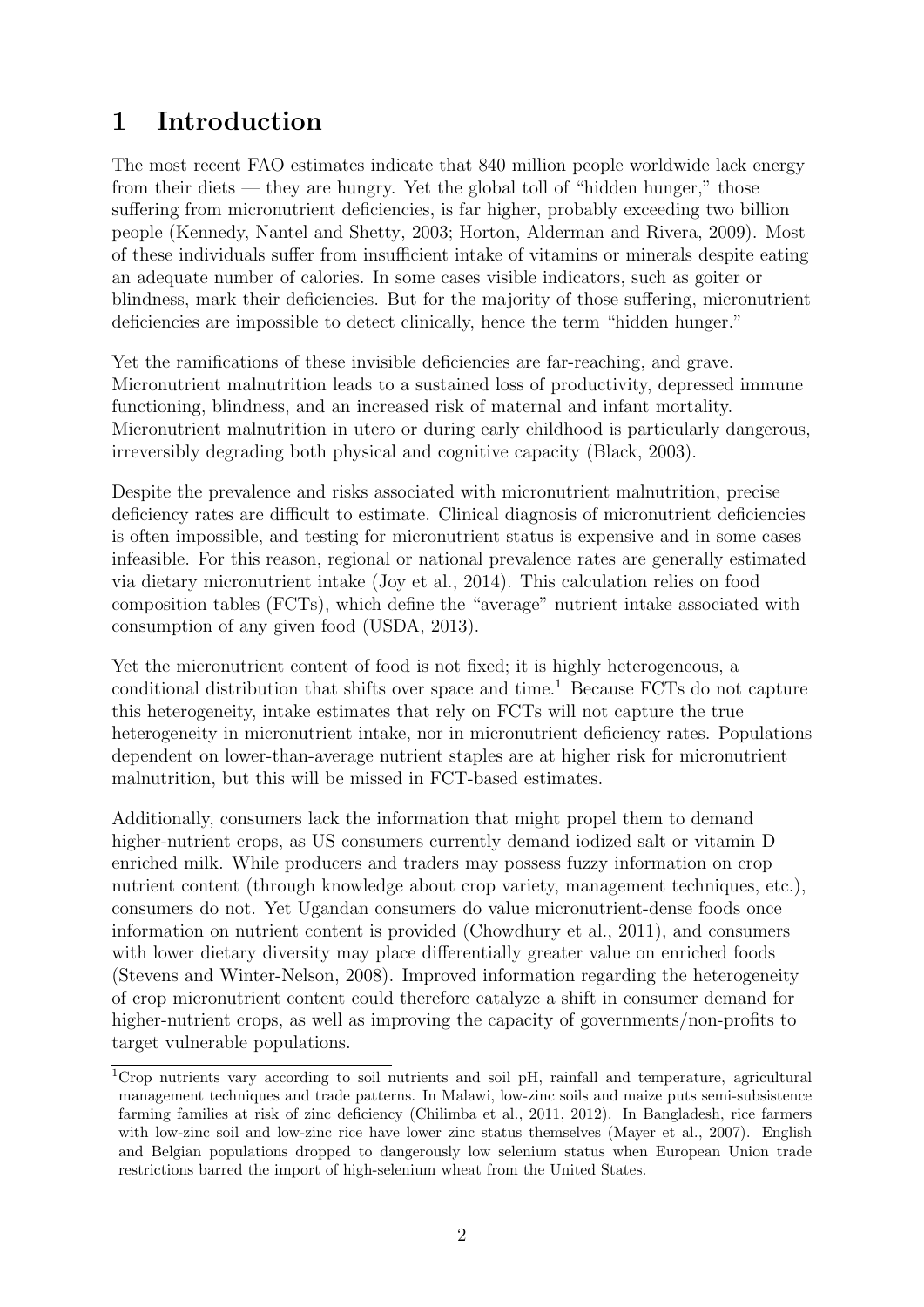This paper begins to fill this knowledge gap, documenting and explaining the heterogeneity of crop zinc content in the context of rural Uganda. I provide evidence that this heterogeneity, combined with spatial trends in production and marketing, causes certain types of families to be particularly vulnerable to zinc deficiency in a way that standard estimates do not capture, and that the families themselves are unlikely to recognize.

In particular, I investigate a curious empirical finding: that staple crops sampled from rural markets across Uganda appear to be lower and less variable in zinc content than staple crops sampled from rural household farms. The difference is so great that apparent risk of zinc deficiency doubles within a population of children under 5 if the zinc content of food is defined according to the mean zinc content of market-purchased crops rather than farm-sampled crops.<sup>2</sup> Such a difference in estimated deficiency rates suggests that unobserved heterogeneity of crop zinc content leaves certain children those particularly dependent on market-purchased crops — at much higher risk for zinc deficiency than a standard estimate would account for.

Why is the zinc content of staples at market so low? Part of the market-household differential can be explained by regional selection into marketing  $-$  a tiny minority of farmers supply the bulk of staples at market, and these farmers tend to grow crops slightly lower in zinc content than average.

To show this, I estimate a production function for crop zinc using unusually rich data on crop nutrient contents, household characteristics and geospatial factors. I choose the optimal form for this function via cross-validation and then project crop zinc content into a larger, nationally-representative panel dataset in a manner similar to Small Area Estimation (Elbers, Lanjouw and Lanjouw, 2003).

By combining these zinc content predictions with survey data on crop production and crop marketing, I compare the predicted zinc content distribution of produced crops (grown for consumption and/or market) to that of marketed crops. The result mimics what was observed in crop samples: the zinc content of crops sold to market is significantly lower, on average, than the zinc content of crops produced on farms across the country. For certain crops (e.g. maize, cassava) the predicted differential explains a significant portion of the observed household-market differential. For other crops (e.g., legumes), the predicted differential is smaller.

Additionally, the household-market differential varies over time, driven by shifts in the spatial pattern of supply. Although the differential is large and statistically significant in most seasons, in a few seasons the distribution of crop zinc content at market nearly mirrors the underlying distribution of crop zinc content in all produced crops. To examine time-varying factors that might shift the market distribution, I estimate a triple hurdle model of crop supply to market, using three rounds of data between 2009 and 2011. Temperature and rainfall shocks are incorporated into the model, which includes three stages of farmer decisions: the production decision, the selling decision, and the sale quantity conditional on production and selling.

<sup>2</sup>A child is at risk of zinc deficiency if their intake falls below the Recommended Daily Allowance (RDA) for zinc — i.e., the intake necessary to meet the needs of 95 percent of the relevant population. The RDA for zinc ranges from 2 mg/day (children under 6 months) to 5 mg/day (children 4-8 years).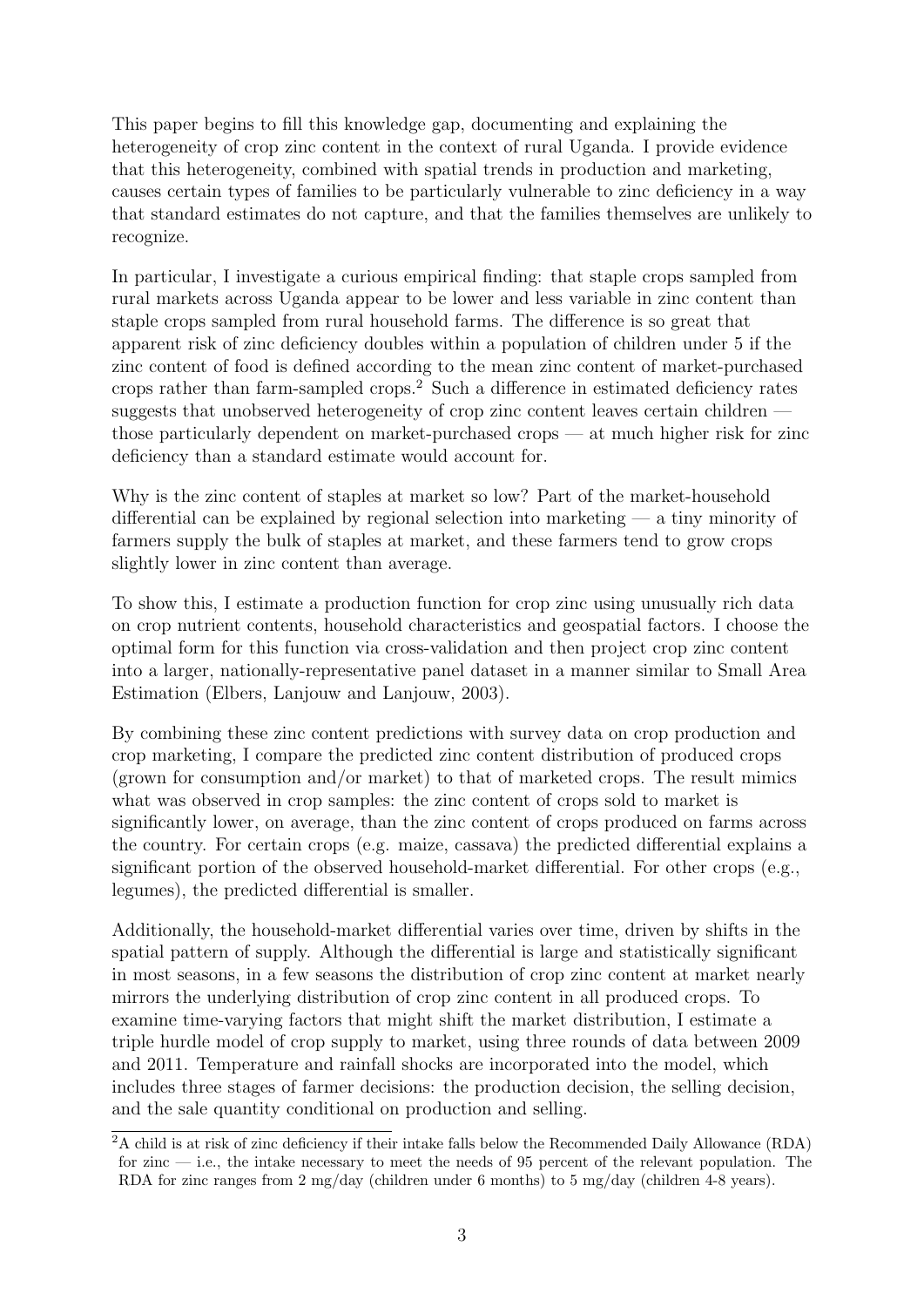In this model, temperature shocks significantly influence supply, allowing for the possibility that, if distributed non-randomly with respect to spatial patterns in crop zinc content, they may change the mean zinc content of crops at market. Temperature variation during the period directly prior to crop sampling is examined for low-zinc, medium-zinc, and high-zinc farmers. Positive temperature shocks were experienced by low-zinc farmers during this period, shocks about twice the magnitude of high zinc farmers. This additional stimulus may have further decreased the zinc content of crops at market during the period when samples were gathered.

While the precise spatial patterns examined here are specific to Uganda, the underlying conditions are common to almost any developing country. Crop nutrient content varies across space in almost any context (Mayer et al., 2007; Chilimba et al., 2011; Sillanpää, 1972), and a very small, non-random selection of farmers supply the market for staples in most developing countries and certainly in sub-Saharan Africa (Barrett, 2008). This suggests that families consuming low-nutrient staples, whether via auto-consumption or purchases, may fall through the cracks of traditional deficiency estimates. This also suggests that the nutrient content of crops at market is unlikely to be representative of a broader, country-wide distribution. The disparity between these distributions will vary by context, however, and across time.

The paper proceeds as follows. Section 2 provides evidence on heterogeneity of crop zinc in rural Uganda, provides agronomic background on the inputs to crop zinc production, and outlines three hypotheses regarding the observed household-market differential in crop zinc content. Section 3 provides an overview of the datasets used in this paper. Section 4 estimates and then projects estimates of crop zinc content, for each of 6 staple crops, in order to compare the distributions of zinc content in produced and marketed crops. Section 5 estimates staple supply to market and the average partial effect of random weather realizations, in order to examine how weather shocks temporarily shift the distribution of zinc content in marketed crops. Section 6 concludes.

### 2 Motivation and Hypotheses

Zinc deficiency is one of the most common micronutrient deficiencies, with over 2 billion people estimated to be at risk worldwide (Hotz and Brown, 2004).<sup>3</sup> It is also one of the most dangerous. Zinc deficiency in utero or during childhood inhibits skeletal growth, retards cognitive capacity, depresses motor development, is associated with diarrhea and acute lower respiratory infections, and delays sexual maturity in adolescence (Prasad, 2003; Hotz and Brown, 2004). Zinc and vitamin A deficiency alone are estimated to account for 9 percent of disability-adjusted life-years (DALYs) for children under five (Black et al., 2008), and zinc deficiency is a primary cause of child stunting (Brown et al., 2002; Imdad and Bhutta, 2011; Brown et al., 2013).<sup>4</sup> The association is so strong, in fact, that the International Zinc Nutrition and Consultative Group (IZiNCG)

<sup>3</sup>Its prevalence surpasses that of iodine deficiency, suffered by slightly under 2 billion people (WHO, 2004), may be on part with that of vitamin A deficiency, impacting a third of preschool age children and fifteen percent of pregnant women (WHO, 2009), and approaches that of iron deficiency, estimated to impact between 4 and 5 billion people, with 2 billion severely deficient, or anemic (WHO, 2008). <sup>4</sup>Stunting is defined as child height-for-age between -2 and -3 z-scores below the median World Health

Organization child growth standards. Severe stunting occurs below -3 z-scores.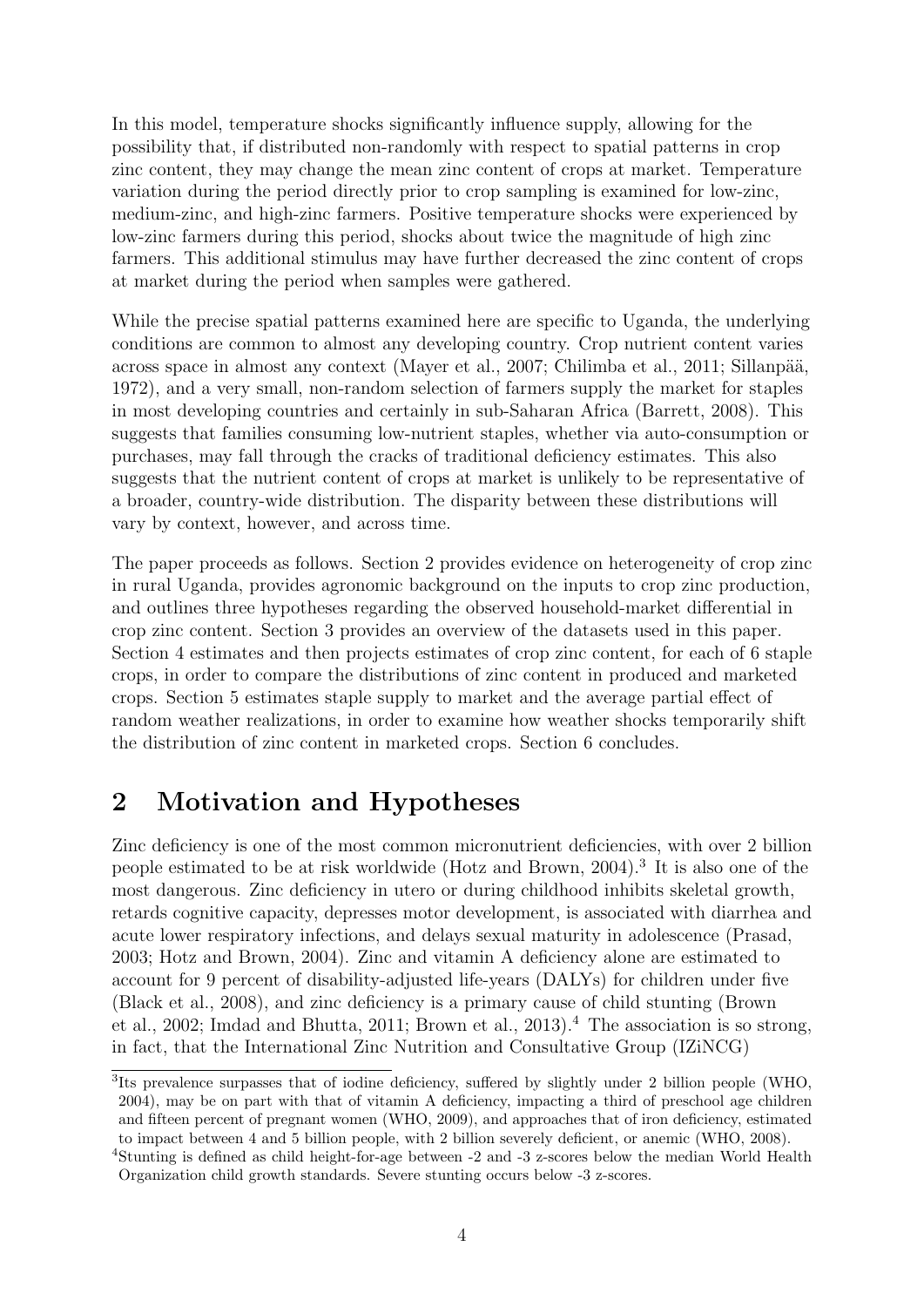considers widespread stunting to be a key indicator for likely zinc deficiency (Hotz and Brown, 2004).

The effects of zinc deficiency are also severe for adults, who lose muscle mass under zinc deficiency in order to release zinc for maintenance of vital organs. Adult zinc deficiency is associated with a number of diseases/conditions including chronic liver disease, diabetes, and macular degeneration (Prasad, 2003). Zinc deficiency is also associated with a loss of appetite, therefore contributing to deficiency in other nutrients (Hotz and Brown, 2004). Thus, zinc deficiency in children is capable of irreversibly degrading future productivity, while zinc deficiency in adults decreases current productivity.

Moreover, mild or moderate zinc deficiency is almost impossible to diagnose clinically, as it presents with few observable symptoms besides stunting. Zinc is so closely regulated by the body that it is difficult to diagnose even with blood plasma tests, which basically indicate dietary zinc intake the day before testing, but not true zinc status (Fischer Walker and Black, 2007). (Ideally bone tissue is analyzed). For this reason, and because of the diverse functions in the human body that depend on zinc and the diverse symptoms of zinc deficiency, Graham et al. (2007) call zinc deficiency the "ultimate hidden hunger." This is also why we generally estimate risk of zinc deficiency by measuring dietary zinc intake.

Calculating dietary zinc intake relies, of course, on food composition tables (FCTs). For instance, work by HarvestPlus regarding dietary nutrient intake in Uganda defines food nutrient content according to an FCT that was particularly tailored for Ugandan dishes, but also draws food nutrient contents primarily from the US Department of Agriculture (USDA) FCT (Hotz et al.,  $2012b, a$ ; USDA, 2008). If the mean zinc content of Ugandan food items differs from the mean zinc content provided by the USDA FCT, zinc intake and deficiency rates may be systematically under- or over-estimated.

Crop samples from Uganda illustrate the heterogeneity of crop zinc content, as well as the fact that FCT values do not necessary represent true mean or median crop zinc values. Figures 1 and 2 illustrate the zinc content distribution of maize and cassava, which were sampled at both smallholder farms and markets in communities across Uganda. Sampling occurred during harvest period, and in the weeks directly following harvest — the crops sampled from smallholder farmers were therefore grown both for auto-consumption and for sale to market. Sales to market had not yet occurred, as the post-harvest drying and processing period had not yet taken place. Crops sampled from markets can therefore be thought of loosely as a sub-set of crops sampled from households, though from one or two seasons prior. They are the crops that were produced on smallholder farms, but eventually sold to market.

In both Figures 1 and 2, the distribution of zinc content for household farms is wide, with a long tail to the right. The USDA FCT values for maize zinc content under-estimate both mean and median zinc content for household producers; the FCT value for cassava zinc content captures median zinc content, but under-estimates mean zinc content. Appendix 1 provides additional figures illustrating crop zinc heterogeneity — the FCT crop zinc content values under-estimate median crop zinc for farmer-grown sorghum, over-estimate median crop zinc for farmer-grown sweet potato, and almost perfectly estimate median crop zinc for farmer-grown groundnuts.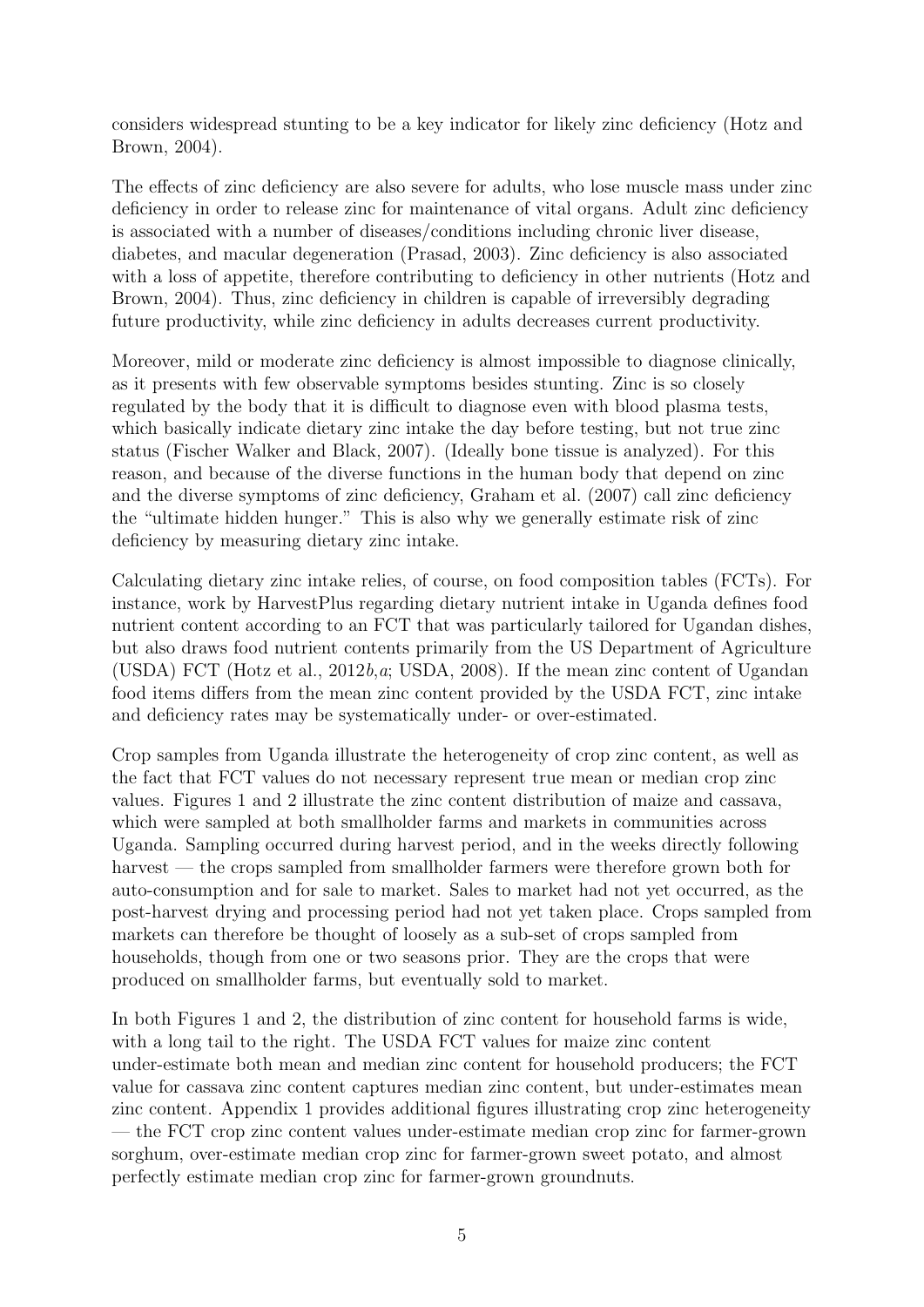Figures 1 and 2 illustrate a second pattern: the zinc content of crops found at market appears to be lower and less variable than the overall zinc content of produced crops that were sampled on farms. Median cassava zinc content is 40 percent lower at market, and median maize content is 83 percent lower. While these were the only two crops sampled at both homes and markets, suggestive evidence points to similar patterns for other crops. More details can be found in Appendix 1.

In a society where, for instance, the majority of zinc intake comes through the consumption of animal-sourced foods, mis-specifying the zinc content of crops might not significantly change calculated zinc intake or estimated zinc deficiency rates. In societies where minerals are drawn largely from plant-based foods, as in much of sub-Saharan Africa, the consequences of such mis-specification may be drastic.

This is the case in Uganda. Figure 3 illustrates three kernel density distributions for child zinc intake (mg/day), both calculated according to identical food recall data collected from 299 Ugandan children under 5 years of age. One of the distributions values the zinc contribution of crops according to the mean zinc content of crops sampled at farms. The other values this contribution according to the mean zinc content of crops sampled at markets. The third values the zinc content of crops according to the HarvestPlus FCT. Zinc intake appears highest, on average, when calculated via the mean zinc content of household samples — median zinc intake appears to be 3.21 mg/day when market samples define content, but appears to be 5.91 when household samples define content. When calculated via the FCT, median zinc intake appears to be 4.04 mg/day.

These differences have serious implications for gauging zinc deficiency in children. Figure 4 illustrates three kernel density distributions for child zinc adequacy, measured as calculated intake over age-specific adequate intake. When household samples define content, it appears that 28 percent of children are at risk of zinc deficiency. When market samples define content, this figure rises to 55 percent. When the FCT defines content, 49 percent of children appear to be at risk of zinc deficiency. Appendix 2 holds more information on both of these figures.

Why does the zinc content of crops sold to market differ from the zinc content of crops sampled on farms, directly after harvest? While some hypotheses can be easily discarded, others seem more plausible and can be tested using existing data. Still others may be plausible, but are untestable in the available data.

First, it might be possible that crop zinc content is a credence good; producers may observe crop zinc while consumers do not. If this were the case, producers might selectively sell low-zinc crops to market and keep high-zinc crops at home for consumption. Hoffmann et al. (2013) isolates such a crop-level selection process in Kenya, where smallholder farmers differentially sell crops that are more likely to be aflatoxin-contaminated, and keep less contaminated crops for home consumption. Yet they do this based on visual indicators of aflatoxin contamination. Crop zinc content is not correlated with visual indicators, except in examples of extreme deficiency not observed in these data. It seems unlikely, therefore, that farmers sort their produced crop according to zinc content.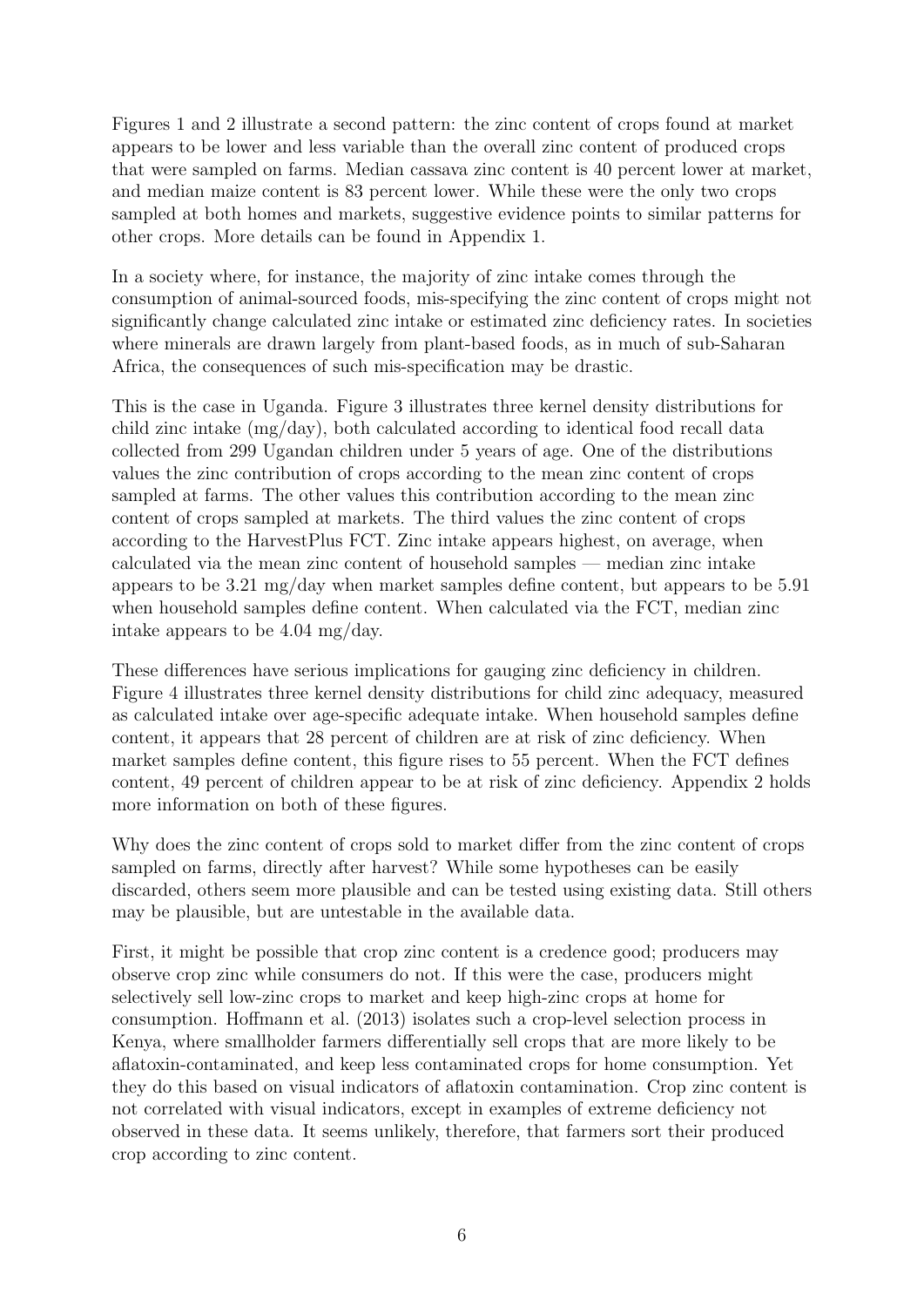Second, it is well known that certain micronutrients degrade over time. Staples purchased from market were likely to be older than staples sampled at homes; while samples from household farms had just reached maturity and been harvested during the summer of 2013, market samples might have been drawn from the first harvest of 2013 or even the second harvest of 2012. For a nutrient that degrades over time, this household-market time lag might explain the differential between freshly-harvested crops found on farms and potentially older crops found at market. Minerals such as zinc, however, do not degrade over time. Such degradation occurs in vitamins, as well as in certain macronutrients such as proteins, but not in trace metals/minerals such as zinc (Favell, 1998).

Third, crop mineral contents change significantly with variety (Velu et al., 2007, 2011). In particular, it is long established that, in many cases, variety yield is inversely associated with variety mineral and vitamin content (Grzebisz, 2011; Davis, 2009; White and Broadley, 2005; Mayer, 1997; Farnham et al., 2004). Known at the "dilution effect," studies of this inverse ratio generally observe that higher-yielding varieties accumulate relatively more dry matter than nutrients (Farnham et al., 2004). For instance, wheat grain in the UK has been declining in zinc content since the 1960s, a trend that coincided with the introduction of semi-dwarf, high-yielding cultivars (Fan et al., 2008). In such high-yielding cereal varieties, increased carbohydrate production lowers the mineral:carbohydrate ratio. If larger, commercially-focused farmers are more likely to grow hybrid or high-yielding crops, this might explain the differential for cereals, at least. Unfortunately, the variety data necessary to test this hypothesis are not available.

Fourth, crop mineral content is shaped by soil characteristics and soil management techniques (Hotz and Brown, 2004; Shivay, Kumar and Prasad, 2008; Sillanpää and Vlek, 1985; Bevis, 2015). In some cases, crop minerals vary primarily on a regional scale. In China, for instance, human selenium status ranges from <10 mcg/day in areas with selenium deficient soils, to 5000 micg/day in areas with extremely high levels of soil selenium (Thomson, 2004). In other cases crop minerals vary on a household-to-household basis. In rural Bangladesh, for instance, the zinc content of rice grown by smallholder families, as well as the zinc status of the smallholder family members, tracks the soil zinc concentration in rice plots (Mayer et al., 2007).

The established spatial heterogeneity in crop zinc suggests that selection into marketing, if correlated with crop zinc content, could lead to either particularly low (high) zinc content at market if the main suppliers come from areas of particularly low (high) zinc soils. Such a phenomenon seems particularly plausible given that a small minority of farmers supply the market in most sub-Saharan African countries. For instance, less than a quarter of Ethiopian families were found by Levinsohn and McMillan (2007) to be sellers of any common grain, a third of Tanzanian farmers were found to be net sellers of food (Sarris, Savastano and Christaensen, 2006), a quarter of Zambian farmers were found to be net sellers of maize (Jayne, Zulu and Nijhoff, 2006), and a quarter of Malagasy farmers were found to be net sellers of rice (Minten and Barrett, 2008).

This selection into the marketing process is non-random. Propensity to sell staples, net sales and gross sales are all correlated with geographic location and transaction costs (Barrett, 2008; Heltberg and Tarp, 2002; Renkow, Hallstrom and Karanja, 2004; Dorosh et al., 2010), making it plausible that regional selection into selling could influence the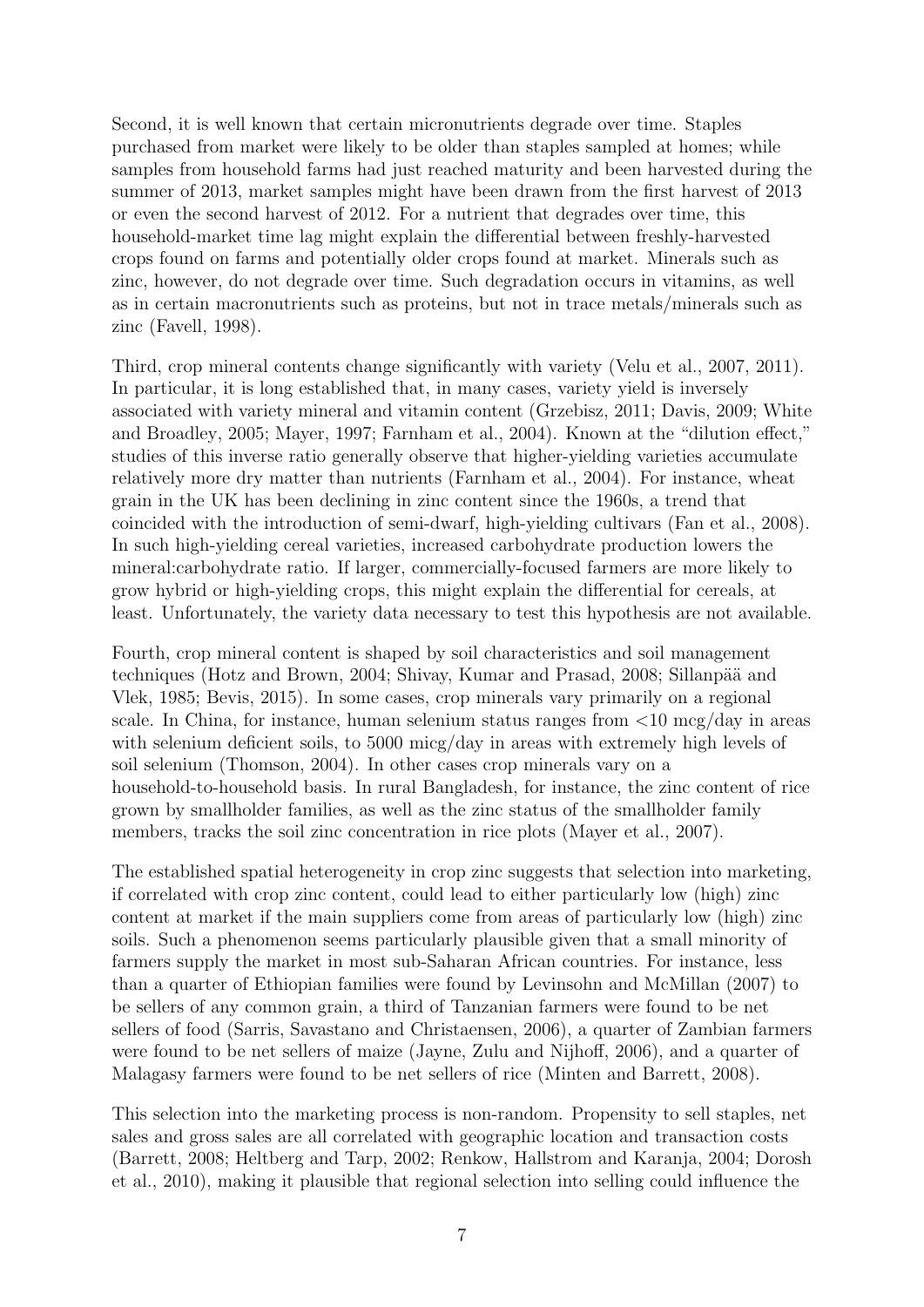nutrient content of crops at market. Farm and farmer characteristics also influence crop sales — for instance, net sales are strongly, positively associated with wealth, land-holdings, and transportation-related assets (Barrett and Dorosh, 1996; Jayne et al., 2001; Levinsohn and McMillan, 2007; Boughton et al., 2007). These factors are often found to be correlated with land management practices and so potentially with soil zinc concentration and crop zinc content.

These two established phenomenon — spatial heterogeneity in crop zinc and non-random selection into crop marketing — suggest two, related mechanisms through which crops at market might end up lower in zinc content than the national average.

#### Hypothesis 1: The primary suppliers in Uganda grow lower-zinc crops than the average farmer, due to household or regional selection into marketing.

A number of mechanisms might lead to household-level heterogeneity in crop zinc within any given region. Soil pH and soil management practices vary greatly among farms and even among plots within a single farm, and both are known to affect the availability of soil zinc to crops (Sillanpää, 1972). Phosphate fertilizers have also been shown to decrease zinc content in a range of crops (Peck et al., 1980; Moraghan, 1994),<sup>5</sup> and fallowing practices may affect soil zinc concentration, potentially impacting the zinc content of crops (Allaway, 1986). If the primary market suppliers in any given region have particularly basic or particularly alkaline soils, or engage in agricultural practices that impede zinc uptake for other reasons, this might lead to their growing lower-zinc crops.

Crop zinc is equally likely to vary across regions, rather than within them. This could occur due to regional variation in soil or rock type, precipitation levels, soil zinc content or soil pH (Sillanpää, 1972). In this case regional selection into the market, rather than household-level selection, might cause the observed disparity.

Hypothesis 1 implicitly assumes that the primary market suppliers are fixed over time. And many predictors of crop sales are time-invariant, at least in the short run — soil type, land-holdings and access to roads, for instance. But some predictors vary across time. Rainfall and temperature shocks, in particular, might change the distribution of sellers for a single season only. If weather variation substantially alters the geography of staple production or marketing for a season, then the zinc content of market staples might adjust in a corresponding manner. This leads to the second hypothesis.

#### Hypothesis 2: Low-zinc sellers were more likely to supply the market only in late 2012 or early 2013, due to weather shocks during that period, creating a temporary dip in the zinc content of crops at market.

Unfortunately, the panel dataset into which crop zinc content is projected does not include survey rounds for 2012 or 2013. It is not possible, therefore, to examine whether

<sup>&</sup>lt;sup>5</sup>The application or even natural presence of minerals such as phosphorus, cadmium, or calcium may impact soil zinc availability to the plant in two ways. Primarily, these minerals compete with zinc for uptake by the roots. Additionally, certain minerals bind with zinc to form compounds less available to plants. Both types of interaction are intermediated by soil pH. For instance, within pH range 6-7, zinc and calcium tends to form insoluble calcium zincates, which makes soil zinc less available to plants (Sillanpää, 1972).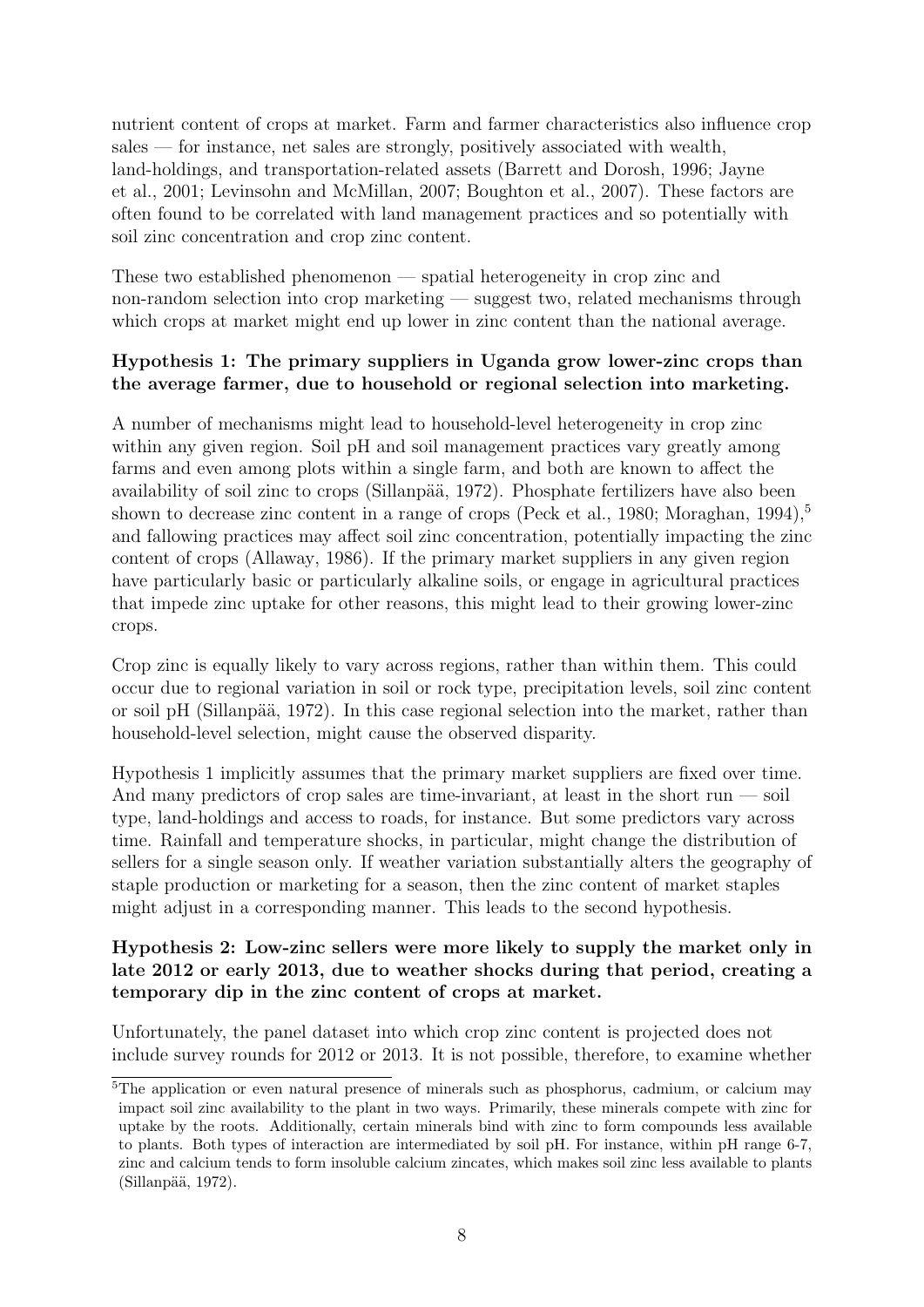the low-zinc farmers truly did sell more than usual to market in this period. It is possible, however, to observe weather shocks during this time period, using highly detailed geo-spatial data on precipitation and temperature. Estimating the causal association between weather shocks and supply in the panel dataset allows us to examine whether 2012 and/or 2013 weather shocks might have temporarily shifted the geographic distribution of crop suppliers in order to further decrease the zinc content of crops at market during the sampling period.

### 3 Data

This paper utilizes three rounds of the Ugandan National Panel Survey (UNPS), from 2009, 2010, and 2011.<sup>6</sup> Families within the UNPS sample complete a socio-economic survey as well as a detailed, plot-level agricultural survey. Because Uganda has two agricultural seasons, each family in the UNPS is visited twice during each year, and the agricultural survey (including extensive measurement of agricultural production and sales) is conducted during each visit. The household survey is conducted only once per year — during the first visit for half of the families in each enumeration area, and during the second visit for the other half. For the purposes of seasonal agricultural production and supply, each household is therefore observed up to six times. Including all households from 2009, 2010, and 2011 provides a total of 17,080 household-season observations.

This paper also utilizes soil and crop data from an NSF-funded survey run by the University of North Carolina (UNC) in 2013. The UNC survey collected household-level socio-economic data and plot-level agricultural data for both seasons of 2012, from a total of 839 households. It also gathered plot-level soil samples for macronutrient analysis.

In half of the survey districts, additional soil samples as well as crop samples were collected for micronutrient analysis. Six staple crops were sampled at the household directly during and after harvest: maize, sorghum, sweet potato, cassava, beans and ground nuts. Because these six crops were sampled from households at harvest, they might potentially have gone on to be sold or to be consumed at home. The distribution of crop zinc content drawn from household samples, therefore, is best viewed as a representation of the distribution of zinc content for all produced crops. Additionally, samples were taken from rural, sub-county markets, as well as households. Maize flour and cassava flour were sampled at the market level, along with a number of other crops and food items.

Because both the UNC and the UNPS data are geo-referenced, geo-spatial data on soil and climate conditions can be extracted for each household in both datasets. Additionally, because they contain similar agricultural and household survey modules, a number of survey variables exist for both datasets. Using these jointly available covariates, crop zinc content can be modeled in the UNC dataset and predicted into the

<sup>&</sup>lt;sup>6</sup>The UNPS is one of a collection of nationally representative panel surveys called the Living Standard Measurement Survey — Integrated Surveys in Agriculture (LSMS-ISA). It is implemented by the national statistics office with technical support from the World Bank Development Economics Research Group.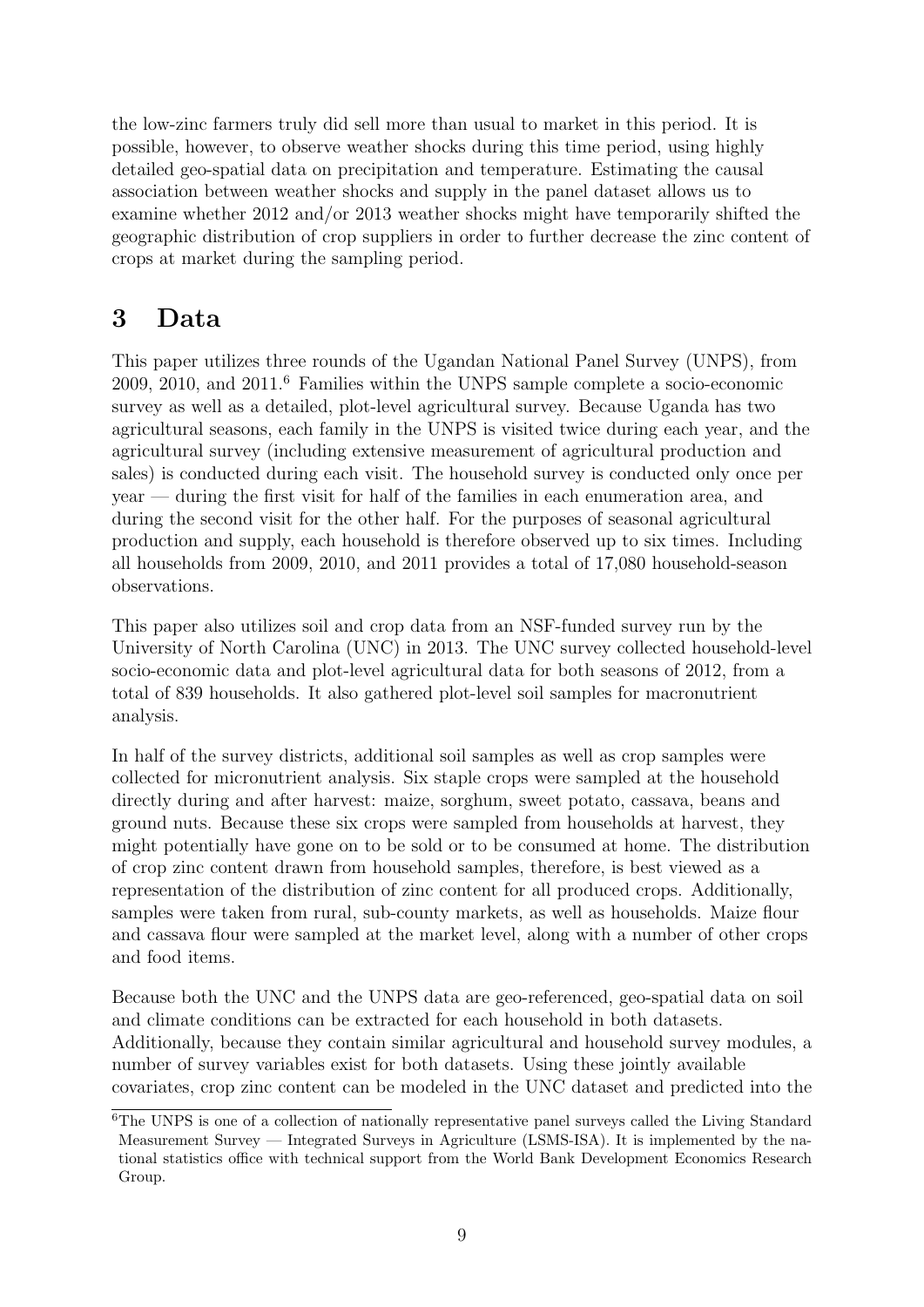UNPS dataset, in a manner similar to Small Area Estimation (Elbers, Lanjouw and Lanjouw, 2003).

Table 1 reports summary statistics for all such covariates. The top four variables are sourced from geo-spatial data, and the bottom variable (farm productivity) is taken from UNC and UNPS survey data. Because the UNC data do not include households in the central region of Uganda, the last two columns of Table 1 provide summary statistics for the non-central UNPS households.<sup>7</sup>

Additional UNPS data is used to estimate a triple hurdle model of farmer supply to market. Table 2 displays summary statistics for the additional UNPS variables used in this model.

Geo-spatial raster data on soil characteristics were procured from the Africa Soil Information Service (AfSIS) / World Soil Information project (Hengl et al., 2015). Rasters of season-average rainfall means, season-average rainfall standard deviation, and season-specific rainfall realizations were created using Climate Hazards Group InfraRed Precipitation with Station (CHIRPS) data, compiled by month and gridded at 0.05 decimal degrees.<sup>8</sup> Rasters of season-average temperature means, season-average temperature standard deviation, and season-specific temperature realizations were created using Era-interim re-analysis data from the European Center for Medium-Range Weather Forecasts (ECMRWF). These data are predicted daily within a 0.75 degree grid, and then interpolated down to a 0.25 degree resolution.

Growing degree days (DD) are calculated for each day, and then averaged within seasons to indicate seasonal temperature. They are calculated in this manner, where T is the temperature in degrees Celsius:

$$
DD(T) = \begin{cases} 0 & \text{if } T \le 8^{\circ} \text{ C} \\ T - 8 & \text{if } 8^{\circ} \text{ C} \le T \le 32^{\circ} \text{ C} \\ 24 & \text{if } T \ge 32^{\circ} \text{ C} \end{cases}
$$

This formula captures "useful" heat to crops, as most plants cannot absorb heat below 8 degrees Celcius or above 32 degrees Celsius, but absorb heat within that range in a linear manner (Dell, Jones and Olken, 2013).

Figures 3 and 4 are generated using food recall data from a Food Frequency Questionnaire (FFQ) administered to 237 children, each under 5 years of age and living in UNC households for which soil and crop samples were gathered. During the FFQ child care-takers stated how many times their child had consumed each of 53 selected, zinc-rich foods over the course of the last seven days, and the average portion size for each food consumed. In 99 cases a second food recall was conducted, extending the food intake dataset to 336 observations.<sup>9</sup> More information on the FFQ, and the construction of zinc intake from these food recall data, can be found in Appendix 2.

<sup>7</sup>Uganda is broken up into four regions: Central, Western, Eastern and Northern. Each regions is broken into districts, which are broken into counties, then sub-counties, then parishes, then villages.

<sup>8</sup>A decimal degree express latitude and longitude geographic coordinates as decimal fractions. Values around bounded, as with latitude and longitude, by  $\pm^{\circ}90$  and  $\pm^{\circ}180$ , respectively.

<sup>&</sup>lt;sup>9</sup>These 99 children were revisited partway through the survey, as their heights had been improperly recorded by the survey instrument.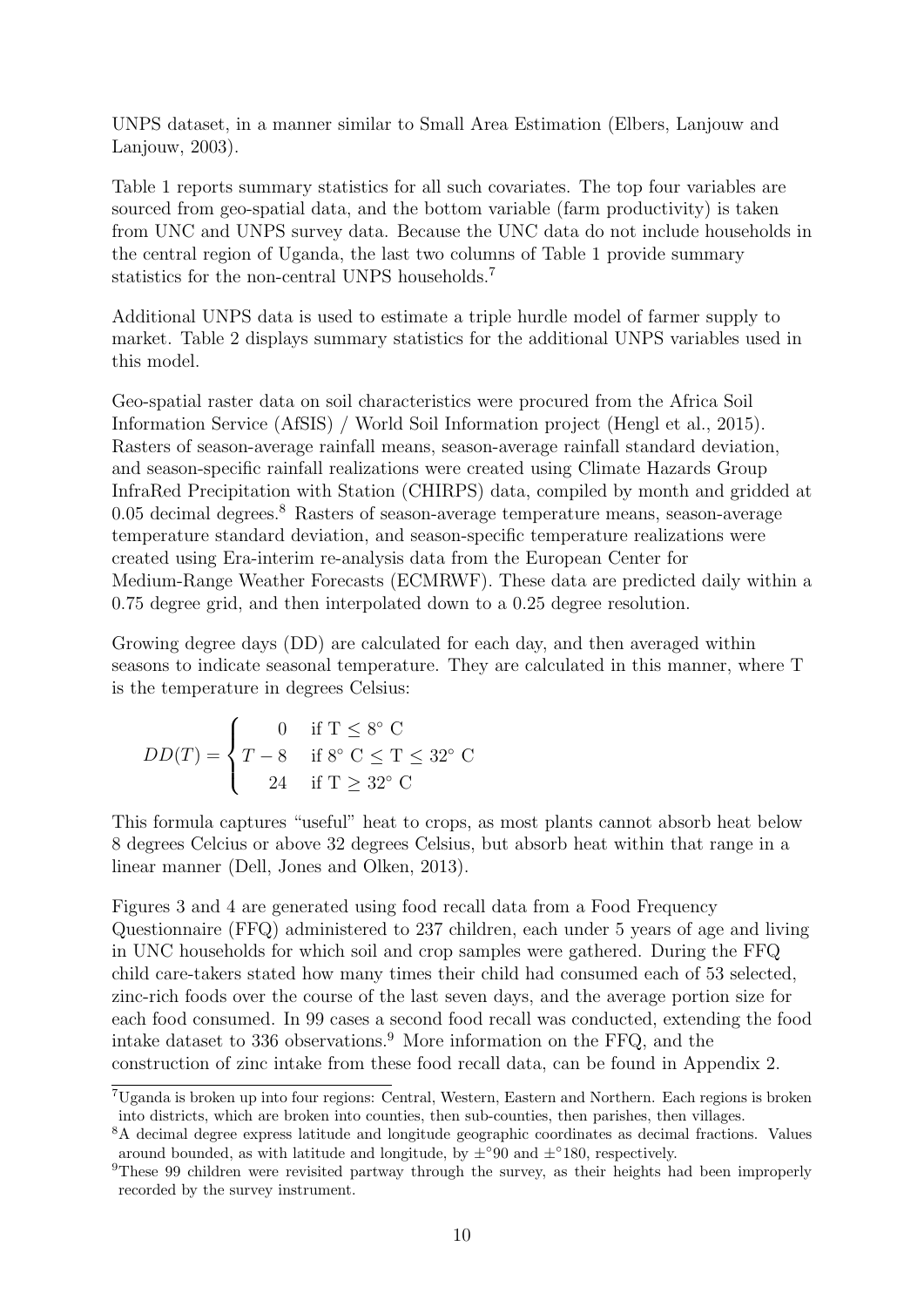# 4 Producing Crop Zinc

#### 4.1 Estimation Strategy

To test Hypothesis 1, I model observed crop zinc content in the small UNC dataset and then predicted crop zinc content for all farmers within the larger, nationally representative UNPS dataset. This allows comparison between the zinc content of crops grown by the average farmer, by farmers who sell some crops to market, and by major crop sellers. Such comparisons must be done in the UNPS dataset because the UNC dataset is not nationally representative.

This technique, estimating crop zinc in a small, rich dataset in order to predict into a larger, nationally-representative dataset, borrows from Small Area Estimation techniques (Elbers, Lanjouw and Lanjouw, 2003). Two assumptions are crucial for valid predictions. First, the covariates used to estimate zinc in the UNC data and the covariates used to predict zinc into the UNPS data must be measured identically across the two datasets. Geo-spatial variables created in R or ArcGIS, such as interpolated climate or soil qualities or distance to roads, are guaranteed to be measured identically as they are drawn from the same external dataset. Household survey variables such as household head education or farm size must be obtained via the same questions and techniques. Because the UNC questionnaire was modeled on an earlier version of the UNPS surveys, many of the survey modules are nearly identical.<sup>10</sup>

Second, predictive power, measured by Mean Squared Forecast Error (MSFE), must be maximized. The goal is not to obtain unbiased covariate estimates, as would be true if the purpose of estimation was inference about parameters, nor even to maximize  $\mathbb{R}^2$ . Rather, it is to model crop zinc in such a manner as to minimize error when zinc is predicted into the UNPS dataset. Over-fitting the model with too many covariates, while increasing  $R^2$ , will simultaneously increase MSFE. For this reason that Small Area Estimation models are generally parsimonious, including a few variables at most.

To minimize MSFE, one might use cross-validation to test all possible Ordinary Least Square (OLS) models — every permutation of covariates, including all models with one covariate, all models with two covariates, all models with three covariates, etc. It is equivalent and more efficient, however, to minimize MSFE within a rotated space, where the OLS covariate matrix is decomposed via single value decomposition (SVD) into a new matrix of orthogonal eigenvectors and matching single values (eigenvalues). In this rotated matrix, candidate solutions to the OLS minimization are chosen by allowing the number of single values and matching eigenvectors,  $k$ , to vary from 1 to  $k_{max}$ , where  $k_{max}$  is the total number of non-zero singular values (Lawson and Hanson, 1974).

Candidate models with a low  $k$  are parsimonious. Candidate models with a larger  $k$  are not, and while they provide a better fit to the original data, the solutions are less stable, and after a point have lower forecast power. In this rotated space, an optimal  $k^*$ may be chosen in order to minimize MSFE. Essentially, the SVD aids in the end goal of

<sup>&</sup>lt;sup>10</sup>The UNPS surveys were largely modeled on a 2002/2003 survey run by UBOS. The UNC survey is the second wave of a panel, where the first wave of data was partially drawn from that 2002/2003 survey. This means that many UNPS modules are identical to that of the  $2003/2003$  UBOS survey, and therefore later UNPS surveys.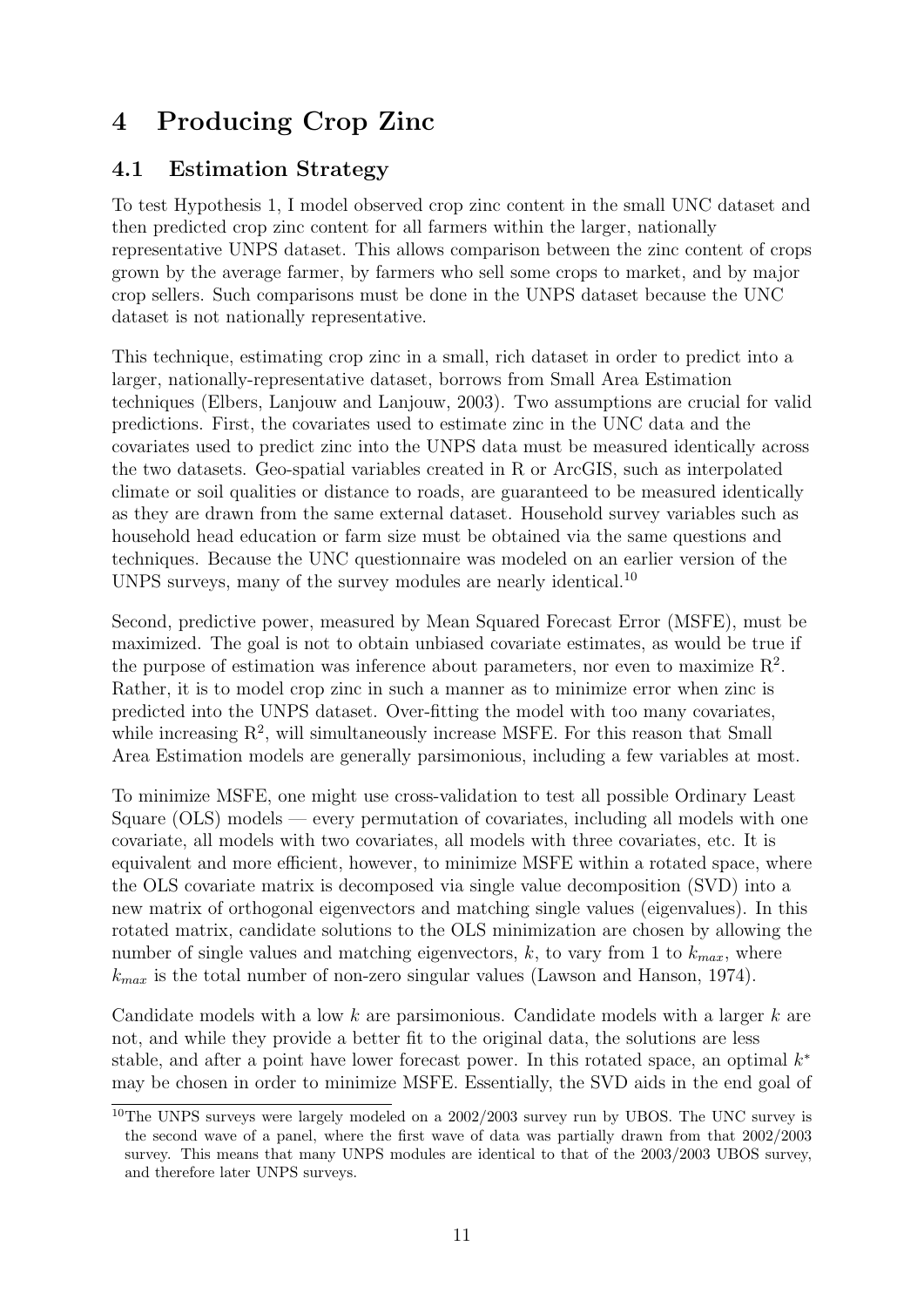choosing the "correct" model by first generating the most parsimonious model for every possible size of model. The size of the model (the number of candidate vectors,  $k$ ) is then chosen by using cross-validation to minimize MSFE. Appendix 3 outlines the SVD approach in greater detail.

While the precise data generating process for crop zinc is unknown, potential covariates surely include data on soil conditions, crop variety, temperature and precipitation, and all interactions between these variables. Ideally, the model would include data on household-specific soil zinc and soil pH; because the UNPS surveys do not collect soil samples, this is impossible. Therefore, I use geo-spatial data on area-level soil conditions, as they can be extrapolated to both datasets. The Africa Soil Information Network (AfSIS) soil quality rasters include data on soil pH, but not soil zinc. However, soil calcium is highly correlated with soil zinc — in the UNC measured soil data, soil zinc concentration and soil calcium concentration have a bivariate correlation coefficient of  $0.507<sup>11</sup>$  — and soil calcium is included in the AfSIS rasters. It is therefore used to proxy for soil zinc concentration.

Covariates in the crop zinc model therefore include geo-spatial soil calcium and geo-spatial soil pH, average growing degrees per year, average precipitation, and interactions among all of these variables.

Additionally, a number of household-level covariates are also initially included: dummy variables for bicycle ownership, brick walls, a male head of household, the use of organic amendments on soil, the use of inorganic amendments on soil, and the existence of erosion-controlling structures on the farm, as wells as household head age (quadratically) and a measure of farm productivity: crop value per hectare, calculated at the plot level and then averaged across plots. Because AfSIS soil characteristics can only capture landscape-level variation, these household-level variables, known to be associated with soil management and nutrient loss, proxy for household-specific deviations from the area mean. If these household-specific factors are significantly associated with impact soil zinc, then farmer-level selection into the market may play a role in explaining the low zinc content of crops at market, as predicted by Hypothesis 1.

Modeling and prediction is done for three sets of crop samples: for cereals (maize and sorghum) for tubers (cassava and sweet potato) and for legumes (beans and ground nuts).<sup>12</sup> Each crop is demeaned individually, however.

Hypotheses 1 and 2 are examined by comparing an unweighted distribution of predicted zinc content for producers, and a sale-weighted distribution of predicted zinc content for sellers. The first distribution reproduces the zinc content one would observe by randomly sampling maize from any farmer who had produced a positive quantity of maize, as done in the 2013 UNC survey. The second distribution weights by selling quantity for all expected crop sellers, thereby reproducing the zinc content one might observe at market if all sales were pooled across the entire country.

 $11$ In fact, within the UNC sample, crop zinc content can be explained better by interpolated soil calcium and soil pH than by measured soil zinc and soil pH.

<sup>&</sup>lt;sup>12</sup>Samples are pooled within crop types due to limited sample size. The underlying assumption is that functional form and error distribution are the same within crop type.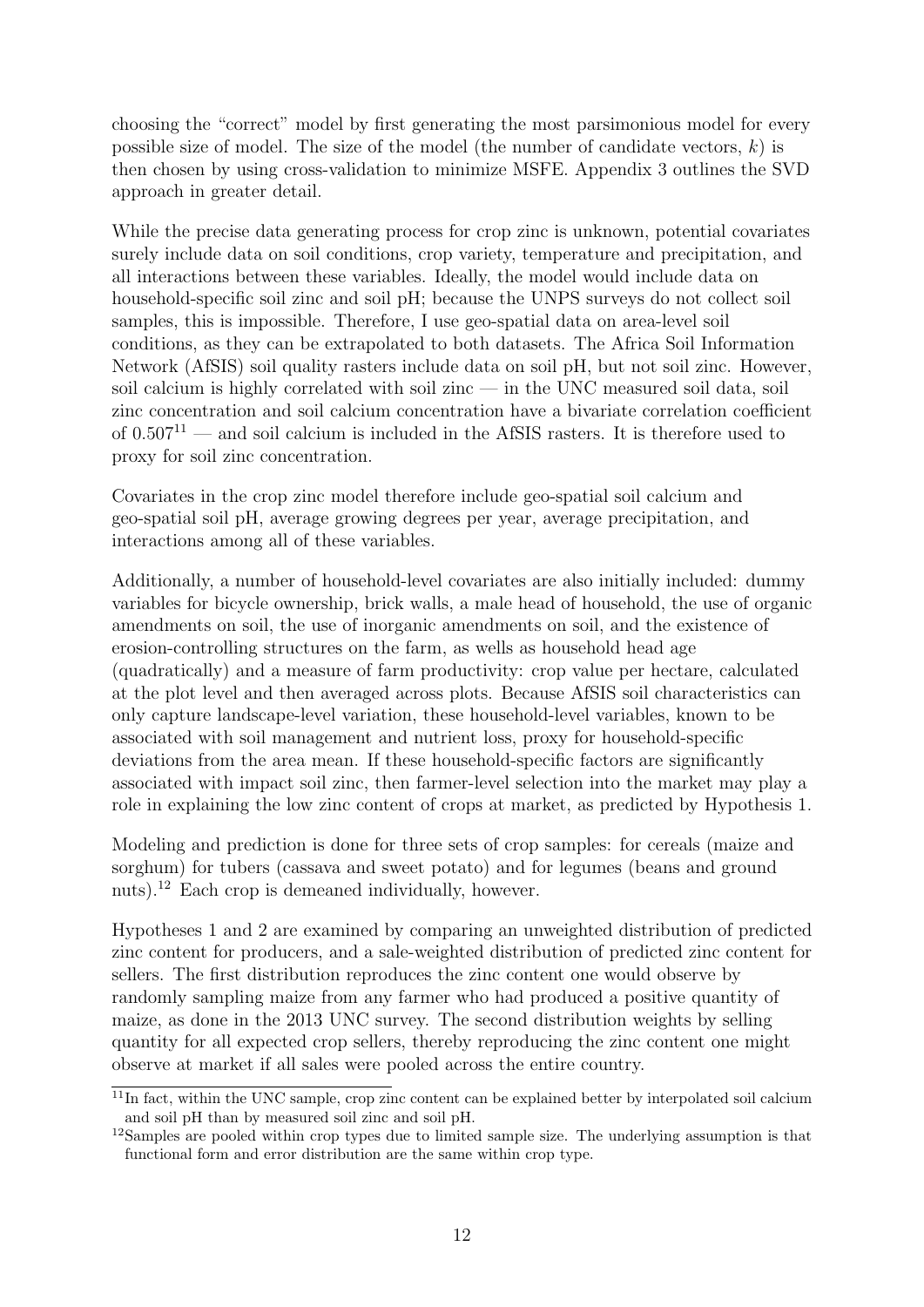#### 4.2 Results

Initially, household-specific covariates are included in the zinc production model. With one exception, however, these covariate are given zero weight by the SVD. (Appendix 4 addresses this further.) It seems, therefore, that area-level factors have a greater influence on crop zinc production than do household-specific factors. One household-specific covariate does predict crop zinc, however — farm productivity, measured in log value produced per hectare. This variable is therefore included in the final models, while the other variable are dropped. The final model set of covariates available for single variable decomposition is therefore soil pH, soil calcium, average precipitation, average temperature, and log crop value per hectare, as well as all interactions amongst these variables, including squared terms.

This matrix of covariates is decomposed into orthogonal vectors, and the optimal vector  $k$  is chosen to minimize mean squared forecast error (MSFE). Figure 5 illustrates mean squared forecast error (MSFE), matrix condition number and  $R^2$  for the cereal model, each over k. Appendix 4 holds the same figure for tubers and legumes. Choosing  $k = 5$ minimizes MSFE, making this the optimal model for predicting crop zinc content out of sample. In the case of legumes and tubers, the optimal  $k$  is 3, and the models for predicting legume and tuber zinc content are chosen accordingly.

Because the in-sample explanatory power of a model, after a certain point, is inversely correlated with out-of-sample predictive power,  $R^2$  is fairly low for each of the three models. After demeaning log crop content by individual crop (individually for maize and for sorghum, for instance, within the cereal sample), the  $R<sup>2</sup>$  for explaining remaining variation is 0.042, 0.081, and 0.023 for cereals, tubers and legumes, respectively. (Total  $R^2$  is higher, as crop means explain X, Y, and Z percent of cereal, tuber and legume zinc on their own.) This is similarly the case with Small Area Estimation, where minimizing forecast error is also the primary goal and predictive models are therefore chosen to be parsimonious. For instance, Chandra (2013) chooses two explanatory variables that predict 26 percent of outcome variation.

With a low  $R^2$ , the predicted crop zinc content for any individual farmer is, of course, wrong. Yet the goal is merely to create and compare averages across groups of farmers — crop sellers and non-sellers, high-sellers and low-sellers. If error around predicted crop zinc is orthogonal to these categories, then comparison of predictions across categories is valid.

Figure 6 illustrates the non-parametric distribution of forecast residuals for farmers who sell cereals, farmers who do not sell cereals, and for major sellers — farmers in the top 25 percent of sales quantity. The distributions are noisy, and appear to be indistinguishable from one another.<sup>13</sup> Averages of predicted crop zinc may therefore be compared across groups of farmers without concern that omitted variables bias these distributions.

Having predicted zinc content into the UNPS dataset, Hypotheses 1 is examined by comparing an unweighted distribution of predicted zinc content for all producers

<sup>&</sup>lt;sup>13</sup>These histograms show population within each bin. Therefore, column length differs according to category population size — because few people are "major sellers," these columns are lower.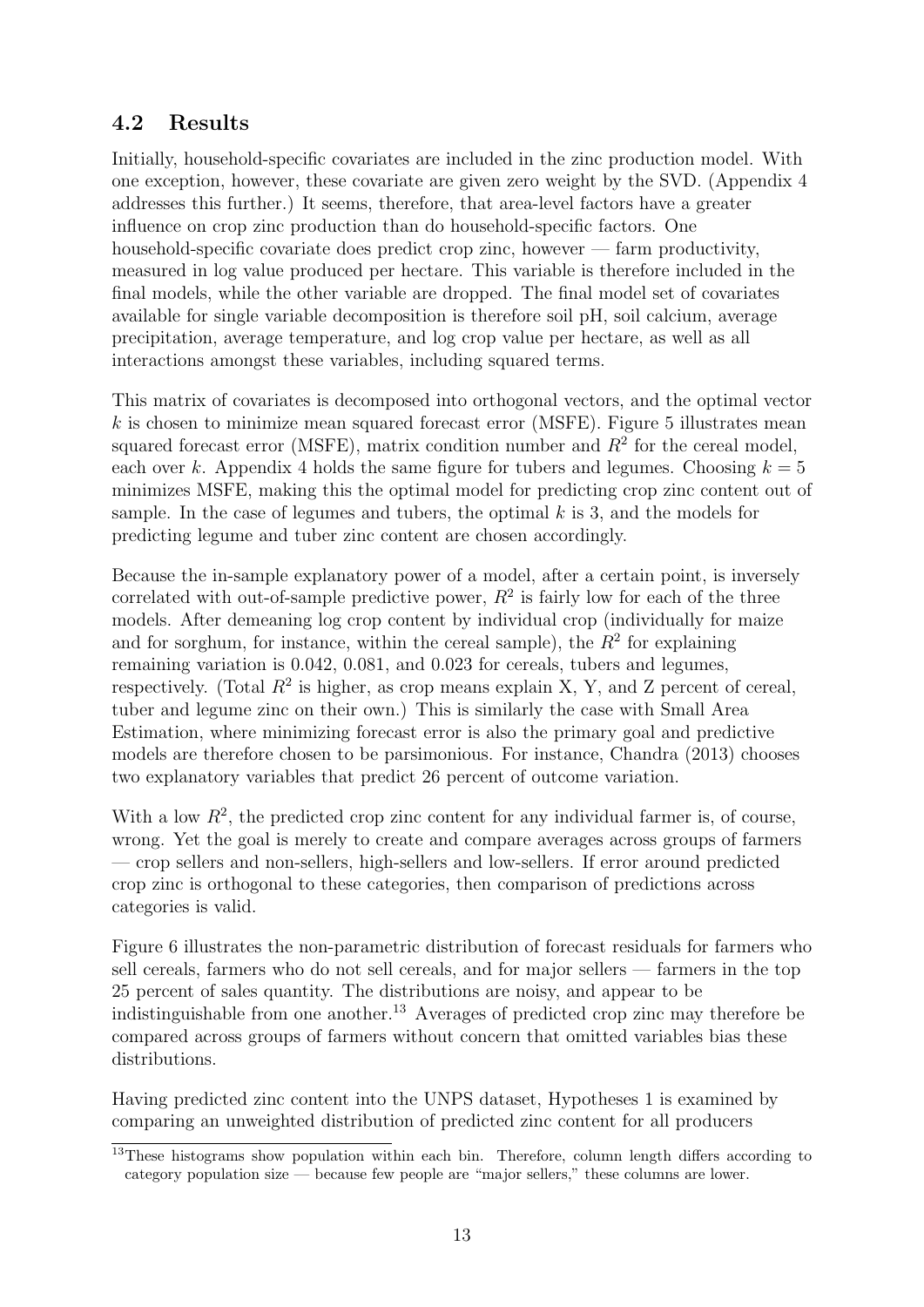("produced crops"), and a sale-weighted distribution of predicted zinc content for sellers only ("marketed crops"). The unweighted distribution mimics the distribution that would occur if one sampled crops randomly from any household that was a producer. The sales-weighted distribution mimics the distribution that expected at market. If selection on market participation is correlated with predicted crop zinc content, then these distributions will differ.

Table 3 compares the central moments of these distributions for each season of the UNPS panel, for maize. For all but one season, maize produced on farms is higher in zinc, on average and by median, than the maize expected at market, and in each case this difference is significant at the 0.001 percent level. Mean crop zinc content at market is 16 percent lower than mean crop zinc content of all farm-produced maize in the first season of 2009, and 13 percent lower in the first seasons of 2010 and 2011. In the second seasons the difference shrinks — crop zinc content at market is 3 and 9 percent lower, on average, than farm-produced zinc content in the second seasons of 2009 and 2011, and is 6 percent higher, on average, than farm-produced zinc content in the second season of 2010.

Table 4 displays the difference in zinc content between crops found at market and crops grown at home, for all crops and for each individual season as well as by seasonal average. For every crop, there is a notable difference between the expected zinc content at market, when compared to unweighted household production: marketed crop zinc content is significantly lower for almost every crop-season combination. The bottom two lines of this table display statistics from observations pooled across years, within season. For all but beans, the difference is larger in season one than season two. However, the difference is particularly notable for maize (for which the difference in season 1 is twice that of season 2) and cassava and groundnuts (for which the difference in season 1 is triple that of season  $2$ ).<sup>14</sup>

Additionally, the season-to-season variation in the market-household differential is striking for certain crops. For sweet potato, it is as low as 3 percent and as high as 29 percent. For cassava, it is as low as 9 percent and as high as 33 percent — not far from the 40 percent differential observed in the analyzed cassava samples.

Tables 3 and 4 support Hypothesis 1: data on staple sellers and staple sales quantities, examined in conjunction with predicted crop zinc content for all producers, indicates that marketed staples will be lower in zinc content, on average, than the staples produced by an average Ugandan farmer. The magnitude of this differential varies across crops and time. While farm productivity does predict crop zinc content, all other predictors are regional — household-level covariates appear less important than regional soil and weather patterns (Appendix 4).

Because the predicted distribution of zinc content in marketed crops shifts over seasons, Hypothesis 2 is plausible.<sup>15</sup> The next section therefore estimates the impact of

 $14$ Excluding the central region from the producer's distribution, as was done when sampling crops in 2013, leads to as slight increase in the household-market differential for most crops, and particularly in season 2. Results available upon request.

<sup>&</sup>lt;sup>15</sup>Theoretically, it is possible that zinc content in crops might change over time, particularly with relation to weather shocks. Because only cross-sectional data on crop zinc content are available, however, it is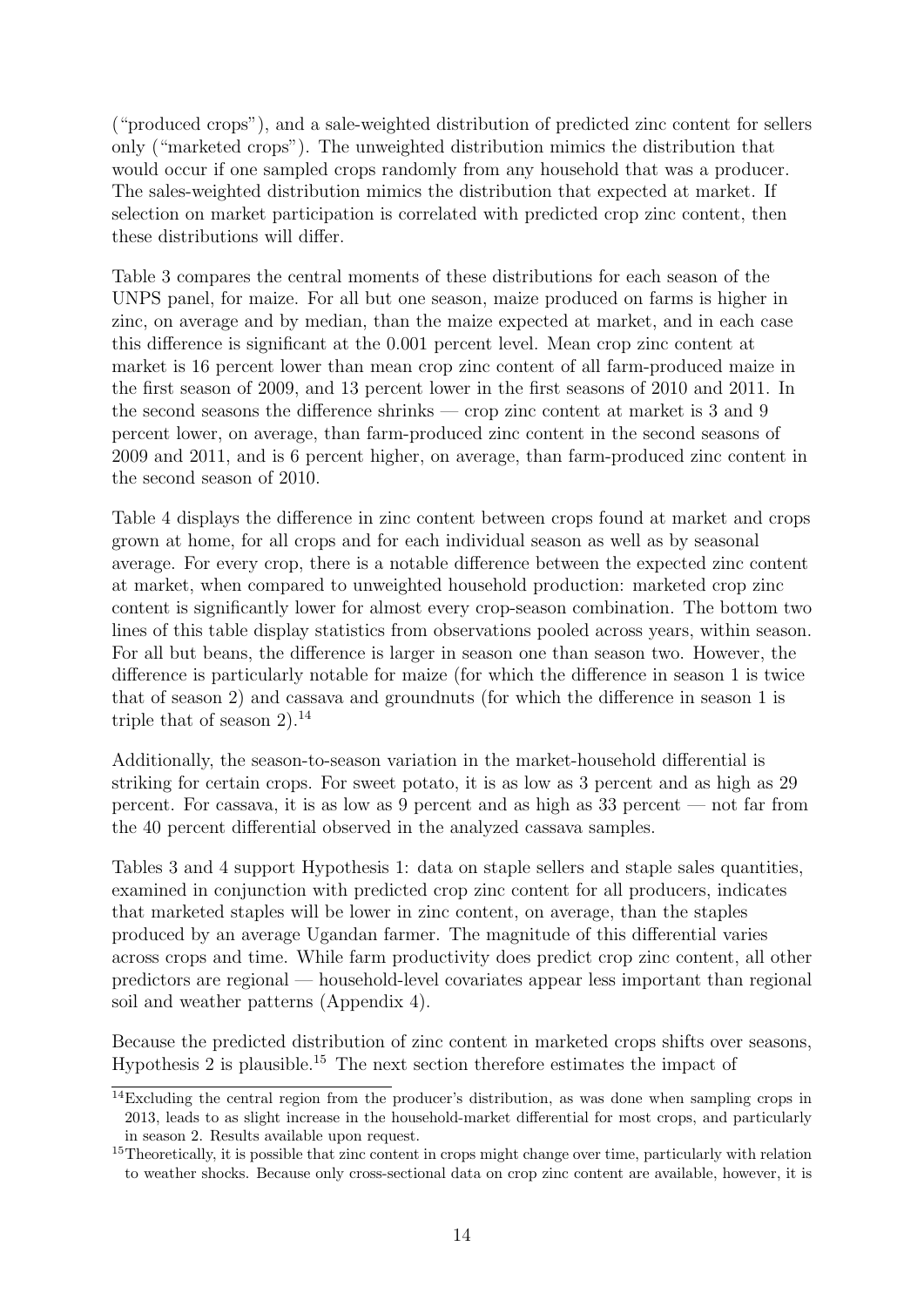time-varying weather shocks on sales, in order to examine the possibility that rainfall or temperature shocks drove particularly low-zinc farmers to supply the market in the period directly prior to crop sampling.

### 5 Marketing Crop Zinc

#### 5.1 Estimation Strategy

Because farmers make production and selling decisions sequentially, a triple hurdle model is appropriate for modeling market supply of staples. I model three stages of choice: the binary decision to produce the crop in question, the binary supply decision, and the continuous supply quantity decision. Modeling all three stages of choices allows the external factors such as rainfall or agricultural shocks to influence both production and selling decisions, rather than holding the early stages constant. The model here follows closely the triple-hurdle model used by Burke, Myers and Jayne (2015) to describe farmer production and market participation in Kenya's dairy sector, which itself builds on the ordered tobit model of Bellemare and Barrett (2006). Additionally, it is equivalent to a three-stage version of the "Exponential Type II Tobit Model" discussed by Wooldridge (2010), and I adapt his notation in this paper.

The model differs from that of Burke, Myers and Jayne (2015) or Bellemare and Barrett (2006) in its focus on gross sales, rather than net sales. In the first and second stages farmers are separated into producers, non-producers, sellers and non-sellers (rather than net producers and net sellers), because the nutrient distributions of interest are for all home-produced crops and all crops sold to market.

The participation decisions can be stated as in Equations 1 and 2, where  $s_1 = 1$ indicates a decision to produce a given crop, and  $s_2 = 1$  indicates a decision to sell that crop. (If  $s_1 = 0$ , necessarily  $s_2 = 0$ .) The matrix  $x_1$  includes data on elevation, soil characteristics (soil clay content, soil pH), weather expectations (mean and standard deviation for rain and growing degree days over the decade prior to the panel's start), household endowments (household labor and farm size), other household characteristics (household size, household head age and education, non-farm income status, wealth index, urban/rural status), and transaction costs (distance to major town, distance to major road, distance to Kampala).<sup>16</sup> The matrix  $x_2$  includes all of the same variables, but including realized weather occurrences (coefficients of variation for rainfall and growing degree days, around the means already controlled for).

$$
s_1 = 1[\mathbf{x_1}' \gamma + v_1 > 0] \tag{1}
$$

$$
s_2 = 1[\mathbf{x_2}'\delta + v_2 > 0] * s_1 \tag{2}
$$

Following Wooldridge (2010) closely, the latent intensity equation can be written as in Equation 3, and observed outcomes (in this case crop sales) is given by Equation 4. The intensity variable to be estimated is  $log(y)$ , as in Equation 6, where y denotes crop

not possible to estimate a production function for zinc that accounts for time-varying factors. Variation in crop zinc content over time is therefore likely to be underestimated.

<sup>16</sup>Major towns are those towns with...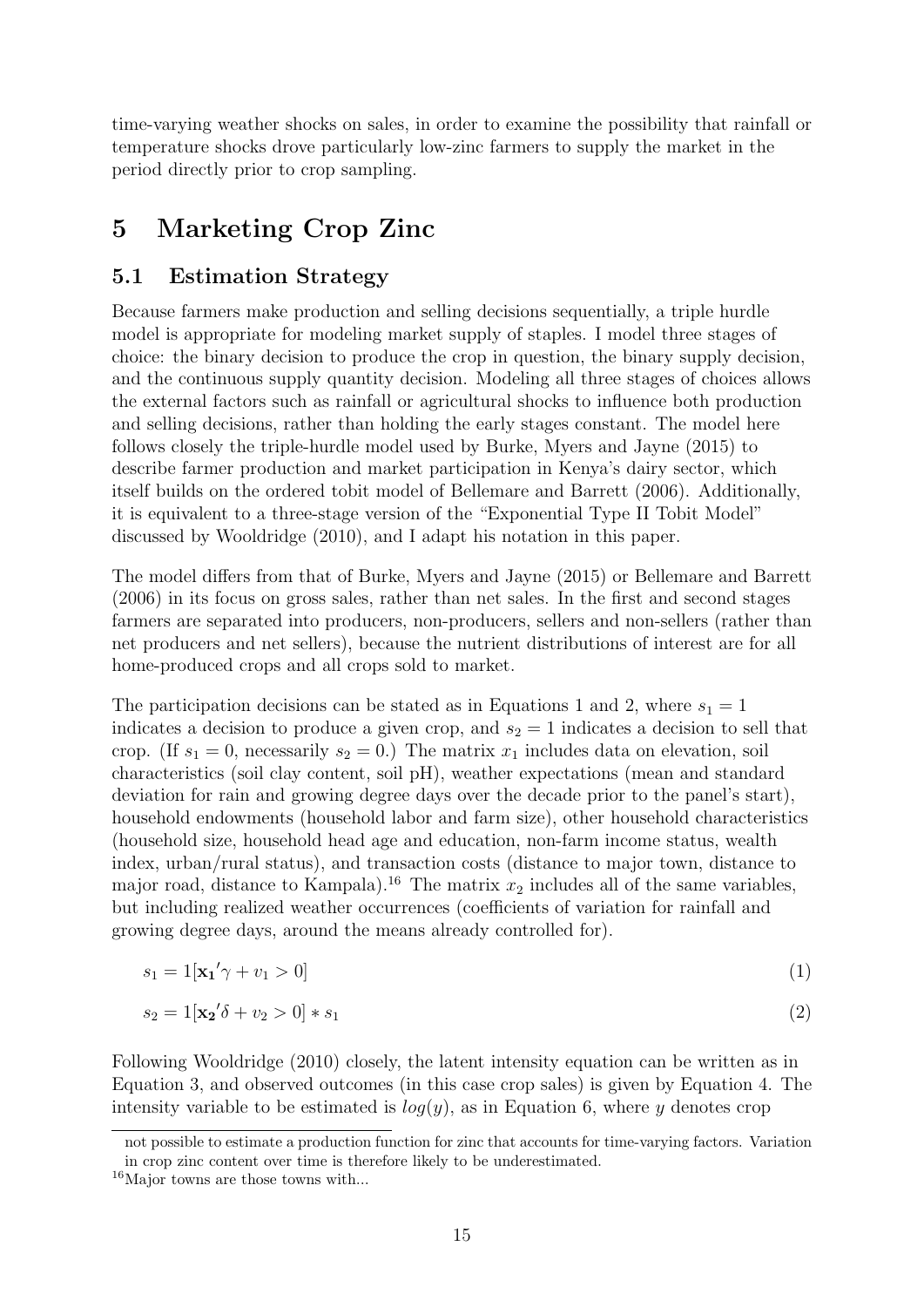sales. The matrix  $x_3$  is identical to  $x_2$  except that it includes transaction costs, relevant for the binary sale decision but not for the sale quantity decision.

$$
w^* = \exp(\mathbf{x_3} \beta + u) \tag{3}
$$

$$
y = s_2 * w^* \tag{4}
$$

$$
m^* = \log(w^*)\tag{5}
$$

$$
log(y) = log(w^*) \text{ when } y > 0
$$
\n<sup>(6)</sup>

I allow the error terms to be correlated as in Equation 7, where  $\mathcal{N}_3$  signifies a trivariate normal distribution,  $\rho_{12}$  give both the covariance and correlation between the stage 1 and stage 2 error terms,  $\rho_{23}$  is the correlation between stage 2 and stage 3 error terms, and  $\sigma \rho_{23}$  is the covariance between stage 2 and stage 3 error terms.<sup>17</sup> Conditional on  $v_2$ ,  $v_1$  and  $u$  are assumed independent. This structure is a methodological generalization beyond the assumptions of Burke, Myers and Jayne (2015) and Bellemare and Barrett (2006).

$$
(v_1, v_2, u) \sim \mathcal{N}_3(\mathbf{0}, \Sigma_3) \text{ with } \Sigma_3 = \begin{bmatrix} 1 & \rho_{12} & 0 \\ \rho_{12} & 1 & \sigma \rho_{23} \\ 0 & \sigma \rho_{23} & \sigma \end{bmatrix}
$$
 (7)

Given the covariance matrix of Equation 7, the log likelihood is given by Equation 8. Here,  $\Phi_2$  signifies the CDF of a standard bivariate normal (specified in Equation 5) and  $\phi_3$  signifies the probability distribution function (PDF) of the specified trivariate normal distribution.

$$
f(s_1, s_2, y | \gamma, \delta, \beta, \rho_{12}, \rho_{12}, \sigma) = \left[1 - \Phi(\mathbf{x}_1 \gamma)\right]^{1[w_1=0]} * \left[\Phi_2(\mathbf{x}_1 \gamma, -\mathbf{x}_2 \delta, \rho_{12})\right]^{1[w_1=1, w_2=0]}
$$

$$
* \int_{-\mathbf{x}_1/\gamma}^{\infty} \int_{-\mathbf{x}_2/\delta}^{\infty} u_3 * \phi_3(u_1, u_2, u_3, \rho_{12}, \rho_{23}, \sigma) du_2 du_1^{1[w_1=w_2=1]} \tag{8}
$$

Consistent and efficient estimates of all parameters could be obtained through maximizing the likelihood specified in Equation 8. Consistent but inefficient estimates may also be obtained via a two-step process. In the first step, the joint likelihood for the first two stages is maximized, as specified in Equation 9. This likelihood function is identical to that of the bivariate probit under the special case  $-$  true in this model that  $s_2$  is never found to equal 1 when  $s_1$  is 0. Thus, a bivariate probit consistently estimates  $\gamma$ ,  $\delta$ , and  $\rho_{12}$ .

$$
f(s_1, s_2 | \gamma, \delta, \rho_{12}) = \left[1 - \Phi(\mathbf{x}_1 \gamma)\right]^{1[s_1 = 0]} * \left[\Phi_2(\mathbf{x}_1 \gamma, -\mathbf{x}_2 \delta, \rho_{12})\right]^{1[s_1 = 1, s_2 = 0]}
$$

$$
* \left[\Phi_2(\mathbf{x}_1 \gamma, \mathbf{x}_2 \delta, \rho_{12})\right]^{1[s_1 = 1, s_2 = 1]}
$$
(9)

In the second step,  $\beta$ ,  $\sigma$  and  $\rho_{23}$  must be estimated. For those with production and sales greater than zero, expected log sales can be given as in Equation 10. However,

<sup>&</sup>lt;sup>17</sup>The parameter  $\rho_{12}$  gives both the covariance and correlation because stage 1 and stage 2 errors are standard normal. The term  $\sigma \rho_{23}$  gives covariance between stage 1 and stage 2 errors for the same reason.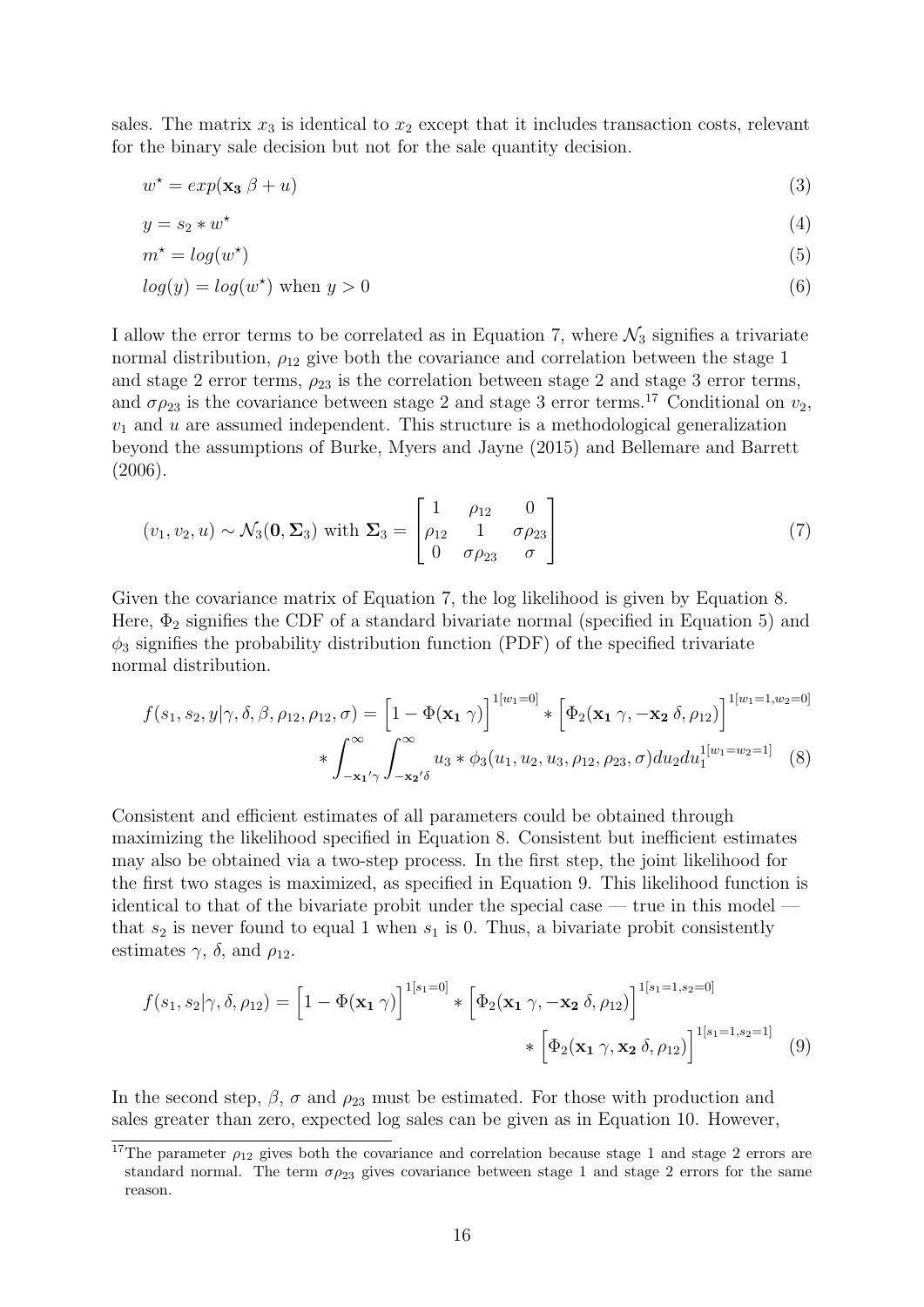may be re-written as  $E[u|v_2\rangle - \mathbf{x_2} \delta]$ . Additionally,  $E[u|v_2] = \sigma \rho_{12}v_2$ , and  $E[v_2|v_2 > -\mathbf{x_2} \delta] = \lambda(\mathbf{x_2} \delta)$ , where  $\lambda$  is the Inverse Mills Ratio. Thus, Equation 10 may obtained by regressing  $log(y)$  on  $\mathbf{x}_3$  and on  $\lambda(\mathbf{x}_2;\delta)$  for all observations with because  $v_1$  is independent from u, conditional on  $v_2$ , the expectation within Equation 10 be re-written as in Equation 11, and consistent estimates of  $\beta$  and of  $\sigma \rho_{23}$  can be  $log(y) > 0.^{18}$ 

$$
E[y|s_1 = 1, s_2 = 1] = \mathbf{x_3} \beta + E[u|v_1 > -\mathbf{x_1} \gamma, v_2 > -\mathbf{x_2} \delta]
$$
\n(10)

$$
E[y|s_1 = 1, s_2 = 1] = \mathbf{x_3} \beta + \sigma \rho_{23} \lambda (\mathbf{x_2} \delta)
$$
\n(11)

The density of y, conditioned only on  $x_1, x_2$ , and  $x_3$ , is obtained by multiplying the conditional density  $f(y|x_1, x_2, y > 0)$  by  $P(y > 0|x_1, x_2) = P(s_2 = 1)$ , as in Equation 12 (Wooldridge, 2010) .

$$
E[y|x_1, x_2, x_3] = \mathbf{x}_3 \beta + \sigma \rho_{23} \lambda(\mathbf{x}_2 \delta) \quad * \Phi_2(\mathbf{x}_1 \gamma, \mathbf{x}_2 \delta, \rho_{12}) \tag{12}
$$

The derivative of this quantity with respect to  $x_j$  represents the total increase in (log) sales that occurs, due to a change in  $x_j$ , through shifts in production patterns, shifts in selling patterns, or shifts in the distribution of quantity sold. This derivative is given by Equation 13. Examining the derivative with respect to rainfall or temperature, for instance, tells us how much we can expect to see log sales change (or perhaps shift geographically) in response to random weather realizations or evolving weather expectations.

$$
\frac{dE[y|x_1, x_2, x_3]}{dx_j} = \frac{d \mathbf{x}_3 \beta + \sigma \rho_{23} \lambda(\mathbf{x}_2 \delta)}{dx_j} * \Phi_2(\mathbf{x}_1 \gamma, \mathbf{x}_2 \delta, \rho_{12}) + \mathbf{x}_3 \beta + \sigma \rho_{23} \lambda(\mathbf{x}_2 \delta) * \frac{d\Phi_2(\mathbf{x}_1 \gamma, \mathbf{x}_2 \delta, \rho_{12})}{dx_j}
$$
(13)

#### 5.2 Results

Table 5 reports regression results for each stage of the triple hurdle model for maize supply. (Full results for the other crops are available upon request.) Both soil factors and weather factors are significantly associated with decisions at each stage. Temperature expectations, captured by average, season-specific total growing degree days (DD) during the decade previous to UNPS data collection, are positively associated with the probabilities of both producing and selling a crop, though with diminishing returns. The standard deviation of growing degree days, capturing temperature risk, is negatively associated with both decisions. Rainfall expectations appear far less important than temperature expectations, especially in the first two stages.

Temperature realizations positivity, significantly drive both the likelihood of selling (Column 2 of Table 5 and sales quantity (Column 3). Because this variable is randomly distributed, and orthogonal to temperature means, the association estimated is causal.

<sup>18</sup>Standard errors are bootstrapped, in order to be valid for inference (Heckman, 1979). I plan to do this, but have not yet gotten around to figuring out how to bootstrap with survey weights. It's next up on the agenda, however.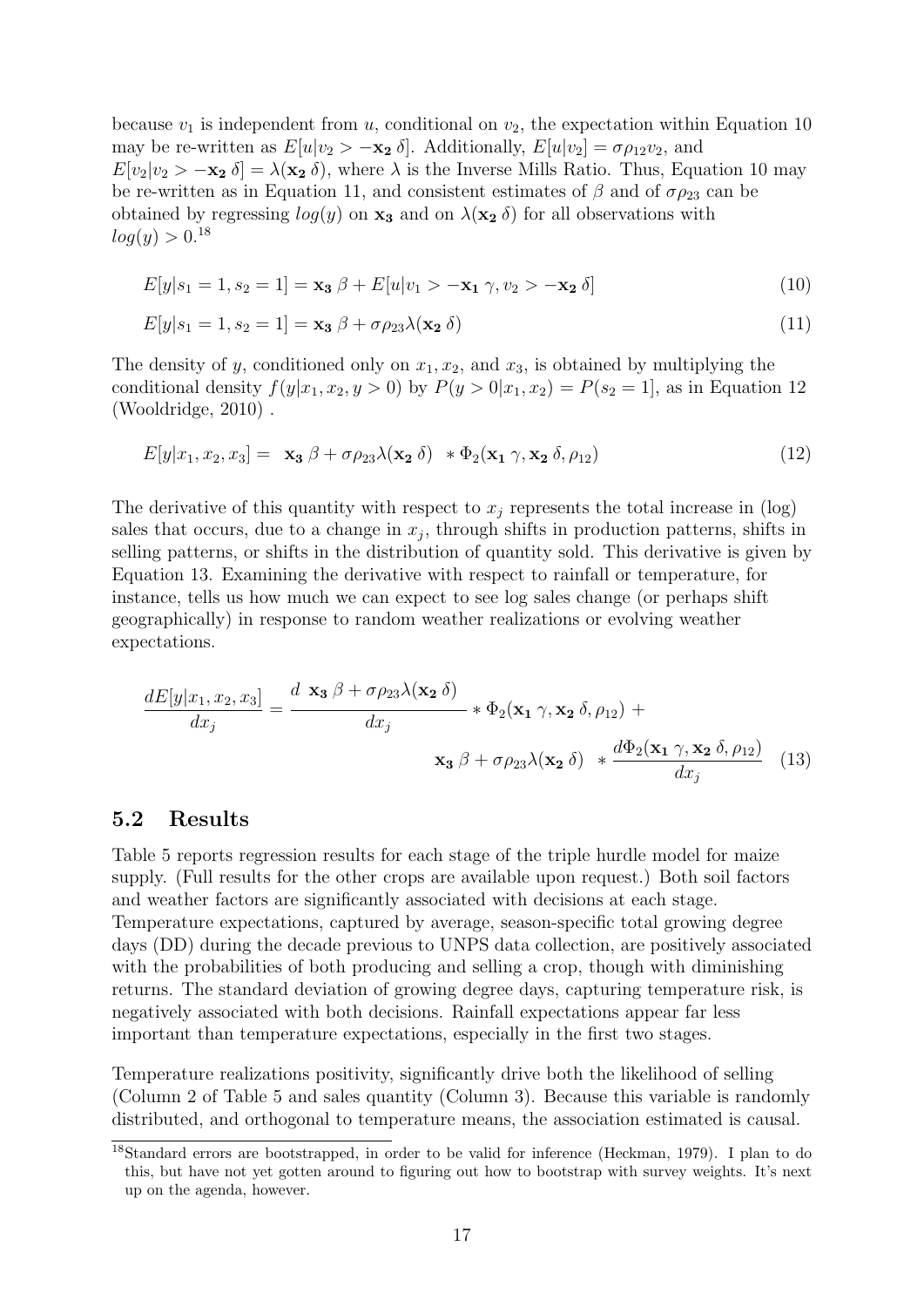It is also logical; farmers who experience an anomalously high number of growing degree days during the production period are likely to capitalize on their good luck by selling crops, or selling more crops, to market. In both stages, however, the association is smaller for those farmers who are further from major towns, and likely face greater transaction costs in the marketing process. Rainfall realizations follow a similar pattern in both Columns 2 and 3, but the effects are only significant in the third stage.

Table 6 reports the coefficient estimates on rainfall realizations for each of the additional 5 hurdle models. These models were specified in precisely the same manner as the model presented in Table 5. (Full results are available upon request.) Rainfall realizations seem to have little impact on crop sales decisions, except in the case of maize and ground nuts. Temperature realizations positively impact sorghum sales decisions, as with maize, but negatively impact sweet potato sales decisions, and negatively impact the binary sales decision regarding cassava. In general, weather realizations have greater impact on decisions regarding cereal sales than they do on decisions regarding tuber and legume sales — logical given that grasses (cereals) are particularly sensitive to weather conditions.

To shift supply, rainfall and temperature realizations must have a significant impact over both the binary and continuous selling decision. The parameter estimate of greatest interest is therefore the average partial effect (APE) of temperature and rainfall, which changes according to distance to town, given the interaction between climate realizations and distance to town.

Figures 7 and 8 display the APEs for rainfall and temperature for cereal crops, the only crops for which weather realizations significantly shift crop supply. As Table 6 suggests, these APEs are greater for farmers closer to market. The difference is quite small though — Figures 9 and 10 display the same APE estimates with bootstrapped 95 percent confidence intervals, and the gradient is almost unnoticeable.

At median distance to market, a positive growing degree realization of one coefficient of variation (CV) results in a 3.5 percent increase in maize supply, and a 1.8 percent increase in sorghum supply. A negative growing degree realization of one CV results in a decrease in supply of the same magnitude. At the same distance quintile, a positive rainfall realization of one CV results in 1.4 percent increase in maize supply, and a 0.7 percent decrease in sorghum supply. These rainfall effects are insignificant, however, and especially so for sorghum. (This is logical given that sorghum is a drought-resistant cereal.)

Figures 11 and 12 illustrate rainfall and temperature variation over time, measured in CVs, and broken out across cereal zinc content quintiles. (Because the zinc content of maize and sorghum are modeled together, their quintiles are identical, while their mean zinc content differs.) Rainfall realizations in 2012 and 2013 do not appear to vary with cereal zinc content.

However, 2012 and 2013 variation in degree days does differ markedly by crop zinc content. The farmers with lower crop zinc content are mostly likely to have received high degree day realizations, resulting in positive marketed supply concentrated among these farmers. The farmers with the lowest crop zinc content are least likely to have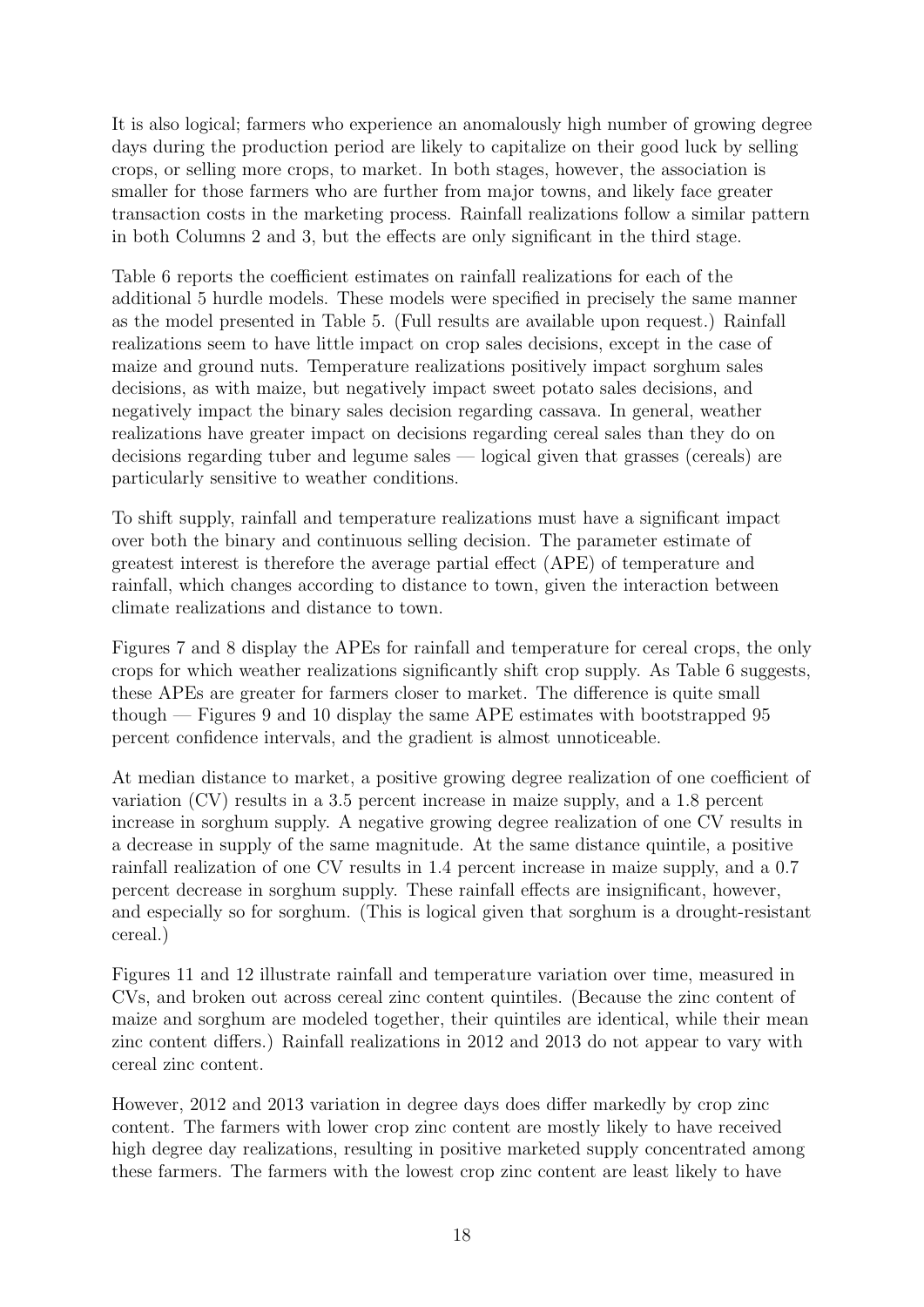received high degree day realizations. This differential is particularly large in the first season of 2012 and the first season of 2013, where the highest zinc farmers would have supplied 0.35 percent more maize than usual to the market.

These figures suggest that random weather variation in 2012 and 2013 may have further shifted down the zinc content distribution of cereals at market. Whether it can fully explain the remaining gap observed between the zinc content of maize sampled from markets and the zinc content of maize sampled from farms across the country is difficult to say. It is notable, however, that random shocks in rainfall and temperature have the ability to shift the zinc content of crops going to market, by shifting the geography of suppliers for a particular season.

### 6 Conclusion

This paper documents the heterogeneity of crop zinc content in Uganda, and explores how regional selection into staple marketing drives a downward shift in the nutrient content of crops at market. This shift varies by crop and by season, and is particularly notable for maize and for tubers. For instance, maize sold to market during the first agricultural season is 13.5 percent lower in zinc content, on average, than maize grown across the country. Sweet potatoes and cassava sold to market market during that same season are 19.5 percent and 16.7 percent lower in zinc content, respectively, than their counterparts grown across the country. Given Ugandans' heavy reliance on these three crops, such differentials are concerning.

Additionally, time-varying factors such as rain or temperature shocks have the ability to increase/decrease supply from either low-zinc farmers or high-zinc farmers, shifting the distribution of crop zinc content at market for only one or two seasons. Farmers growing low-zinc cereals experienced particularly high numbers of growing degree days in 2010, 2012 and 2013, while farmers growing high-zinc cereals experienced the lowest numbers of growing degree days. Since these shocks are causally associated with sorghum and maize supply, they likely shifted the zinc content of cereal at market to be even lower than normal.

The precise patterns found here cannot be expected in every context. However, these findings as well as decades of literature on crop nutrient heterogeneity and market participation suggest that we should never expect, a priori, that the nutrient content of crops at market should perfectly mirror the nutrient content of crops produced country-wide. It is well established that crop nutrient content varies over space, and particularly with soil nutrient concentration and soil pH, with crop management practices and with crop variety. It is equally well established that a select group of farmers supply the staple market in almost any developing context, and that these farmers are better off than average and own more land than average. They may manage their land differently than the average farmer, or grow different varieties than the norm.

It is logical, therefore, that if factors driving regional selection into marketing (e.g. distance to capital city, soil nutrients, temperature) or factors driving household-level selection into marketing (e.g. land quantity, crop variety) are correlated with crop nutrient content, the nutrient density of crops found at market will differ from the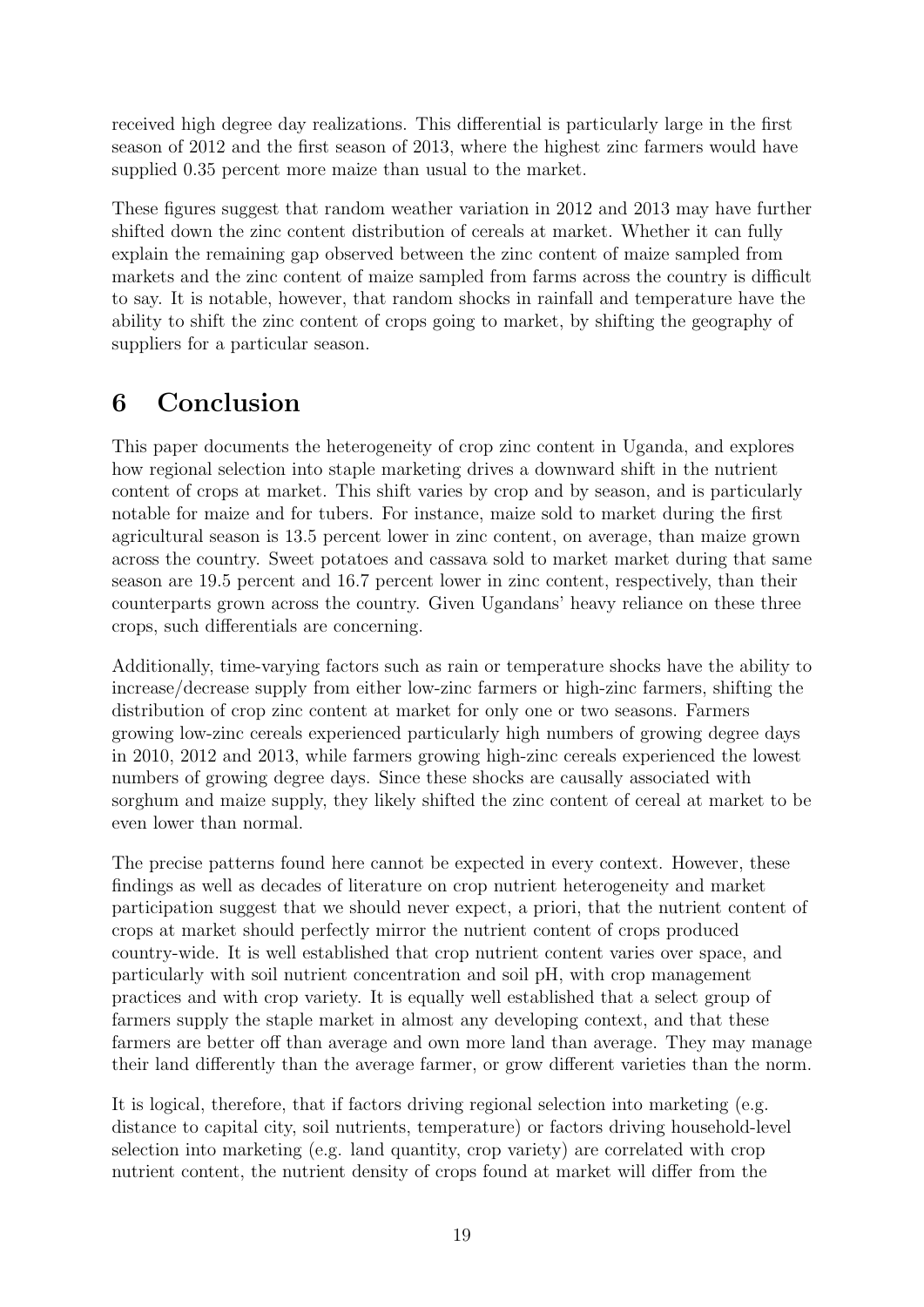nutrient density of crops found on farms across the country. Moreover, crops produced for auto-consumption will differ across regions and households in terms of their nutrient density. There is rarely reason to assume that the nutrient content of food is identical across two samples.

This type of heterogeneity has a number of policy implications. To begin with, if crop nutrient content varies primarily by region (rather than by household), and if families rely largely on home-produced crops (rather than market-purchased crops), then traditional estimates may vastly under- or over-estimate micronutrient deficiencies for particular regions. Conversely, gathering even low-resolution data on the nutrient density of crops in various regions might greatly increase effective targeting of the most vulnerable populations.

Additionally, in Uganda specifically, children and families highly reliant on marketbased crops will be more vulnerable to zinc deficiency than traditional assessments would estimate. This may also be true in other contexts. While access to markets often leads to dietary diversification and a greater reliance on animal sourced foods, low-nutrient staple crops at market may mitigate the positive effects that market access has on micronutrient intake and health. Families reliant on markets for food consumption, but with low dietary diversification (e.g. the urban poor), may be far more vulnerable to micronutrient deficiencies than traditional estimates would portray. This finding provides a new dimension to prior research on the consumption and health implications of market participation.

This paper also highlights the fact that both production and marketing patterns drive the nutrient content of crops at market, making each of these processes a potential area for micronutrient-focused interventions. Biofortified crops, such as those promoted by HarvestPlus, or fortified foods such as iodized salt, enriched oils, or milk with added vitamin D are all examples of production-level solutions to micronutrient deficiencies.

Additionally, trade provides a means for moving nutrients across space, a fact that has been noted in many developed contexts. For instance, many European citizens would be at risk for selenium deficiency if high-selenium wheat was not imported from the United States. In fact, in the early 1990s European Union import restrictions decreased reliance on imported wheat from the US, and selenium status in England, Belgium, and Scotland dropped dangerously (La Daniels and Simmer, 2000; Rayman, 1997).

For any of these production or marketing solutions to be feasible, however, governments and consumers must have access to information regarding the nutrient content of crops. While the geography of crop production and supply influences human micronutrient status and health worldwide, and particularly in developing contexts, policy-makers notice only in the most extreme cases. Consumers, particularly in poor countries, have almost no information on the nutrient content of purchased crops, and are therefore unable to demand changes to the food system that dictates much of their nutrient intake. To better understand how alterations in crop production techniques, market supply patterns and trade patterns might mitigate micronutrient deficiencies, a body of knowledge must first be built around these processes.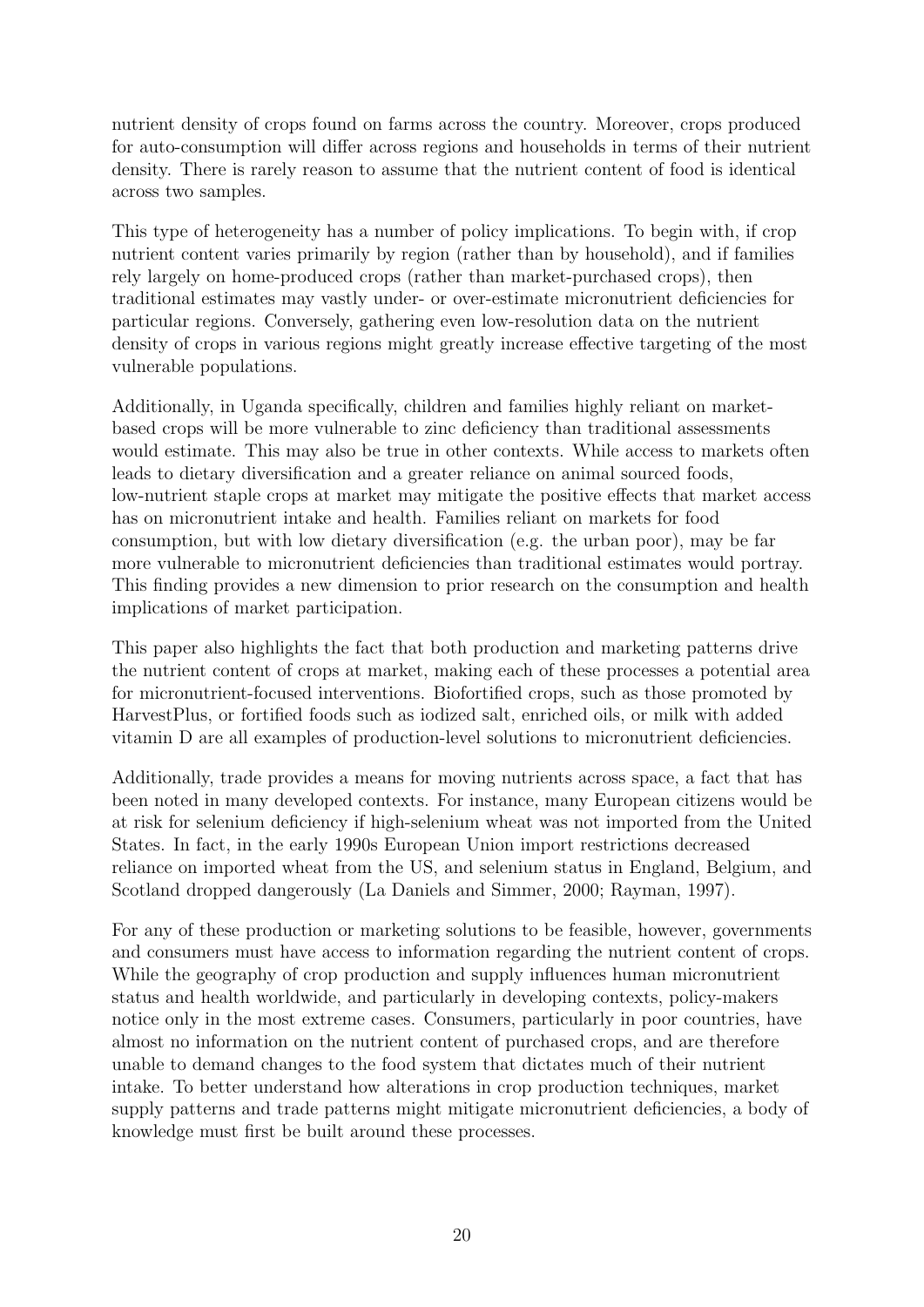### References

- Allaway, W H. 1986. "Soil-plant-animal and human intrrelationships in trace element nutrition." 465–488. New York, NY:Academic Press.
- Barrett, Christopher B. 2008. "Smallholder market participation: concepts and evidence from eastern and southern Africa." Food Policy, 33(4): 299–317.
- Barrett, Christopher B, and Paul A Dorosh. 1996. "Farmers' welfare and changing food prices: Nonparametric evidence from rice in Madagascar." American Journal of Agricultural Economics, 78(3): 656–669.
- Bellemare, Marc F, and Christopher B Barrett. 2006. "An ordered Tobit model of market participation: Evidence from Kenya and Ethiopia." American Journal of Agricultural Economics, 88(2): 324–337.
- Bevis, Leah EM. 2015. "Soil-to-Human Mineral Transmission with an Emphasis on Zinc, Selenium, and Iodine." Springer Science Reviews, 3(1): 77–96.
- Black, Maureen M. 2003. "Micronutrient Deficiencies and Cognitive Functioning." Journal of Nutrition, 3927S–3931S.
- Black, Robert E, Lindsay H Allen, Zulfiqar A Bhutta, Laura E Caulfield, Mercedes De Onis, Majid Ezzati, Colin Mathers, and Juan Rivera. 2008. "Maternal and child undernutrition: global and regional exposures and health consequences." The Lancet, 371(9608): 243–260.
- Boughton, Duncan, David Mather, Christopher B Barrett, Rui Benfica, Danilo Abdula, David Tschirley, and Benedito Cunguara. 2007. "Market participation by rural households in a low-income country: An asset-based approach applied to Mozambique." Faith and Economics, 50(1): 64–101.
- Brown, Kenneth H, Janet M Peerson, Juan Rivera, and Lindsay H Allen. 2002. "Effect of supplemental zinc on the growth and serum zinc concentrations of prepubertal children: a meta-analysis of randomized controlled trials." The American journal of clinical nutrition, 75(6): 1062–1071.
- Brown, Kenneth H, Sonja Y Hess, Stephen A Vosti, and Shawn K Baker. 2013. "Comparison of the estimated cost-effectiveness of preventive and therapeutic zinc supplementation strategies for reducing child morbidity and mortality in sub-Saharan Africa." Food & Nutrition Bulletin, 34(2): 199–214.
- Burke, William J, Robert J Myers, and Thomas S Jayne. 2015. "A Triple-Hurdle Model of Production and Market Participation in Kenya's Dairy Market." American Journal of Agricultural Economics, aav009.
- Chandra, Hukum. 2013. "Exploring spatial dependence in area-level random effect model for disaggregate-level crop yield estimation." Journal of Applied Statistics, 40(4): 823–842.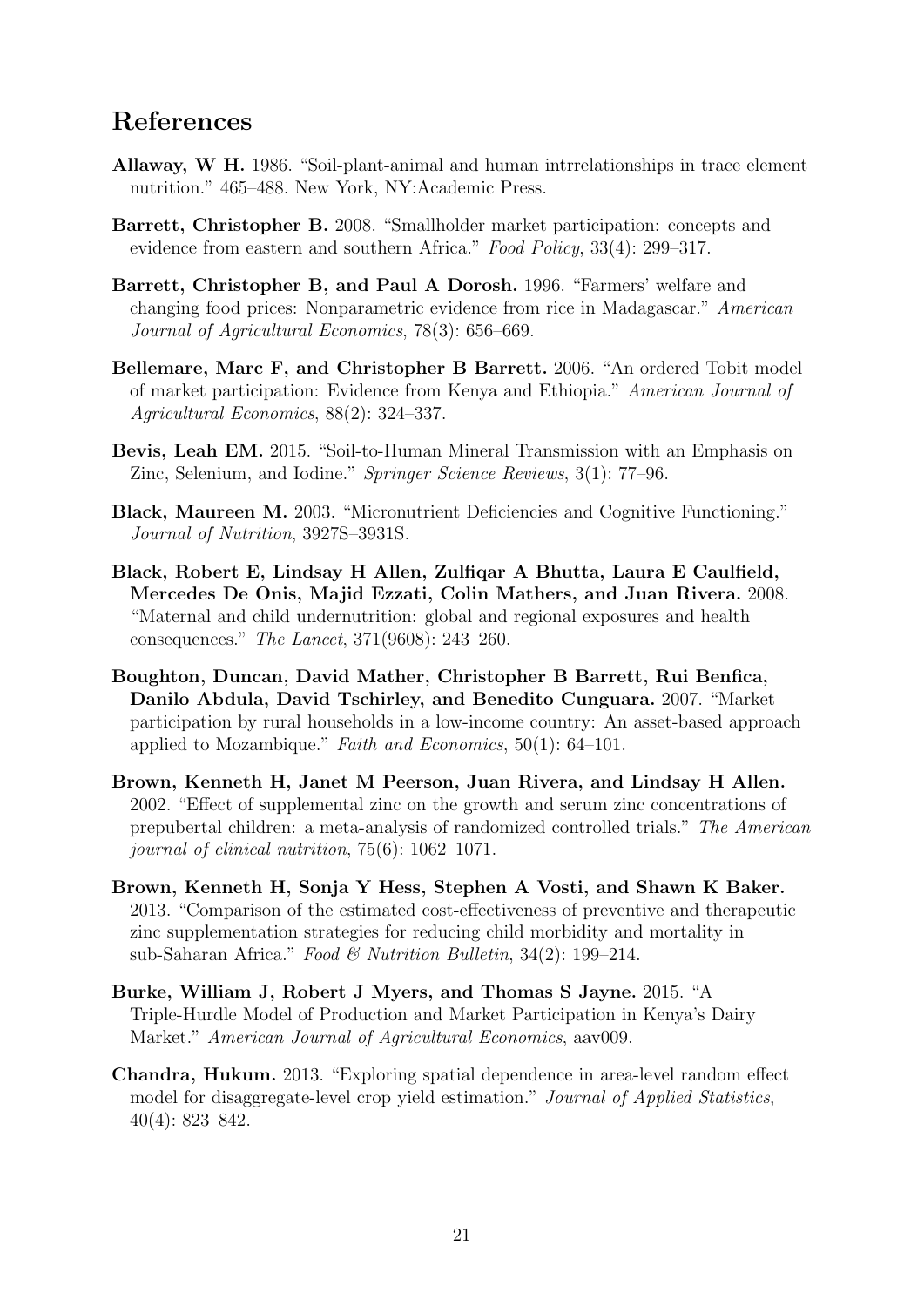- Chilimba, Allan DC, Scott D Young, Colin R Black, Katie B Rogerson, E Louise Ander, Michael J Watts, Joachim Lammel, and Martin R Broadley. 2011. "Maize grain and soil surveys reveal suboptimal dietary selenium intake is widespread in Malawi." Scientific reports, 1.
- Chilimba, Allan DC, Scott D Young, Colin R Black, Mark C Meacham, Joachim Lammel, and Martin R Broadley. 2012. "Agronomic biofortification of maize with selenium (Se) in Malawi." Field Crops Research, 125: 118–128.
- Chowdhury, Shyamal, JV Meenakshi, Keith I Tomlins, and Constance Owori. 2011. "Are consumers in developing countries willing to pay more for micronutrient-dense biofortified foods? Evidence from a field experiment in Uganda." American Journal of Agricultural Economics, aaq121.
- Davis, Donald R. 2009. "Declining fruit and vegetable nutrient composition: What is the evidence?"  $HortScience$ , 44(1): 15–19.
- Dell, Melissa, Benjamin F Jones, and Benjamin A Olken. 2013. "What do we learn from the weather? The new climate-economy literature." National Bureau of Economic Research.
- Dorosh, Paul, Hyoung Gun Wang, Liang You, and Emily Schmidt. 2010. "rop production and road connectivity in Sub-Saharan Africa: A Spatial Analysis." World Bank Policy Research Working Paper 5385.
- Elbers, Chris, Jean O Lanjouw, and Peter Lanjouw. 2003. "Micro–Level Estimation of Poverty and Inequality." Econometrica, 71(1): 355–364.
- Fan, Ming-Sheng, Fang-Jie Zhao, Susan J Fairweather-Tait, Paul R Poulton, Sarah J Dunham, and Steve P McGrath. 2008. "Evidence of decreasing mineral density in wheat grain over the last 160 years." Journal of Trace Elements in Medicine and Biology, 22(4): 315–324.
- Farnham, MW, PE Wilson, KK Stephenson, and JW Fahey. 2004. "Genetic and environmental effects on glucosinolate content and chemoprotective potency of broccoli." Plant Breeding, 123(1): 60–65.
- Favell, D. J. 1998. "A comparison of the vitamin C content of fresh and frozen vegetables." Food Chemistry, 62(1): 59–64.
- Fischer Walker, Christa L, and Robert E Black. 2007. "Functional indicators for assessing zinc deficiency." Food & Nutrition Bulletin, 28(Supplement 3): 454S–479S.
- Graham, Robin D, Ross M Welch, David A Saunders, Ivan Ortiz-Monasterio, Howarth E Bouis, Merideth Bonierbale, Stef De Haan, Gabriella Burgos, Graham Thiele, Reyna Liria, et al. 2007. "Nutritious subsistence food systems." Advances in Agronomy, 92: 1–74.
- Greffeuille, Valérie, AP Polycarpe Kayodé, Christèle Icard-Vernière, Muriel Gnimadi, Isabelle Rochette, and Claire Mouquet-Rivier. 2011. "Changes in iron, zinc and chelating agents during traditional African processing of maize: effect of iron contamination on bioaccessibility." Food chemistry, 126(4): 1800–1807.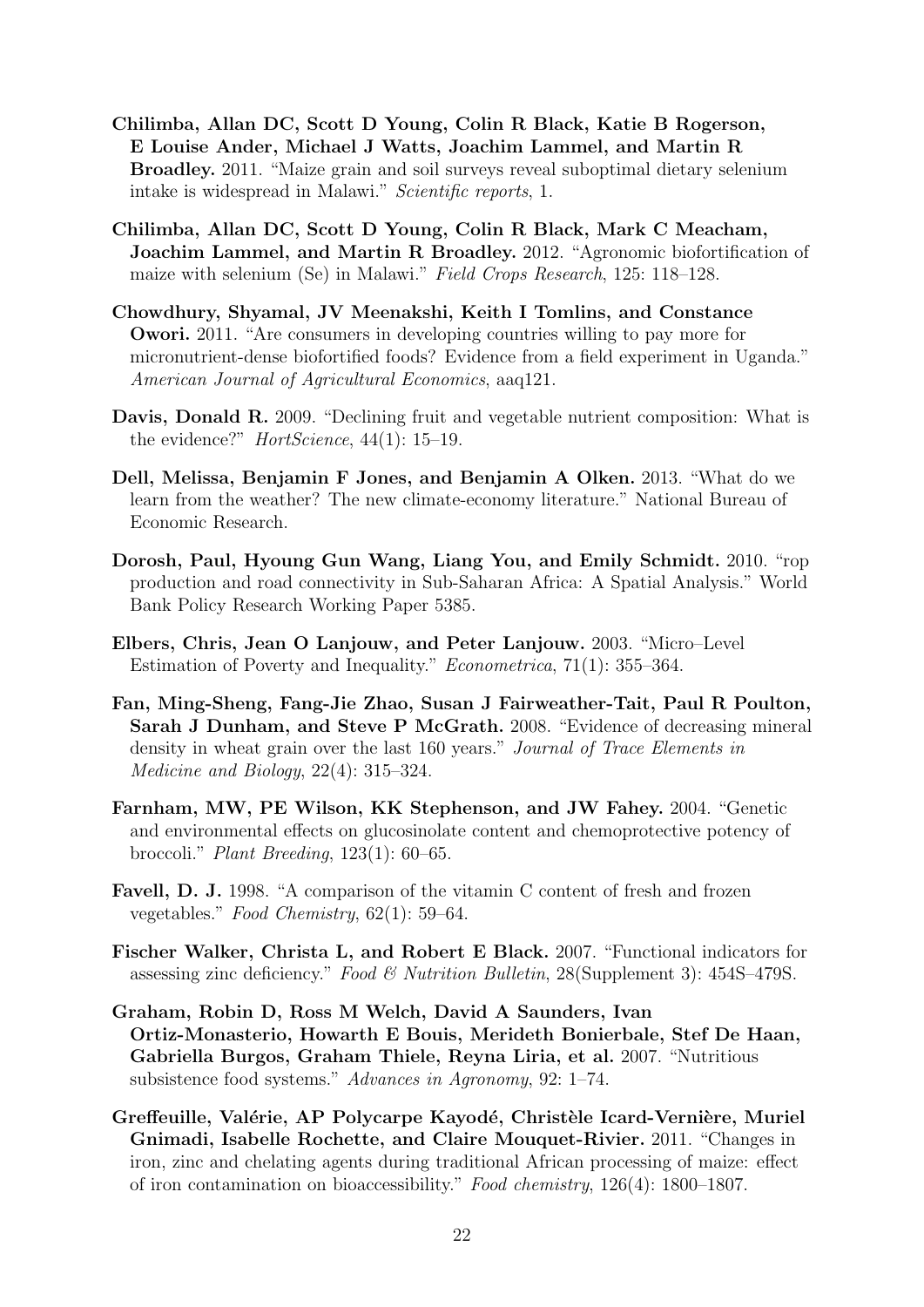- Grzebisz, Witold. 2011. "Magnesium–food and human health." Journal of Elementology, 16(2).
- Heckman, James J. 1979. "Sample selection bias as a specification error." Econometrica: Journal of the econometric society, 153–161.
- Heltberg, Rasmus, and Finn Tarp. 2002. "Agricultural supply response and poverty in Mozambique." Food Policy, 27(2): 103–124.
- Hengl, Tomislav, Gerard BM Heuvelink, Bas Kempen, Johan GB Leenaars, Markus G Walsh, Keith D Shepherd, Andrew Sila, Robert A MacMillan, Jorge Mendes de Jesus, Lulseged Tamene, et al. 2015. "Mapping soil properties of Africa at 250 m resolution: Random forests significantly improve current predictions." PloS one, 10(6): e0125814.
- Hoffmann, Vivian, Samuel Mutiga, Jagger Harvey, Michael Milgroom, and Rebecca Nelson. 2013. "A Market for lemons: Maize in Kenya." College Park, MD. University of Maryland.
- Horton, Sue, Harold Alderman, and Juan A Rivera. 2009. "Hunger and malnutrition." Global Crises, Global Solutions: Costs and Benefits.
- Hotz, Christine, and Kenneth H Brown. 2004. Assessment of the risk of zinc deficiency in populations and options for its control. International nutrition foundation: for UNU.
- Hotz, Christine, Cornelia Loechl, Abdelrahman Lubowa, James K Tumwine, Grace Ndeezi, Agnes Nandutu Masawi, Rhona Baingana, Alicia Carriquiry, Alan de Brauw, Jonnalagadda V Meenakshi, et al. 2012a. "Introduction of  $\beta$ -carotene–rich orange sweet potato in rural Uganda resulted in increased vitamin A intakes among children and women and improved vitamin A status among children." The Journal of nutrition, 142(10): 1871–1880.
- Hotz, Christine, Lubowa Abdelrahman, Cristina Sison, Mourad Moursi, and Cornelia Loechl. 2012b. "A food composition table for Central and Eastern Uganda." Washington, DC: International Food Policy Research Institute and International Center for Tropical Agriculture.
- Imdad, Aamer, and Zulfiqar A Bhutta. 2011. "Effect of preventive zinc supplementation on linear growth in children under 5 years of age in developing countries: a meta-analysis of studies for input to the lives saved tool." BMC public health,  $11(Suppl 3)$ : S22.
- Jayne, Thomas S, Takashi Yamano, J Nyoro, Tom Awuor, et al. 2001. "Do farmers really benefit from high food prices? Balancing Rural Interests in Kenya's Maize Pricing and Marketing Policy." Tegemeo Institute for Agricultural Policy and Development Working Paper B, 2.
- Jayne, Thorn S, Ballard Zulu, and JJ Nijhoff. 2006. "Stabilizing food markets in eastern and southern Africa." Food Policy, 31(4): 328–341.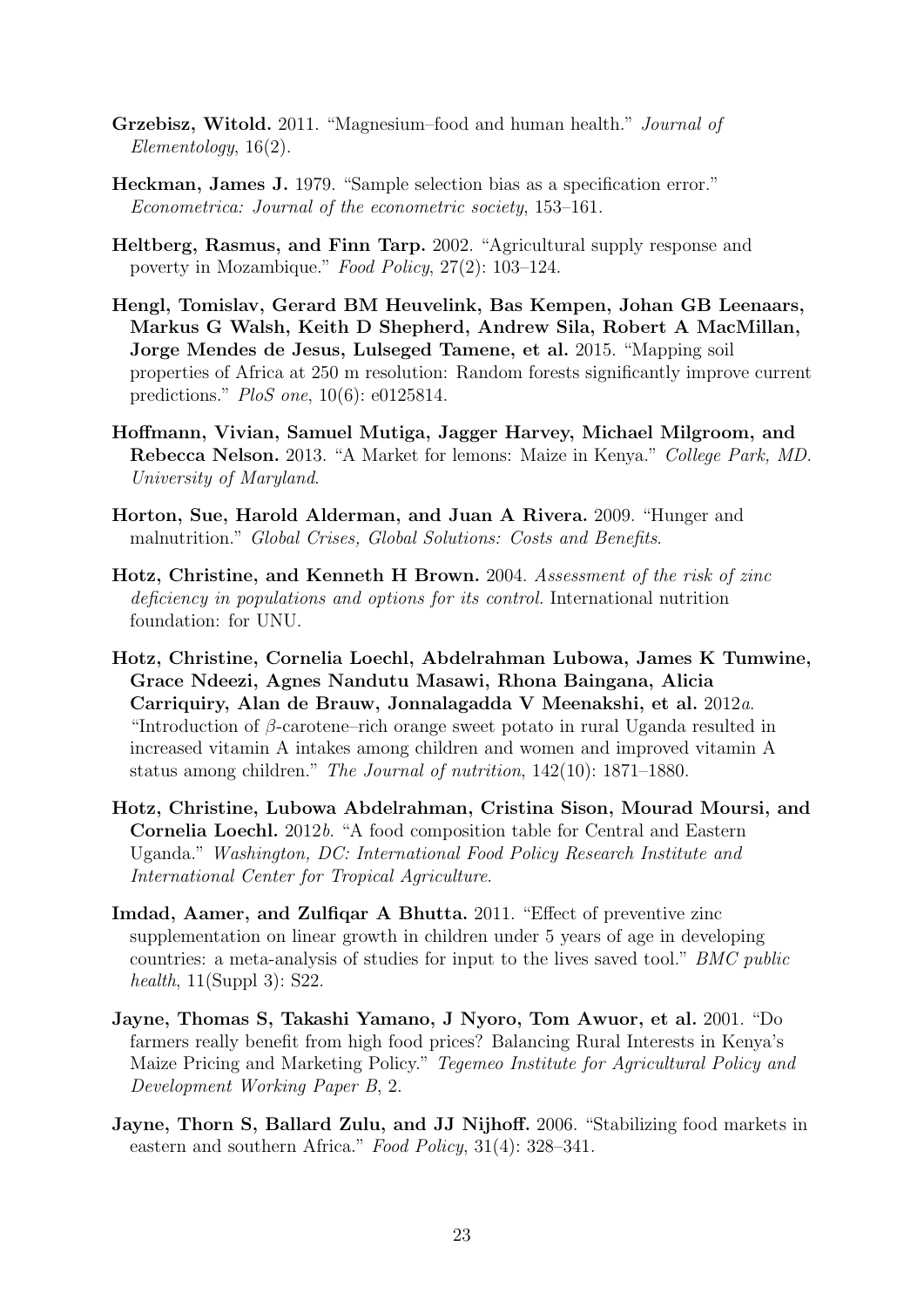- Joy, JM, EL Ander, SD Young, CR Black, MJ Watts, ADC Chilimba, B Chilimba, EWP Siyame, AA Kalimbira, R Hurst, SJ Fairweather-Tait, AJ Stein, RS Gibson, PJ White, and MR Broadley. 2014. "Dietary mineral supplies in Africa." Physiologia Plantarum.
- Kennedy, Gina, Guy Nantel, and Prakash Shetty. 2003. "The scourge of "hidden hunger": global dimentions of micronutrient deficiencies." FNA ANA, 32: 8-16.
- La Daniels, R, and Gibson K Simmer. 2000. "Indicators of selenium status in Australian infants." Journal of Paediatrics and Child Health, 36: 370–374.
- Lawson, Charles L, and Richard J Hanson. 1974. Solving least squares problems. Vol. 161, SIAM.
- Levinsohn, James, and Margaret McMillan. 2007. "Does food aid harm the poor? Household evidence from Ethiopia." In Globalization and Poverty. 561–598. University of Chicago Press.
- Mayer, Anne-Marie. 1997. "Historical changes in the mineral content of fruits and vegetables." British Food Journal, 99(6): 207–211.
- Mayer, Anne-Marie B, Michael C Latham, John M Duxbury, Nazmul Hassan, and Edward A Frongillo. 2007. "A food-based approach to improving zinc nutrition through increasing the zinc content of rice in Bangladesh." Journal of Hunger  $\mathcal C$  Environmental Nutrition, 2(1): 19–39.
- Minten, Bart, and Christopher B Barrett. 2008. "Agricultural technology, productivity, poverty and food security in Madagascar." World Development, 36(5): 797–822.
- Moraghan, JT. 1994. "Accumulation of zinc, phosphorus, and magnesium by navy bean seed." Journal of plant nutrition, 17(7): 1111–1125.
- Peck, N. H., D. K. Grunes, R. M. Welch, and G. E. MacDonald. 1980. "Nutritional Quality of Vegetables Crops as Affected by Phosphorus and Zinc Fertilizers." Agronomy Journal, 72: 528–534.
- Prasad, Ananda S. 2003. "Zinc deficiency." Bmj, 326(7386): 409–410.
- Rayman, MP. 1997. "Dietary selenium: time to act." British Medical Journal, 314(387-388).
- Renkow, Mitch, Daniel G Hallstrom, and Daniel D Karanja. 2004. "Rural infrastructure, transactions costs and market participation in Kenya." Journal of Development Economics, 73(1): 349–367.
- Sarris, Alexander, Sara Savastano, and Luc Christaensen. 2006. Agriculture and Poverty in Commodity-dependent African Countries: A Rural Household Perspective from the United Republic of Tanzania. Food & Agriculture Org.
- Shivay, Yashbir Singh, Dinesh Kumar, and Rajendra Prasad. 2008. "Effect of zinc-enriched urea on productivity, zinc uptake and efficiency of an aromatic rice-wheat cropping system." Nutrient Cycling in Agroecosystems, 81(3): 229–243.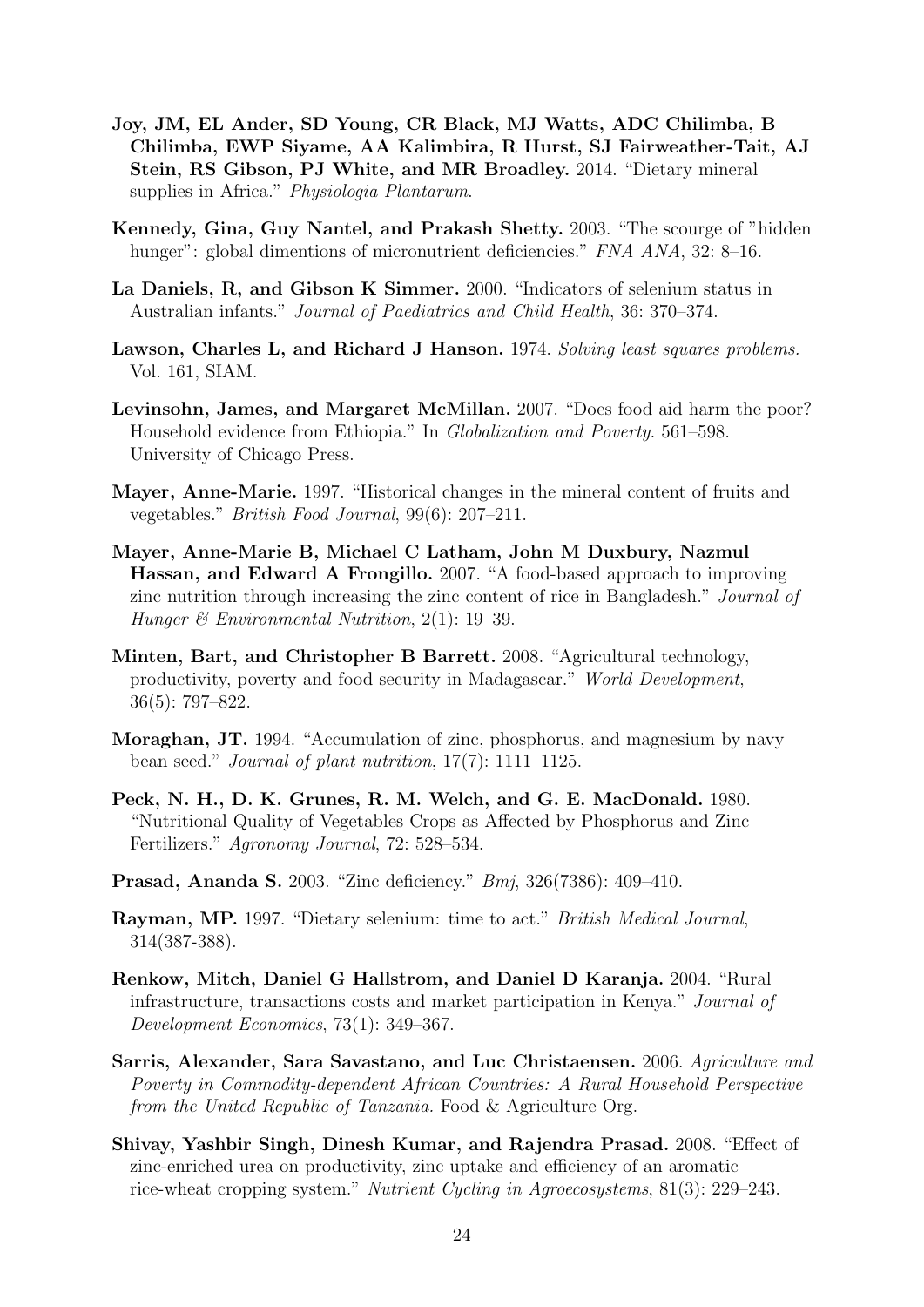- Sillanpää, M, and PLG Vlek. 1985. "Micronutrients and the agroecology of tropical and Mediterranean regions." In Micronutrients in tropical food crop production. 151–167. Springer.
- **Sillanpää, Mikko.** 1972. Trace elements in soils and agriculture. Food  $\&$  Agriculture Org.
- Stevens, Robyn, and Alex Winter-Nelson. 2008. "Consumer acceptance of provitamin A-biofortified maize in Maputo, Mozambique." Food Policy, 33(4): 341–351.
- Thomson, Christine D. 2004. "Selenium and iodine intakes and status in New Zealand and Australia." British Journal of Nutrition, 91: 66–672.
- USDA. 2008. "USDA National Nutrient Database for Standard Reference, release 21." Beltsville (MD), Agricultural Research Service, USDA Nutrient Data Laboratory.
- USDA. 2013. "USDA National Nutrient Database for Standard Reference, Release 26." U.S. Department of Agriculture, Agricultural Research Service.
- Velu, G, KN Rai, V Muralidharan, T Longvah, and J Crossa. 2011. "Gene effects and heterosis for grain iron and zinc density in pearl millet (Pennisetum glaucum (L.) R. Br)." Euphytica, 180(2): 251–259.
- Velu, G, KN Rai, V Muralidharan, VN Kulkarni, T Longvah, and TS Raveendran. 2007. "Prospects of breeding biofortified pearl millet with high grain iron and zinc content." Plant Breeding, 126(2): 182–185.
- White, Philip J, and MR Broadley. 2005. "Historical variation in the mineral composition of edible horticultural products." Journal of Horticultural Science and Biotechnology, 80(6): 660–667.
- WHO. 2004. "Iodine status worldwide: WHO global database on iodine deficiency."
- WHO. 2008. "Worldwide prevalence of anaemia 1993-2005: WHO global database on anaemia."
- WHO. 2009. "Global prevalence of vitamin A deficiency in populations at risk 1995-2005: WHO global database on vitamin A deficiency."
- Wooldridge, Jeffrey M. 2010. Econometric analysis of cross section and panel data. MIT press.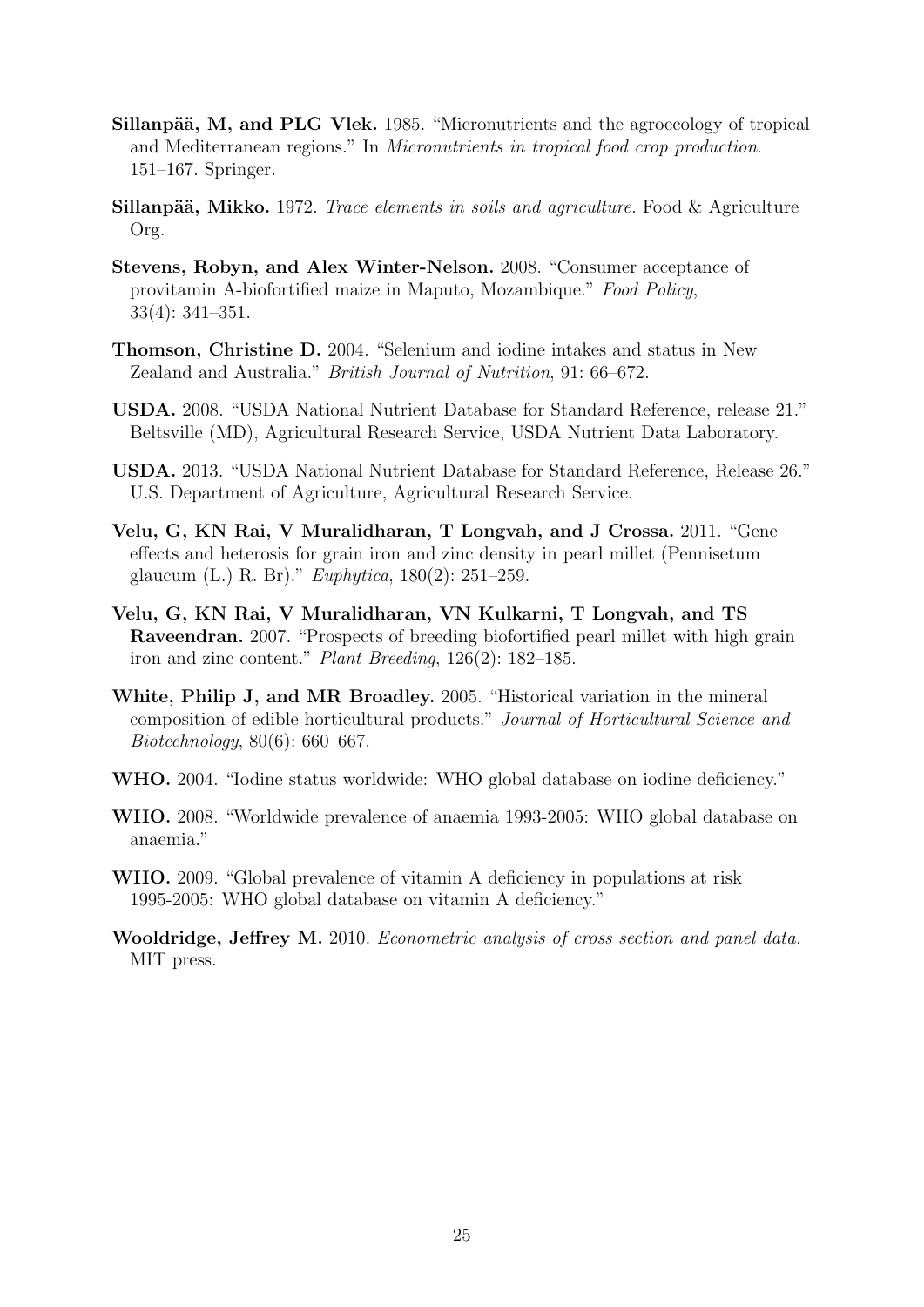#### Figures



Household vs. Market Values Household vs. Market Values

٠b<br>P

 $\leftarrow$ 

g

kernel density





Figure 3: Child Zinc Intake: Figure 4: Child Zinc Adequacy:

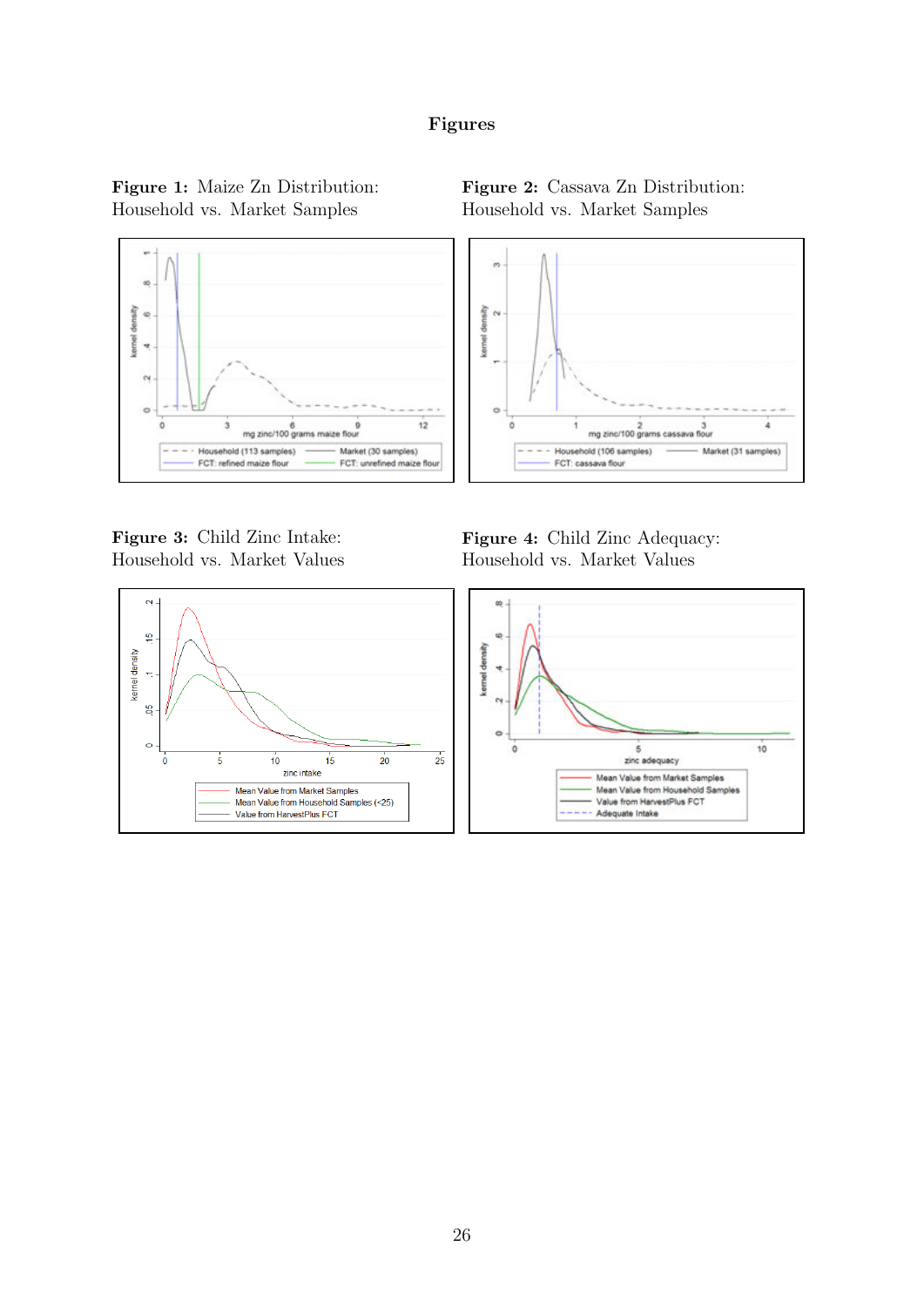

Figure 5: Cereals: Choosing k by RMFE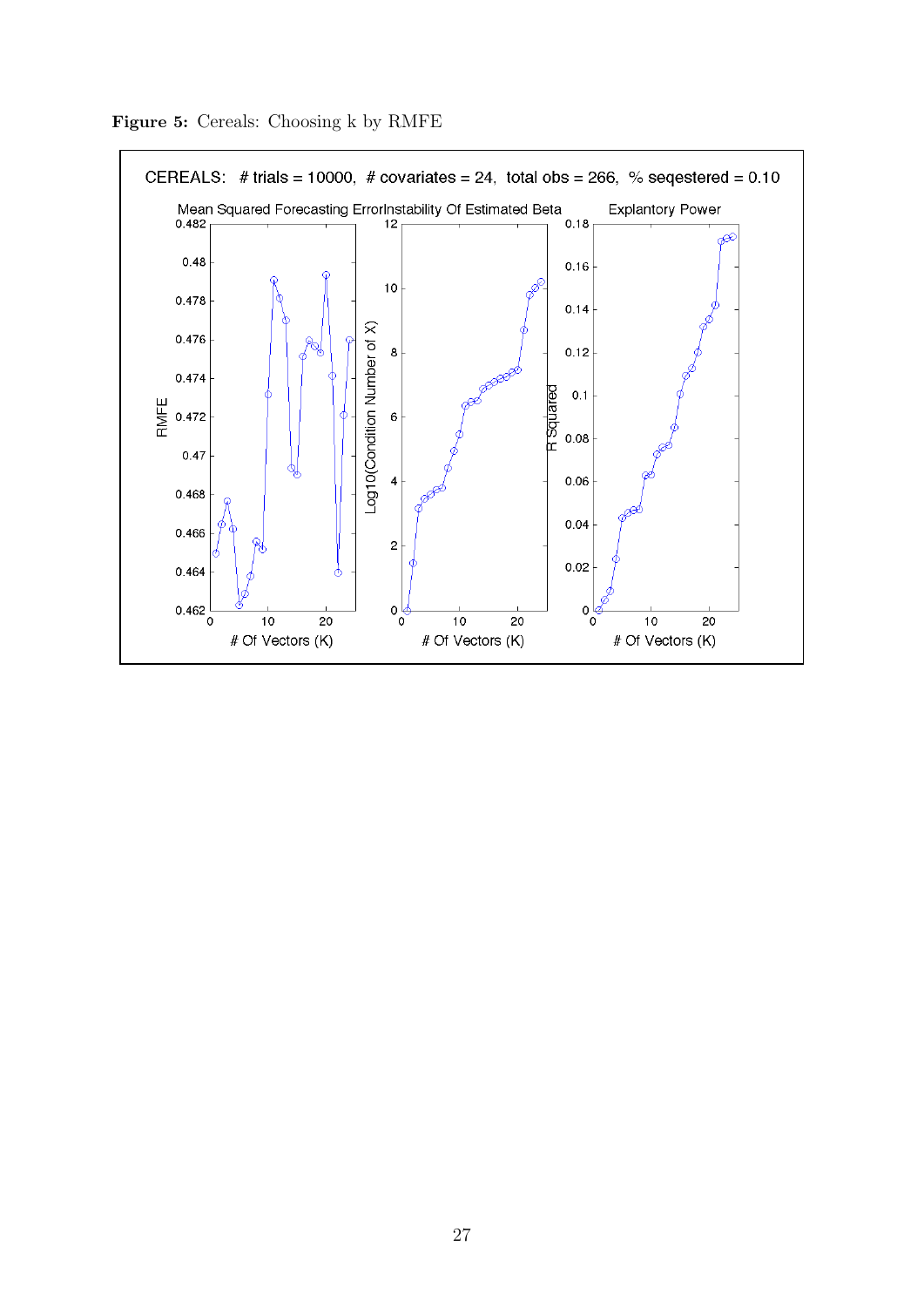

Figure 6: Cereal: Residuals (k=5) for Producers, Sellers, and Major Sellers

Cereals, over km to Major Town Cereals, over km to Major Town



Figure 7: APE of Rainfall CV for Figure 8: APE of Degree Day CV for,

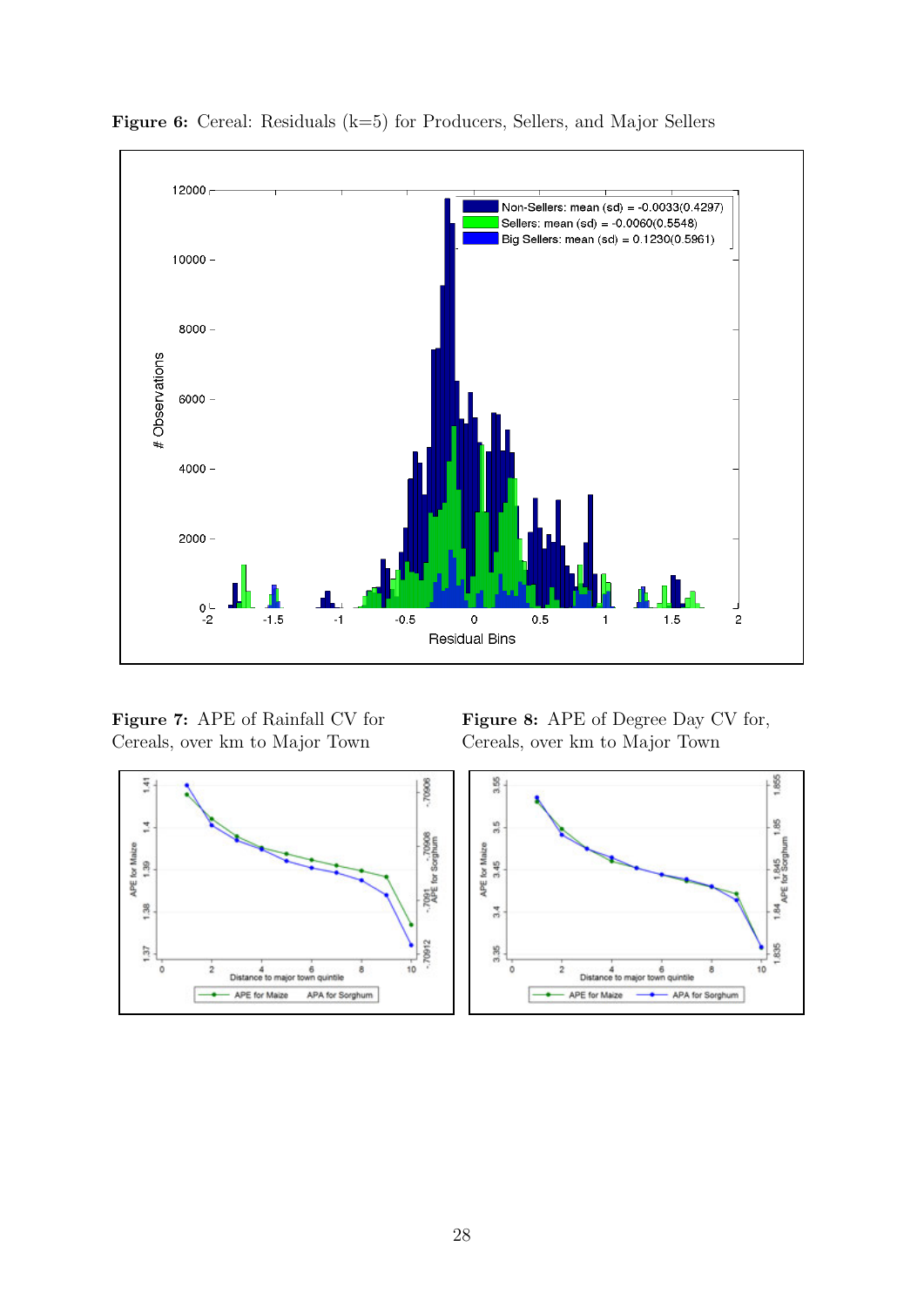Cereals, over km to Major Town Cereals, over km to Major Town



by Cereal Zinc Content Quintile by Cereal Zinc Content Quintile



Figure 9: APE of Rainfall CV for Figure 10: APE of Degree Day CV for,



Figure 11: Mean Rainfall CV 2009-13, Figure 12: Mean Degree Days CV 2009-13,

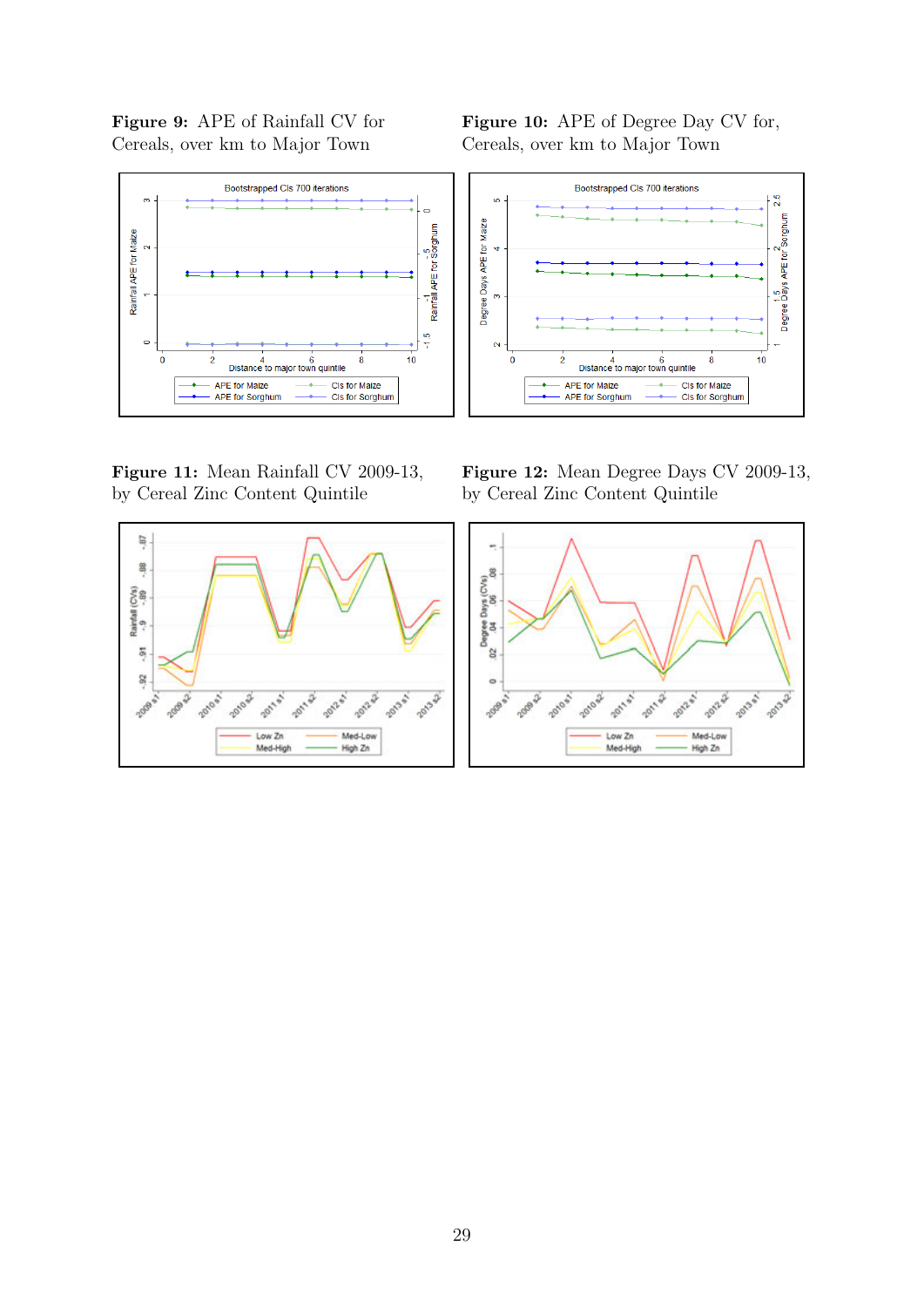#### Tables

|                                | UNC Data      |       | UNPS Data |        | UNPS Non-Central |       |
|--------------------------------|---------------|-------|-----------|--------|------------------|-------|
|                                | Stdev<br>Mean |       | Mean      | Stdev  | Mean             | Stdev |
| Soil Ca $(\%)$                 | 7.078         | 3.048 | 7.778     | 2.751  | 7.762            | 3.054 |
| Soil pH $(pH 10)$              | 5.680         | 0.314 | 5.815     | 0.349  | 5.841            | 0.399 |
| Annual mean temp (DD)          | 6283          | 847   | 12506     | 2053   | 12566            | 2258  |
| Annual mean precip (mm)        | 22.019        | 4.339 | 22.019    | 4.339  | 22.914           | 2.726 |
| Farm productivity (log Ugx/ha) | 13.216        | 1.419 | 11.623    | 3.0445 | 12.283           | 2.313 |

Table 1: UNC and UNPS Covariates for Predicting Crop Zinc (Summary Stats)

All statistics displayed un-weighted

Table 2: UNPS Non-Seasonal Covariates for Predicting Crop Sales (Summary Stats)

|                                        | Median            | Mean    | Stdev   |
|----------------------------------------|-------------------|---------|---------|
| Elevation n                            | 1177.00           | 1226.86 | 235.88  |
| Soil Clay $(\%)$                       | 40.16             | 39.95   | 5.49    |
| Non-farm income (binary)               | $0.00\,$          | 0.32    | 0.46    |
| Wealth (pca index)                     | $-0.34$           | $-0.00$ | 1.75    |
| Urban (binary)                         | 0.00 <sub>1</sub> | 0.23    | 0.42    |
| HH labor $(\# \text{ able-bodied})$    | 2.00              | 2.59    | 1.61    |
| Log farm area (log acres)              | 0.00 <sub>1</sub> | $-1.27$ | 3.04    |
| No farm land (binary)                  | $0.00^{\circ}$    | 0.34    | 0.47    |
| Distance to Kampala (km)               | 188.26            | 181.45  | 107.69  |
| Distance to major town (km)            | 30.24             | 34.17   | 31.18   |
| Distance to road (km)                  | 2.89              | 5.30    | 6.68    |
| Rainfall expectation (avg total mm)    | 6296.76           | 6255.72 | 1243.08 |
| Rainfall risk (sd)                     | 51.90             | 53.04   | 11.13   |
| Degree Days expectation (avg daily DD) | 11.11             | 11.34   | 1.22    |
| Degree Days risk (sd)                  | 0.34              | 0.34    | 0.08    |
| Rainfall Realization (CV)              | $-0.89$           | $-0.89$ | 0.02    |
| Degree Days Realization (CV)           | 0.03              | 0.04    | 0.04    |

Statistics are un-weighted

Risk and expectation variables are season-specific, and calculated over 1999-2008 Rain and expectation realizations are given by CV around the decade means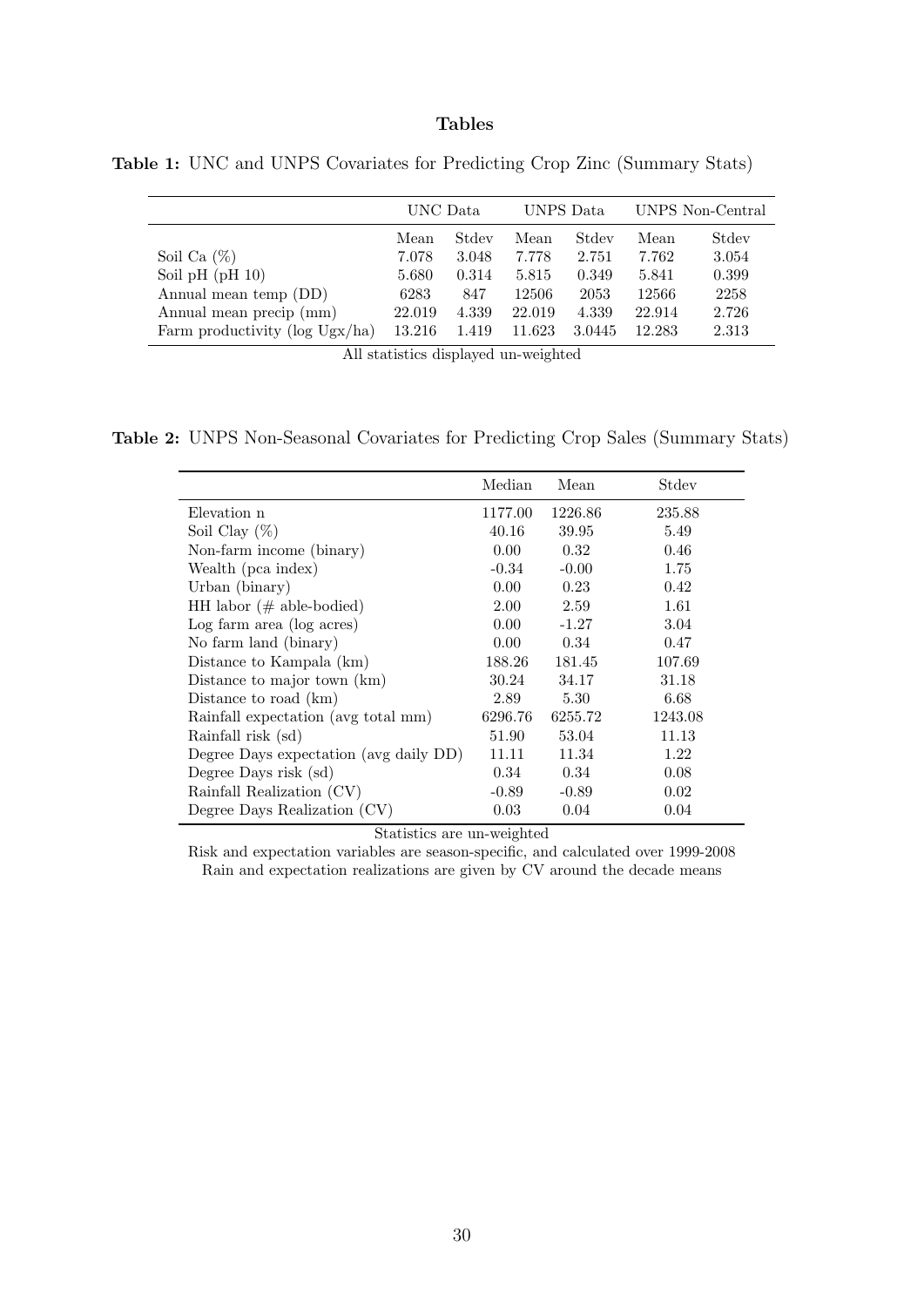| Year | Season         |        | Produced Crops |       |        | Marketed Crops | Difference |           |           |
|------|----------------|--------|----------------|-------|--------|----------------|------------|-----------|-----------|
|      |                | Median | Mean           | Stdev | Median | Mean           | Stdev      | $\%$ Diff | $t$ -stat |
| 9    |                | 6.628  | 8.282          | 6.242 | 5.993  | 6.98           | 4.607      | $-0.157$  | 343       |
| 9    | $\overline{2}$ | 6.417  | 6.994          | 2.984 | 6.588  | 6.768          | 2.066      | $-0.032$  | 28        |
| 10   | 1              | 6.663  | 8.060          | 5.422 | 6.383  | 7.021          | 3.023      | $-0.129$  | 265       |
| 10   | $\overline{2}$ | 6.410  | 7.098          | 3.356 | 6.769  | 7.531          | 2.716      | 0.061     | 243       |
| 11   | 1              | 6.833  | 8.148          | 5.422 | 6.497  | 7.100          | 3.975      | $-0.129$  | 295       |
| 11   | $\overline{2}$ | 6.651  | 7.519          | 3.950 | 6.649  | 6.843          | 2.754      | $-0.090$  | 194       |

Table 3: Predicted Log Zn Content of Home-Produced vs. Market-Sold Maize

Household statistics: weighted by survey weights and production binary Market statistics: weighted by survey weights and sale quantity (kg) T-statistic according to the distribution of log crop zinc

 $%$  Diff = (Market Mean - Household mean)/(Household mean)

Table 4: Predicted Log Zn Content of Home-Produced vs. Market-Sold Crops

| Year | Season         | Maize    |        | Sorghum  |                | Sw Potato |        | Cassava  |        | Beans    |           | Gnuts    |        |
|------|----------------|----------|--------|----------|----------------|-----------|--------|----------|--------|----------|-----------|----------|--------|
|      |                | $%$ Diff | t-stat | $%$ Diff | $t$ -stat      | $%$ Diff  | t-stat | $%$ Diff | t-stat | $%$ Diff | $t$ -stat | $%$ Diff | t-stat |
| 9    |                | $-0.157$ | 343    | $-0.020$ | 30             | $-0.152$  | 118    | $-0.142$ | 70     | $-0.067$ | 320       | $-0.024$ | 81     |
| 9    | $\overline{2}$ | $-0.032$ | 28     | $-0.050$ | 80             | $-0.036$  | 19     | 0.114    | 178    | $-0.017$ | 79        | $-0.029$ | 76     |
| 10   |                | $-0.129$ | 265    | $-0.029$ | 88             | $-0.289$  | 221    | $-0.325$ | 330    | $-0.025$ | 100       | $-0.025$ | 108    |
| 10   | $\overline{2}$ | 0.061    | 243    | $-0.022$ | $\overline{7}$ | $-0.215$  | 175    | $-0.092$ | 61     | $-0.121$ | 786       | $-0.025$ | 74     |
| 11   |                | $-0.129$ | 295    | $-0.109$ | 170            | $-0.182$  | 114    | $-0.128$ | 82     | $-0.026$ | 115       | $-0.046$ | 206    |
| 11   | $\overline{2}$ | $-0.090$ | 194    | $-0.020$ | $\theta$       | $-0.121$  | 91     | $-0.083$ | 27     | $-0.017$ | 70        | 0.033    | 103    |
| Avg  |                | $-0.135$ | 701    | $-0.074$ | 223            | $-0.195$  | 315    | $-0.167$ | 282    | $-0.032$ | 337       | $-0.03$  | 278    |
| Avg  | $\overline{2}$ | $-0.073$ | 301    | $-0.065$ | 172            | $-0.136$  | 225    | $-0.058$ | -40    | $-0.051$ | 591       | $-0.011$ | 75     |

Household statistics: weighted by survey weights and production binary

Market statistics: weighted by survey weights and sale quantity (kg)

T-statistic according to the distribution of log crop zinc

 $%$  Diff = (Market Mean - Household mean)/(Household mean)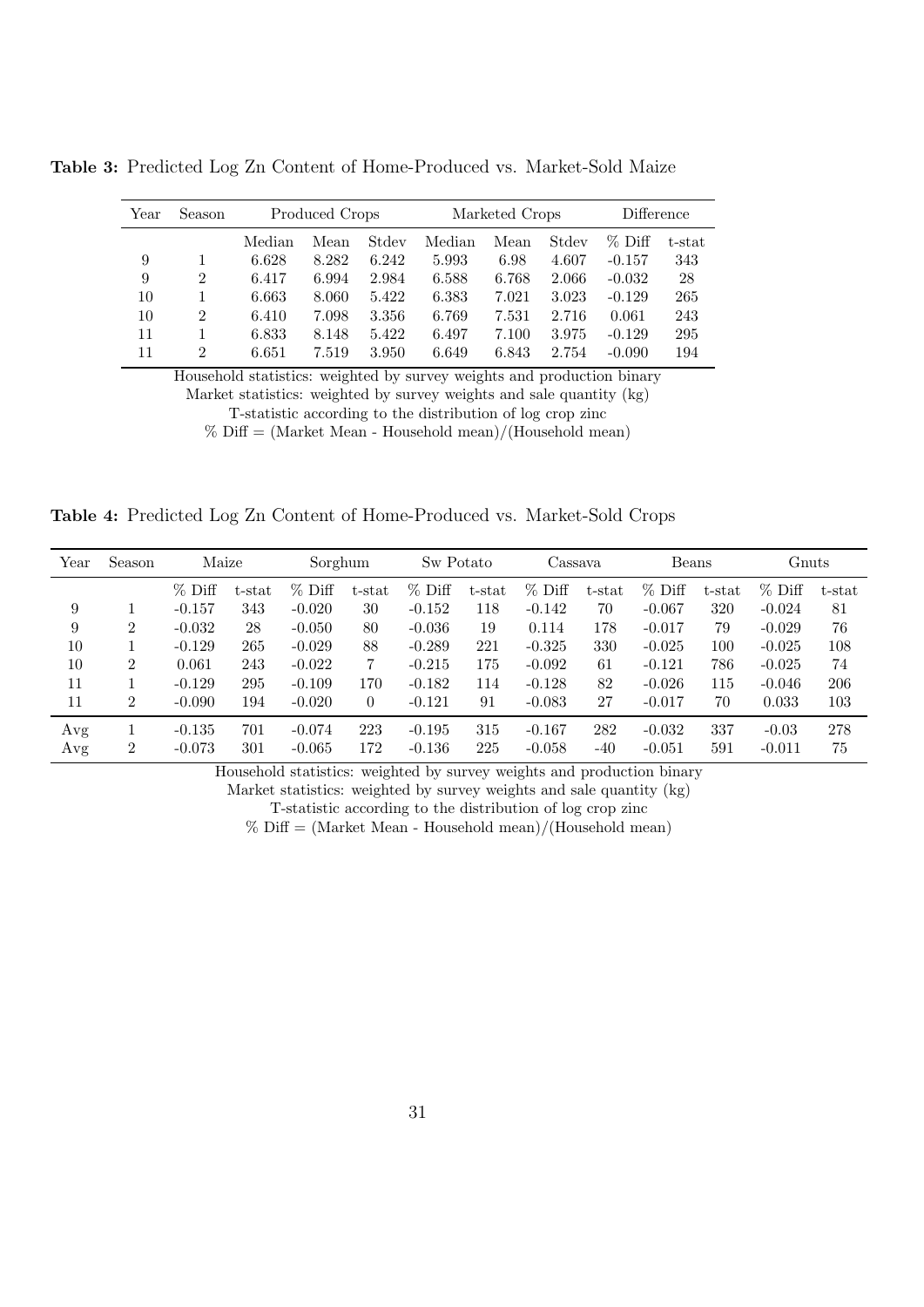|                                            | (1)            | (2)            | (3)             |
|--------------------------------------------|----------------|----------------|-----------------|
| Dependent variable:                        | $w_1 = 1$      | $w_2 = 1$      | $\rm Log$ Sales |
|                                            |                |                |                 |
| Soil and Environment                       |                |                |                 |
| Elevation                                  | $-0.000525***$ | $-0.000649***$ | $-0.000850$     |
|                                            | $(9.64e-05)$   | (0.000114)     | (0.000640)      |
| Soil clay content $(\%)$                   | $0.0392***$    | $0.0344***$    | $0.0764**$      |
|                                            | (0.00328)      | (0.00408)      | (0.0319)        |
| pH                                         | $4.828***$     | $5.088***$     | $15.91***$      |
|                                            | (0.951)        | (1.415)        | (5.122)         |
| $(pH)^2$                                   | $-0.404***$    | $-0.412***$    | $-1.253***$     |
|                                            | (0.0796)       | (0.120)        | (0.417)         |
| <b>Climate Expectations</b>                |                |                |                 |
| Rain seasonal mean (mm)                    | $-0.000106$    | 1.04e-05       | $-0.000597**$   |
|                                            | (0.000105)     | (0.000148)     | (0.000296)      |
| (Rain seasonal mean) <sup>2</sup>          | $-1.69e-09$    | $-8.45e-09$    | 3.15e-08        |
|                                            | $(7.65e-09)$   | $(1.15e-08)$   | $(2.42e-08)$    |
| Rain seasonal sd (mm)                      | $0.00816**$    | 0.00448        | $0.0165**$      |
|                                            | (0.00383)      | (0.00411)      | (0.00823)       |
| Temp seasonal mean (DD)                    | $0.876***$     | $1.305***$     | 1.607           |
|                                            | (0.242)        | (0.334)        | (1.354)         |
| (Temp seasonal mean) <sup>2</sup>          | $-0.0326***$   | $-0.0544***$   | $-0.0702$       |
|                                            | (0.0109)       | (0.0148)       | (0.0570)        |
| Temp seasonal sd (DD)                      | $-2.380***$    | $-1.016***$    | $-1.334$        |
|                                            | (0.268)        | (0.332)        | (1.086)         |
| <b>Climate Realizations</b>                |                |                |                 |
| Rain realization (CV)                      |                | 0.455          | $6.770**$       |
|                                            |                | (1.464)        | (3.357)         |
| $(Rain CV)*(km to major town)$             |                | $-0.0117$      | $-0.0971***$    |
|                                            |                | (0.0113)       | (0.0251)        |
| Temp realization (CV)                      |                | $2.973***$     | 7.984**         |
|                                            |                | (1.144)        | (3.685)         |
| (Temp $CV$ <sup>*</sup> (km to major town) |                | $-0.0658***$   | $-0.179**$      |
|                                            |                | (0.0230)       | (0.0791)        |
| <b>Input Endowments</b>                    |                |                |                 |
| Household labor $(\# \text{ laborers})$    | $-0.0212$      | $-0.0269*$     | $-0.000488$     |
|                                            | (0.0131)       | (0.0159)       | (0.0355)        |
| Farm size (log hectares)                   | $0.0387***$    | $0.123***$     | $0.351***$      |
|                                            | (0.0145)       | (0.0170)       | (0.113)         |
| No land owned (dummy)                      | $-0.916***$    | $-0.168$       | $0.818***$      |
|                                            | (0.0975)       | (0.116)        | (0.283)         |
|                                            |                |                |                 |

#### Table 5: Triple Hurdle Model Estimated for Maize (Page 1)

Standard errors in parentheses \*\*\* p<0.01, \*\* p<0.05, \* p<0.1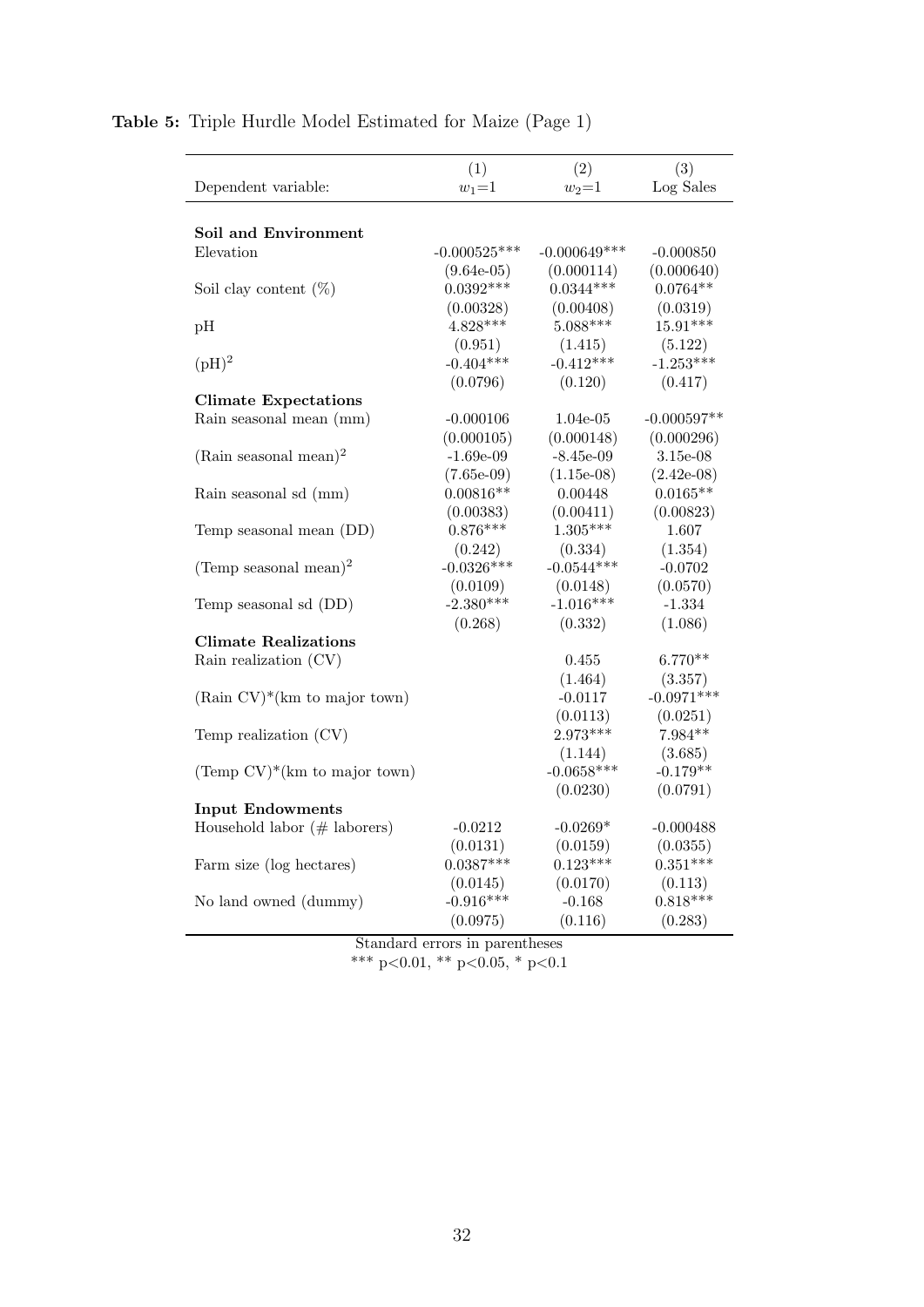| Dependent variable:          | (1)<br>$w_1 = 1$ | (2)<br>$w_2 = 1$ | (3)<br>Log Sales |
|------------------------------|------------------|------------------|------------------|
|                              |                  |                  |                  |
| Transaction costs            |                  |                  |                  |
| Distance to major town (km)  | $0.208***$       | 0.0984           | -0.0779          |
|                              | (0.0452)         | (0.0681)         | (0.189)          |
| (Distance to major town)2    | $7.08e-05***$    | $-4.41e-05$      | $-0.000255***$   |
|                              | $(1.34e-05)$     | $(3.98e-05)$     | $(6.83e-05)$     |
| Distance to major road (km)  | $0.0101*$        | $0.0222***$      | $0.0597**$       |
|                              | (0.00565)        | (0.00640)        | (0.0235)         |
| (Distance to major road)2    | $-0.000168$      | $-0.000519**$    | $-0.00112$       |
|                              | (0.000186)       | (0.000208)       | (0.000730)       |
| Distance to Kampala (km)     | $-0.000928**$    | $-0.00185***$    | $-0.00941***$    |
|                              | (0.000433)       | (0.000528)       | (0.00194)        |
| Household                    |                  |                  |                  |
| Household size (people)      | 0.0231           | 0.0180           | 0.00487          |
|                              | (0.0153)         | (0.0163)         | (0.0306)         |
| Head age (years)             | 0.00404          | $-0.00131$       | $-0.0152$        |
|                              | (0.00415)        | (0.00499)        | (0.0112)         |
| Head education (years)       | $0.0181*$        | 0.00883          | $-0.0345$        |
|                              | (0.00941)        | (0.0111)         | (0.0222)         |
| No Non-farm income (log Ush) | 0.0629           | 0.0499           | $0.261***$       |
|                              | (0.0392)         | (0.0467)         | (0.0954)         |
| Wealth (pca index)           | $0.0255*$        | 0.0256           | 0.0560           |
|                              | (0.0152)         | (0.0195)         | (0.0604)         |
| Urban (dummy)                | $-0.269***$      | $-0.224***$      | $-0.354$         |
|                              | (0.0536)         | (0.0645)         | (0.286)          |
| Year FE                      | Yes              | Yes              | Yes              |
| Season FE                    | Yes              | Yes              | Yes              |
| Region FE                    | Yes              | Yes              | Yes              |
| CRS                          | Yes              | Yes              | Yes              |
|                              |                  |                  |                  |
| $\rho_{12}$                  |                  | $2.691***$       |                  |
|                              |                  | (0.237)          |                  |
| <b>IMR</b> coefficient       |                  |                  | 1.877            |
| $(\sigma * \rho_{32})$       |                  |                  | (1.197)          |
| Observations                 | 17,026           | 17,026           | 2,590            |
| R-squared                    |                  |                  | 0.270            |
|                              |                  |                  |                  |

### Triple Hurdle Model Estimated for Maize (Page 2)

Standard errors in parentheses \*\*\* p<0.01, \*\* p<0.05, \* p<0.1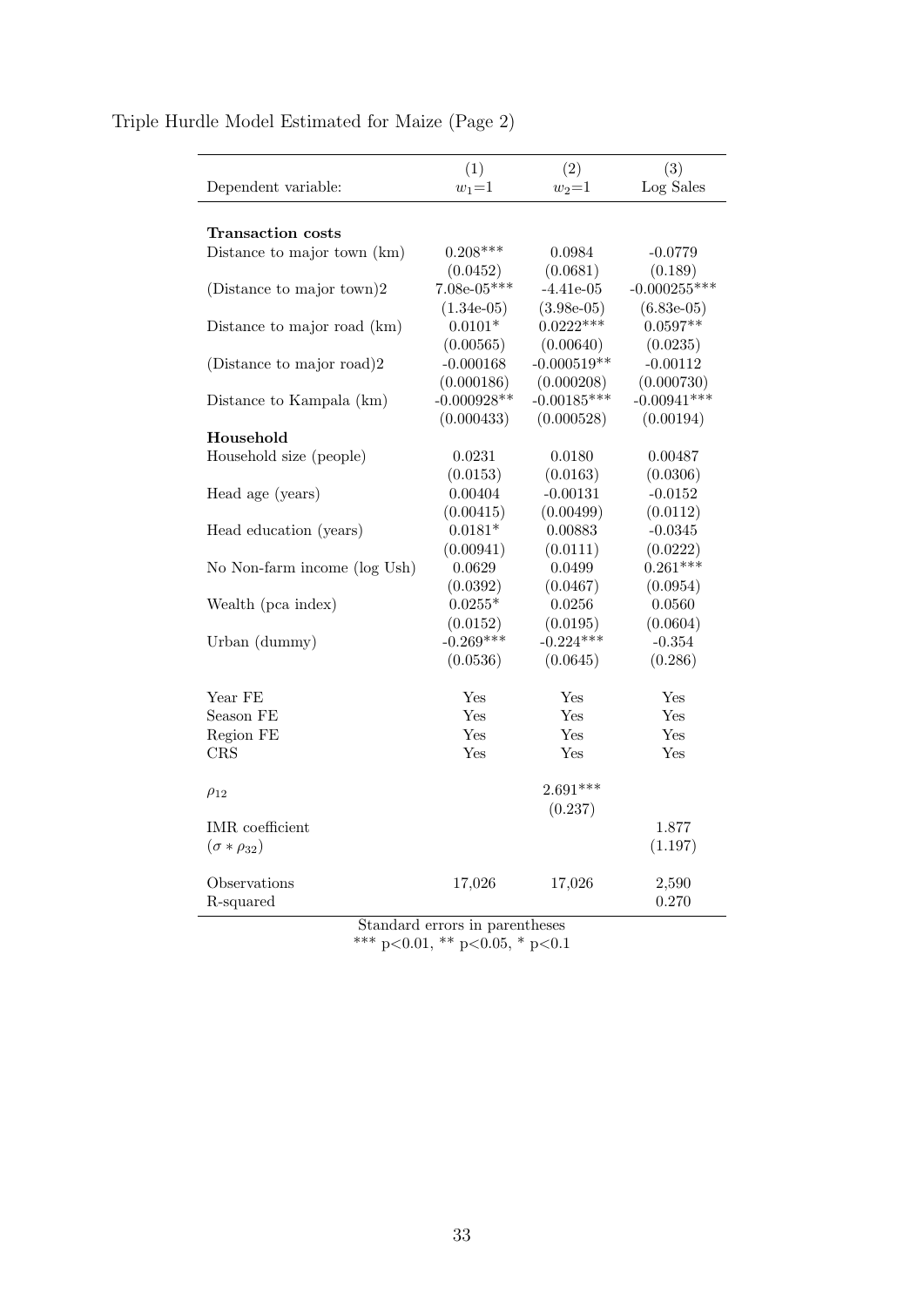|           | Maize        |              |             | Sorghum      |             | Sw Potato    |
|-----------|--------------|--------------|-------------|--------------|-------------|--------------|
|           | $w_2=1$      | <b>Sales</b> | $w_2 = 1$   | <b>Sales</b> | $w_2 = 1$   | <b>Sales</b> |
| Rain      | 0.455        | $6.770**$    | $-2.806$    | $-8.768$     | 0.209       | 3.984        |
|           | (1.464)      | (3.357)      | (2.071)     | (10.59)      | (2.253)     | (4.907)      |
| $Rain*Km$ | $-0.0117$    | $-0.0971***$ | $-0.000231$ | $-0.0948*$   | 0.00182     | $-0.0439$    |
|           | (0.0113)     | (0.0251)     | (0.0103)    | (0.0484)     | (0.0207)    | (0.0447)     |
| DD        | $2.973***$   | 7.984**      | $4.750***$  | 27.13        | $-4.888***$ | $-16.52$     |
|           | (1.144)      | (3.685)      | (1.426)     | (17.38)      | (1.751)     | (40.97)      |
| $DD*Km$   | $-0.0658***$ | $-0.179**$   | $-0.0691**$ | $-0.498*$    | 0.0312      | $-0.0463$    |
|           | (0.0230)     | (0.0791)     | (0.0335)    | (0.263)      | (0.0353)    | (0.276)      |
|           |              | Cassava      | Beans       |              | Gnuts       |              |
|           | $w_2 = 1$    | Sales        | $w_2 = 1$   | <b>Sales</b> | $w_2=1$     | Sales        |
| Rain      | 0.555        | 3.639        | 1.308       | $-2.006$     | $-1.756$    | $-19.59**$   |
|           | (1.915)      | (6.319)      | (1.568)     | (3.161)      | (1.652)     | (8.210)      |
| $Rain*Km$ | 0.00327      | $-0.00551$   | $-0.0171$   | 0.0198       | $-0.00440$  | $-0.0479*$   |
|           | (0.0102)     | (0.0446)     | (0.0114)    | (0.0303)     | (0.00710)   | (0.0283)     |
| DD        | $-3.504**$   | 30.88        | 0.434       | 0.240        | 0.0710      | $-5.452$     |
|           | (1.443)      | (20.33)      | (1.149)     | (2.463)      | (1.495)     | (3.667)      |
| $DD*Km$   | 0.0243       | $-0.283*$    | $-0.0134$   | 0.00147      | 0.00753     | 0.121        |
|           | (0.0283)     | (0.167)      | (0.0229)    | (0.0499)     | (0.0278)    | (0.0841)     |
|           |              |              |             |              |             |              |

Table 6: Climate Realizations on Sale Propensity and Sale Quantity

These results were estimated via a crop-specific triple hurdle model of sales, specified exactly as in Table 7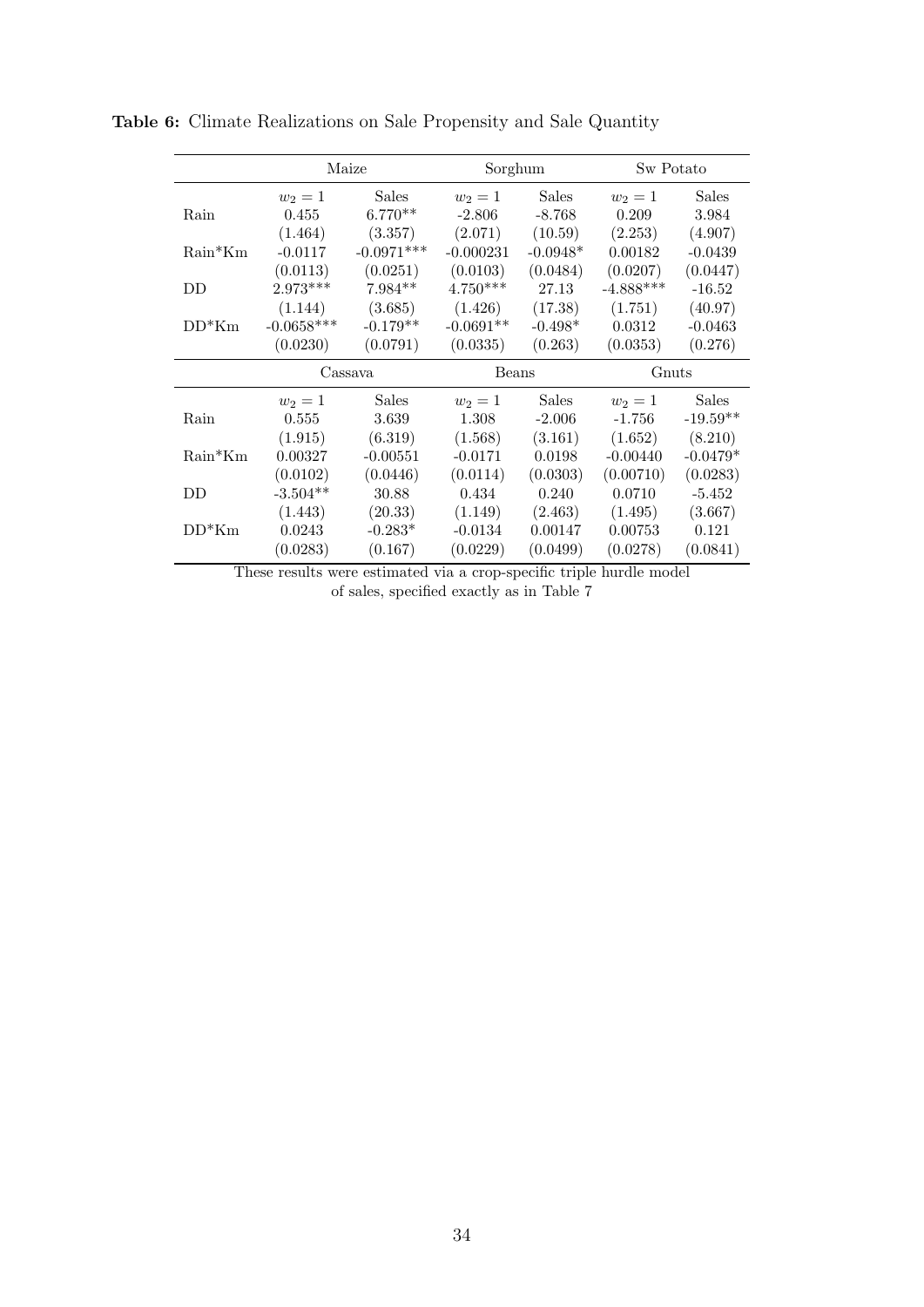# Appendix 1

Figures 1 and 2 illustrate the zinc density distribution of maize and cassava, which were sampled at both homes and markets in communities across Uganda. Median cassava zinc content drops by 40 percent at market, and median maize content drops by 83 percent.

While these were the only two crops sampled at both homes and markets, suggestive evidence points to similar patterns for other crops. Figure A1 illustrates the zinc content of millet purchased at market and sorghum sampled at households, two cereals generally considered to have almost identical zinc content. (The HarvestPlus Food Composition Table lists millet and sorghum as having 1.7 and 1.6 mg of zinc per 100 grams of crop, respectively.) The median zinc content of millet purchased from market is only 56 percent of the median zinc content of sorghum sampled from homes.

Figure A2 illustrates the zinc content distribution of cowpeas purchased at market and beans sampled at households. While not strictly comparable, these crops are again considered to have similar zinc content, and the observed pattern is the same: market-purchased cowpeas are lower and less variable in zinc than home-produced beans. While market samples were not gathered for sweet potatoes or groundnuts, Figures A3 and A4 illustrate heterogeneous zinc content with long upper tails, as with other sampled crops.

It is unlikely that processing accounts for the difference between household and market zinc content, as there was no difference between the market vs. home processing of cassava, millet and sorghum, or beans and cowpeas. Beans and cowpeas were purchased whole from the market or sampled whole from the household. Millet and sorghum are purchased as grain from the market, and sampled as grain from the household. While cassava was purchased in the form of flour from the market, and purchased as tubers from the household, the household tubers were then processed in exactly the same way that tubers are processed at market; the tubers were peeled and sliced into pieces, the pieces were dried, and the dried cassava was ground into flour.

There was a slight processing difference for maize; household-sampled maize was ground into unrefined maize flour, while maize flour purchased at market had been ground at local mills, and often refined or partially refined. But while refinement might lead to 10-50 percent decrease in maize zinc content, it is unlikely to account for an 83 percent decrease. HarvestPlus FCT values indicate that maize processing decreases zinc content by 60 percent, substantially less than the 83 percent differential observed in our data. And even this value may be higher than appropriate, given that the HarvestPlus value for refined flour is derived from the USDA FCT value for refined, de-germed cornmeal. (This is NDB No 20022 in the most recent USDA table, Nutrient Database Release 26.) Locally-owned Ugandan mills de-husk, but do not de-germ, cereals, therefore preserving a greater proportion of zinc and other nutrients. In a study of such locally-owned mills in Benin, Greffeuille et al. (2011) finds that processing dry maize grain (as is done in Uganda) decreases zinc content by only 11 percent, and processing wet, washed maize grain decreases zinc content by 54 percent.

Crops were analyzed for trace metal content via a Vulcan 84 Digestion, which gives the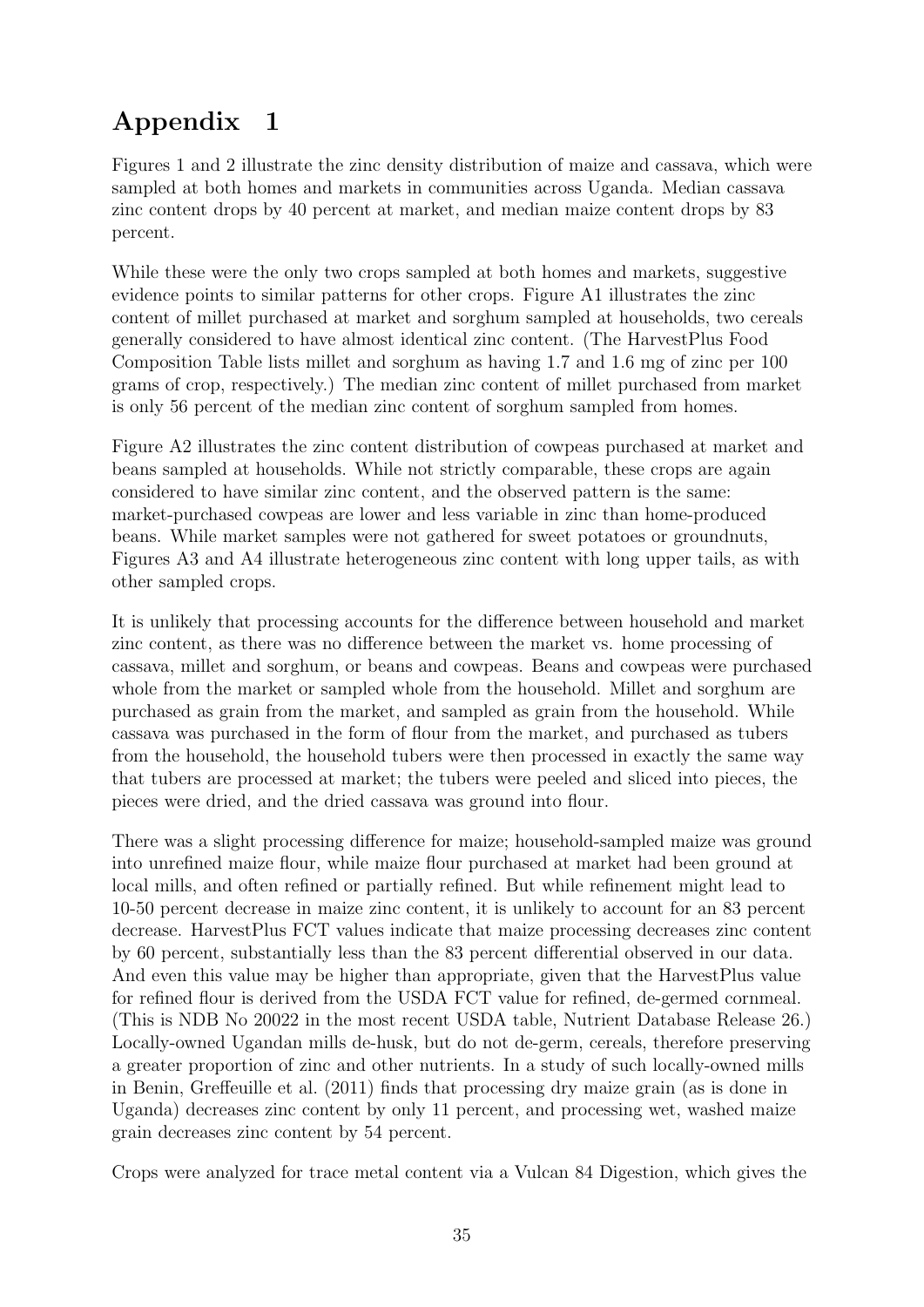mineral quantity in parts per million. Degradation of nutrients over time is also unlikely to account for the differential, given that metals do not degrade over time. (Vitamins do.)

Figure A1: Millet and Sorghum Zinc Figure A2: Bean and Cowpea Zinc Distributions: Household vs. Market Distributions: Household vs. Market





Figure A3: Sweet Potato Zinc Figure A4: Groundnut Zinc Distributions: Household Only Distributions: Household Only

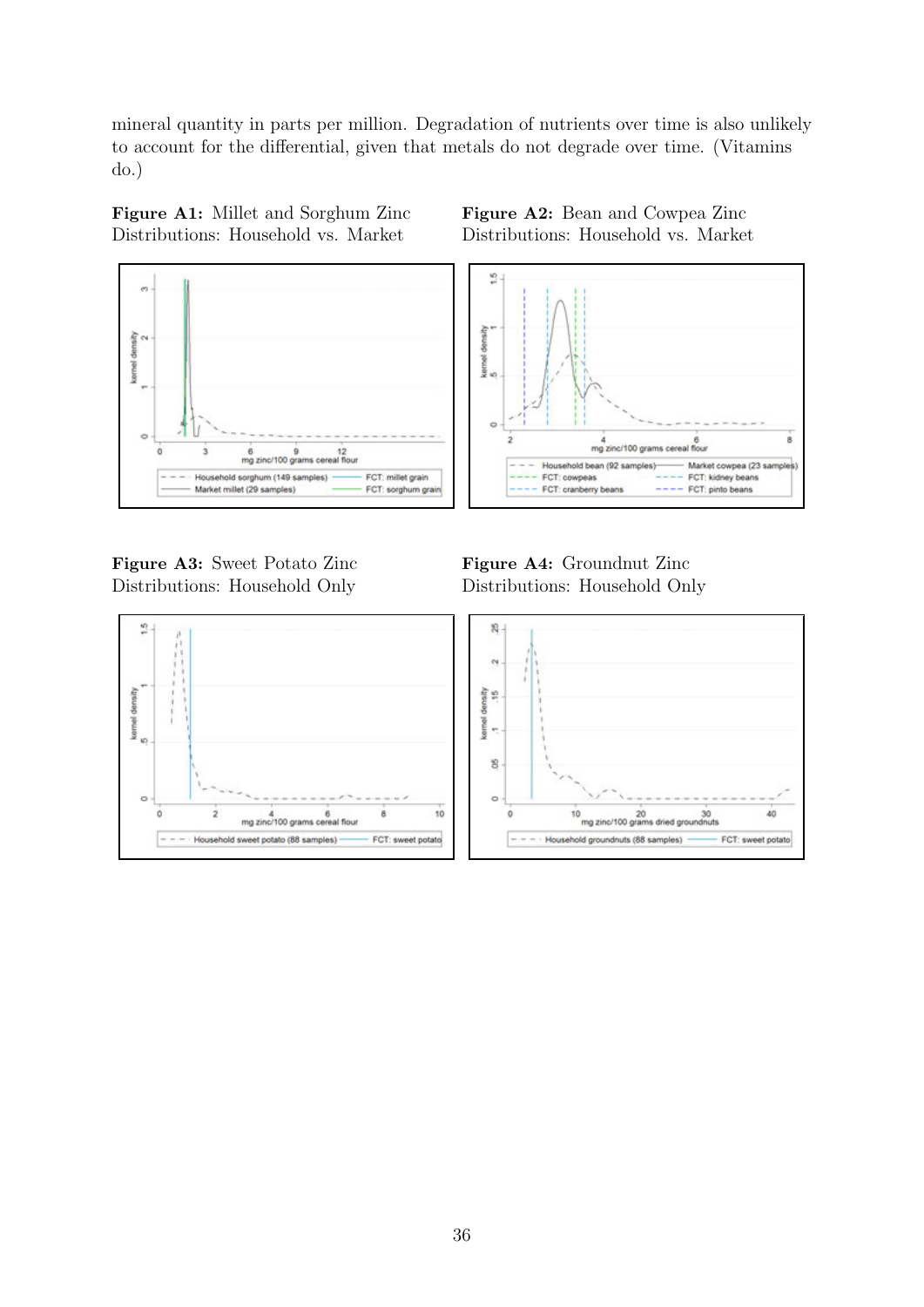# Appendix 2

Food Frequency Questionnaires (FFQs) are a common tool for procuring the dietary intake of a select group of vitamins or minerals, rather than attempting a to gather comprehensive data on all dietary intake. In an FFQ, an individual (or caretaker) gives the number of times that each item on a list of foods was eaten during a particular recall period — in our case one week. In some cases, and in our survey, an average portion size is also chosen for each food item. We illustrated portion sizes (small, medium and large) with a book of pictures, as shown in Figures A5 and A6. Caretakers were also shown the physical plate on which the pictures were taken.

Foods listen on an FFQ are chosen to represent the major dietary sources of the nutrients of interest, according to prior and more comprehensive food recall data. Our nutrients of interest were zinc and selenium, and the foods listened on our FFQ capture 98 percent of all zinc consumption in Ugandan children under five, according to detailed food recall data gathered in central and eastern Uganda by the Reaching End Users (REU) project, a HarvestPlus initiative introducing orange-fleshed sweet potato to farmers in rural Uganda (Hotz et al. 2012).<sup>19</sup>

The FFQs were conducted for one child per household, covering all zinc-relevant food intake in the preceding week. Qualifying children were under 5 years of age, present at the time of the survey, and not exclusively breastfeeding. If a household had multiple children present who fit these criteria (e.g. a son, a niece, and a cousin), surveyors chose the biological child of the household head. If the household head had multiple biological children present, all fitting the necessary criteria, the surveyors chose the oldest child.

Three zinc intake variables are calculated according to the food recall data provided by the FFQ — the difference between them is in the assumed zinc content of particular crops. For the first zinc intake variable, the mean zinc content of crops sampled on smallholder farms is used to define the contribution of staple crops to dietary zinc intake. For the second, the mean zinc content of crops sampled from rural markets is used. For the third, crop zinc content is defined according to the HarvestPlus food frequency table (FCT) for Uganda.

For crops that were sampled at homes but not at markets (sweet potato, ground nuts and cow peas), the nutrient content from the HarvestPlus FCT is used in this second, market-based variable. Sorghum and millet are assumed to have identical zinc content, and so sorghum samples from households define the contribution of both crops to dietary zinc intake in the first variable, and millet samples from markets define the contribution of both crops to dietary zinc intake in the second variable.

For all three zinc intake variables, the zinc content of foods not sampled at homes or markets (generally foods low in zinc content such as leafy greens, or foods for which no U.S. import permit may be obtained such as goat meat) is defined according to the HarvestPlus food composition table value.

<sup>&</sup>lt;sup>19</sup>In using the REU food recall data to construct a list of foods for the FFQ, I followed protocols laid out by a technical document written by Christine Hotz, the primary architect of the REU Food Frequency Recall. That food recall was focused on vitamin A consumption, and so the recall itself was not useful for our purposes, but the methodology — and data to conduct it — was highly useful.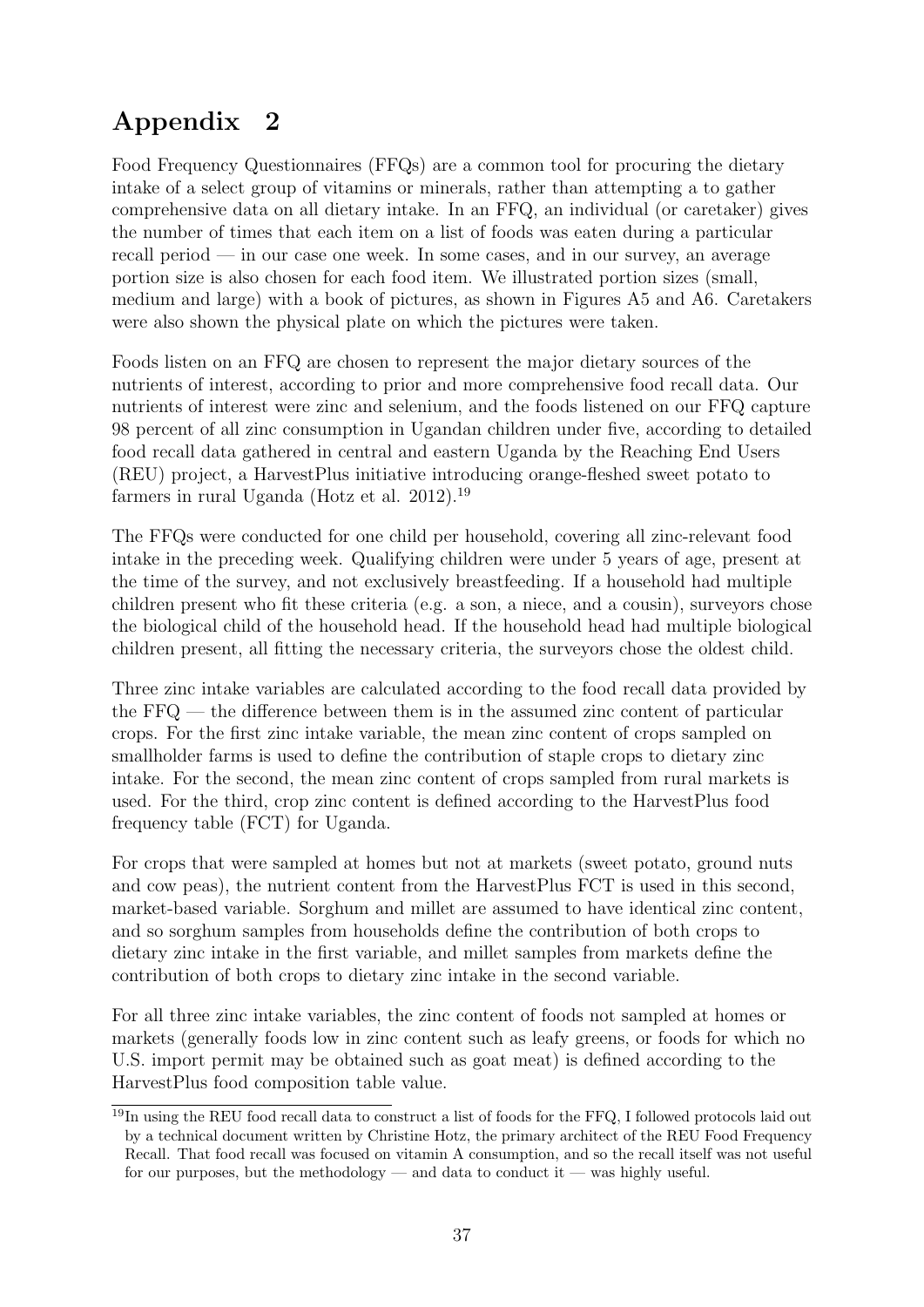Figure A5: Portion Size Picture of Figure A6: Portion Size Picture of Mukene (Small Fish) Katogo (Cassava & Beans)



Katogo (Cassava & Beans)

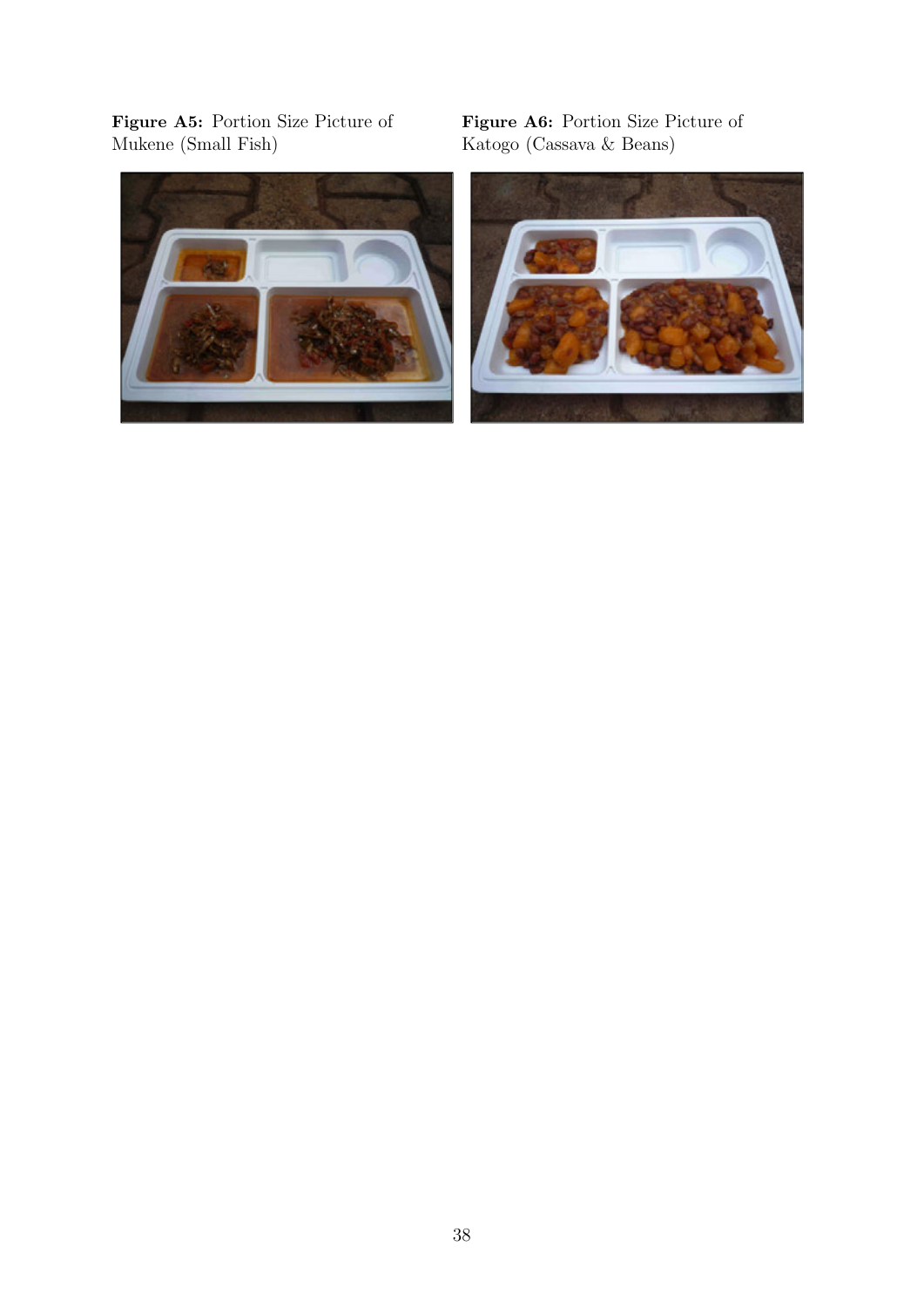### Appendix 3

Lawson and Hanson (1974) explain how Single Value Decomposition (SVD) may be used to sold the Ordinary Least Squares (OLS) problem. Their technique may be explained in the following way.

In the typical approach to OLS we minimize  $||\mathbf{X}\beta - \mathbf{y}||^2$ , where **X** is an  $m \times n$  matrix,  $\beta$  is an  $m \times 1$  matrix, and y is an  $m \times 1$  matrix.

Using SVD, we may decompose X follows

$$
\mathbf{X} = \mathbf{U}\mathbf{S}\mathbf{V}^{\mathbf{T}}
$$

where U is an orthogonal  $m \times n$  matrix, S is a diagonal  $n \times n$  matrix with successive, positive and non-decreasing entries, and  $V<sup>T</sup>$  is an orthogonal  $n \times n$  matrix.

Because U is orthogonal,  $U^T$  is also orthogonal, and both are therefore distancepreserving under multiplication. Thus,

$$
||\mathbf{X}\beta - \mathbf{y}||^2 = ||\mathbf{U}^T(\mathbf{X}\beta - \mathbf{y})||^2
$$
  
= 
$$
||\mathbf{U}^T(\mathbf{U}\mathbf{S}\mathbf{V}^T\beta - \mathbf{y})||^2
$$
  
= 
$$
||\mathbf{S}\mathbf{V}^T\beta - \mathbf{U}^T\mathbf{y})||^2
$$
  
= 
$$
||\mathbf{S}\gamma - \mathbf{g}||^2
$$

where the third line follows from the fact that **U** is an orthogonal matrix, and we define  $\gamma = V^{\mathbf{T}} \beta$  and  $\mathbf{g} = U^T \mathbf{y}$ , both  $n \times 1$  matrices.

To minimize  $||\mathbf{X}\beta - \mathbf{y}||^2$ , we can therefore choose a  $\hat{\gamma}$  to minimize  $||\mathbf{S}\gamma - \mathbf{g}||^2$ . The original parameter vector  $\hat{\beta}$  is calculated as  $\mathbf{V}\hat{\gamma}$ .

Predicted outcome  $\hat{\mathbf{y}}$  may be equivalently calculated as either  $\mathbf{X}\hat{\boldsymbol{\beta}}$  or  $\mathbf{USg}$ , since  $\mathbf{X}\beta \simeq \mathbf{y}$  and  $\mathbf{S}\hat{\gamma} \simeq \mathbf{g} = \mathbf{U}^T\mathbf{y}$ . The residual  $\hat{\mathbf{r}}$  may be equivalently calculated as either  $y - X\hat{\beta}$  or  $U(g - S\hat{\gamma})$  since  $y - X\beta = U(g - USV^{T}\beta = U(g - S\gamma)$ .

Because S holds successively non-increasing diagonal values, the elements of  $\hat{\gamma}$  become increasingly insignificant to  $\hat{\beta} = V\hat{\gamma}$ . The candidate solution  $\gamma^{(k)}$  may therefore be considered, where each element of  $\gamma^{(k)}$  is identical to that of the full solution  $\hat{\gamma}$  up until the  $k$ <sup>th</sup> element, and all subsequent elements are zero, as below.

$$
\gamma^{(k)} = \begin{bmatrix} \hat{\gamma}_1 \\ \vdots \\ \hat{\gamma}_k \\ 0 \\ \vdots \\ 0 \end{bmatrix}
$$

In many cases the candidate solution  $\gamma^{(k)}$ , for some particular  $k < n$ , minimizes mean squared forecasting error (MSFE) better than the full solution  $\gamma$ . This is because the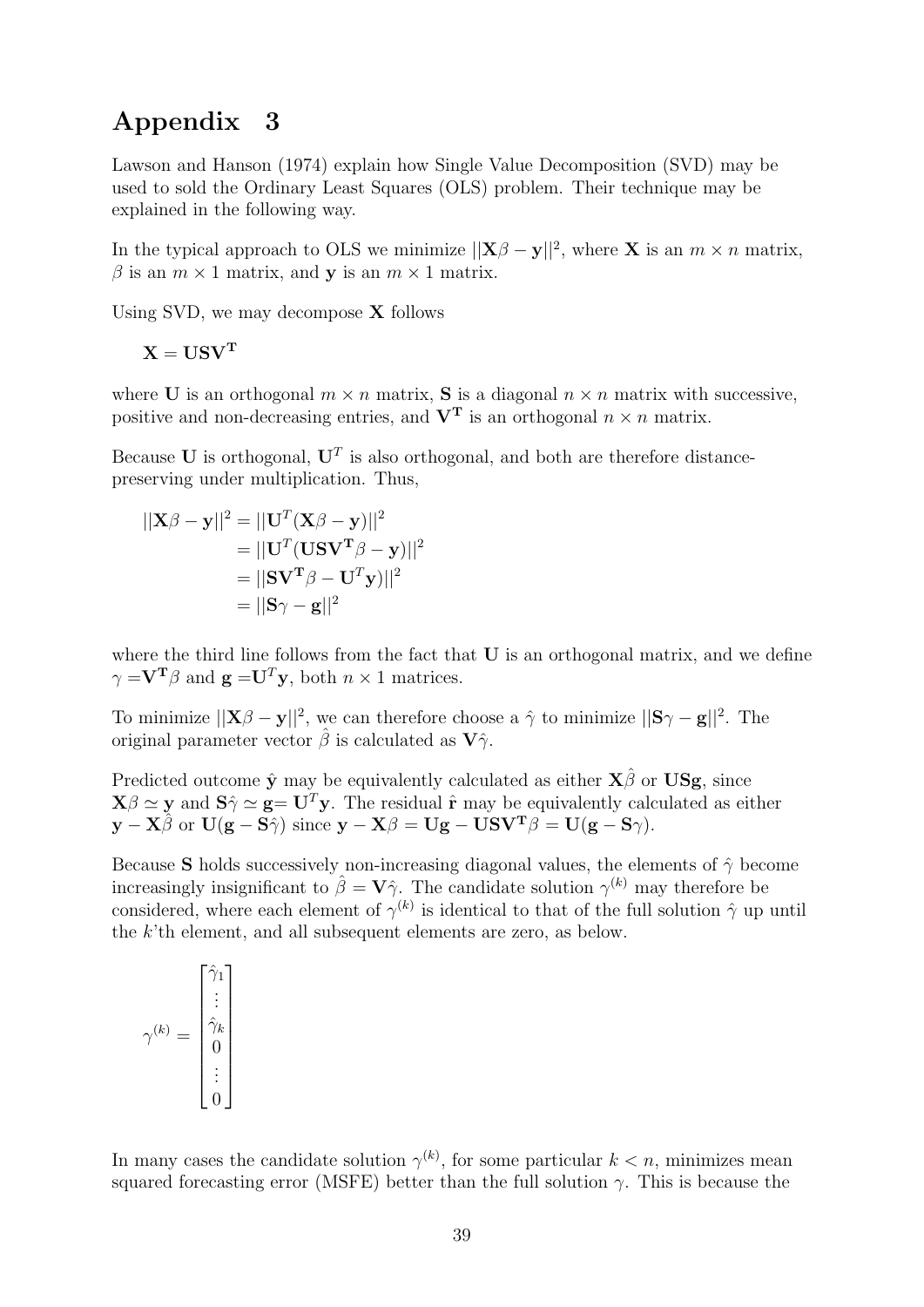rows of matrix  $V$  hold "averages" for the columns of matrix  $X$ , but with each row explaining less and less of the variation in X. One might imagine that, past some particular column  $k$ , the rows of matrix V hold only sample-specific variation in  $X$ , rather than variation that can be predicted out of sample. In other words, a solution vector  $\hat{\beta}$  that captures such variation is over-fitting the model, leading to an increase in  $R^2$  within sample, but also an increase in MSFE out of sample. A solution vector  $\hat{\beta}$  that captures only the variation within the first  $k$  vectors of  $V$  will better minimize MSFE.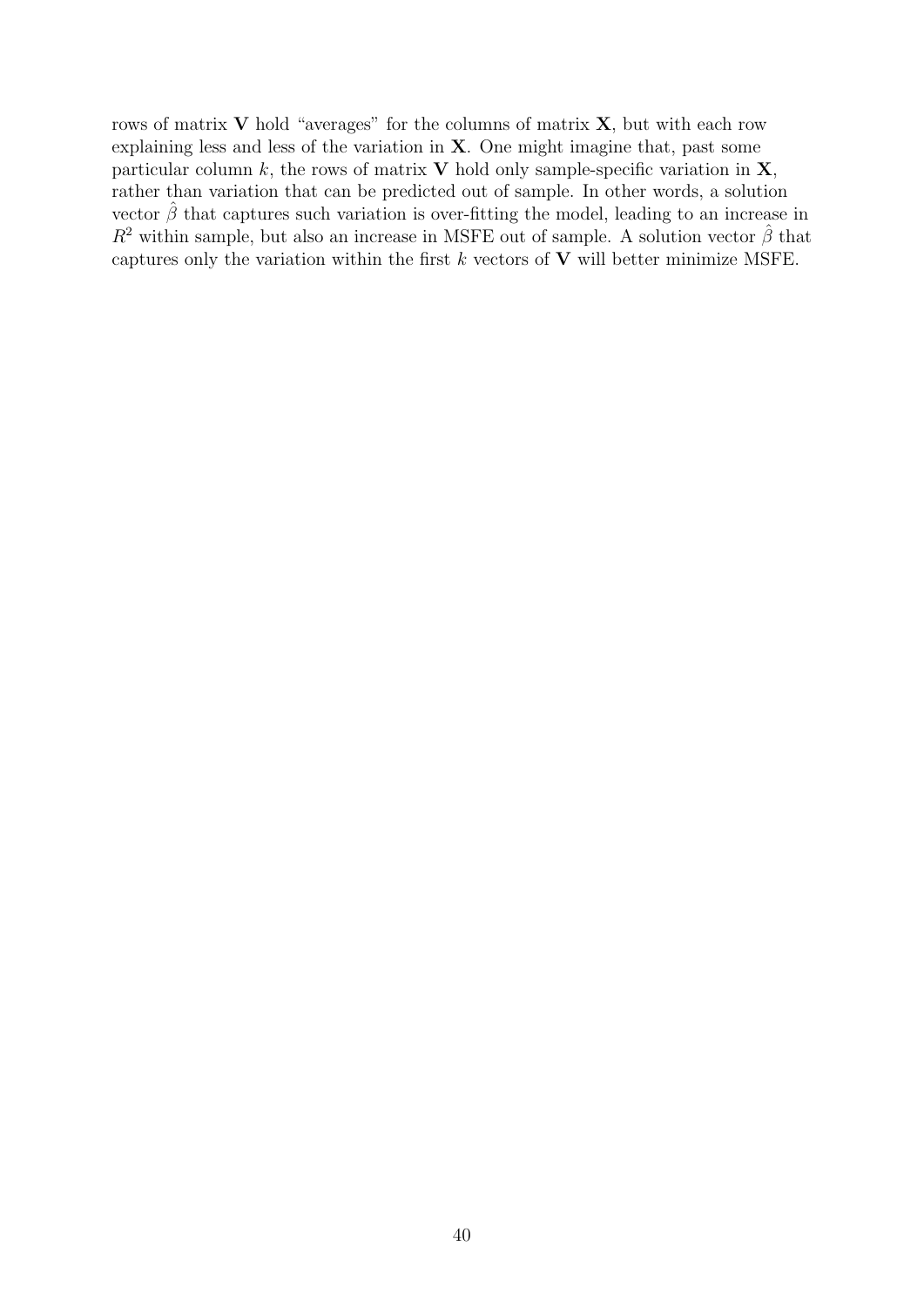# Appendix 4

An initial model includes a number of household-specific covariates in the model for crop zinc production. For each of the three crop categories (cereals, tubers and legumes), these household-specific covariate are given zero weight, with the exception of the log productivity per hectare variable. Figure A7 illustrates this fact for the cereal model — the vertical axis gauges the weight of each covariate listed below, and the first 14 covariates (bicycle owned, motorcycle owned brick walls, cash crop grown, legumes grown, education of household head, head age, head sex, household size, trees planted on plots, inorganic fertilizer used, organic fertilizer used, erosion-controlling structures) used are given zero weight. Interacting these covariates, and/or interacting these covariates with the area-level covariates, yields the same result. This is true for the cereal model and for the tuber and legume models. (Results available upon request.)

The only household-specific covariate to receive weight in the model is log productivity per hectare. Productivity per hectare has implications for household-specific soil nutrient content — in this way, the variable may proxy for household-specific deviation from the area-level values of soil pH and soil calcium that are included in the model. This variable, and all of it's interaction, is included in the final model. In Figure A7, the variable is called "lugxperhec" and it's interactions are the last 6 variables (luph, luph2, luca, lupr, luau, lulu).

The final model used includes all interactions between soil calcium, soil pH, average precipitation, average temperature, and log productivity per hectare. Average precipitation is a raster-grid average of monthly precipitation data from 1999-2008 (the decade before the UNPS survey began), and average precipitation is a raster-grid average of monthly temperature data from the same period.

For cereals,  $k = 5$  minimizes RMFE, at which point  $R^2$  is 0.43. (See Figure 5.) For both tubers and legumes,  $k = 3$  minimizes RMFE, at which point  $R^2$  is 0.81 and 0.23, respectively. Figures A8 and A9 display these results.

Figure 6 illustrates the cereal model residual distribution for producers, sellers and major sellers. Figures A10 and A11 do the same for the tuber model and the legume model. In neither case do residual distributions appear to differ by selling status, indicating that comparisons of predicted zinc should be valid across these categories.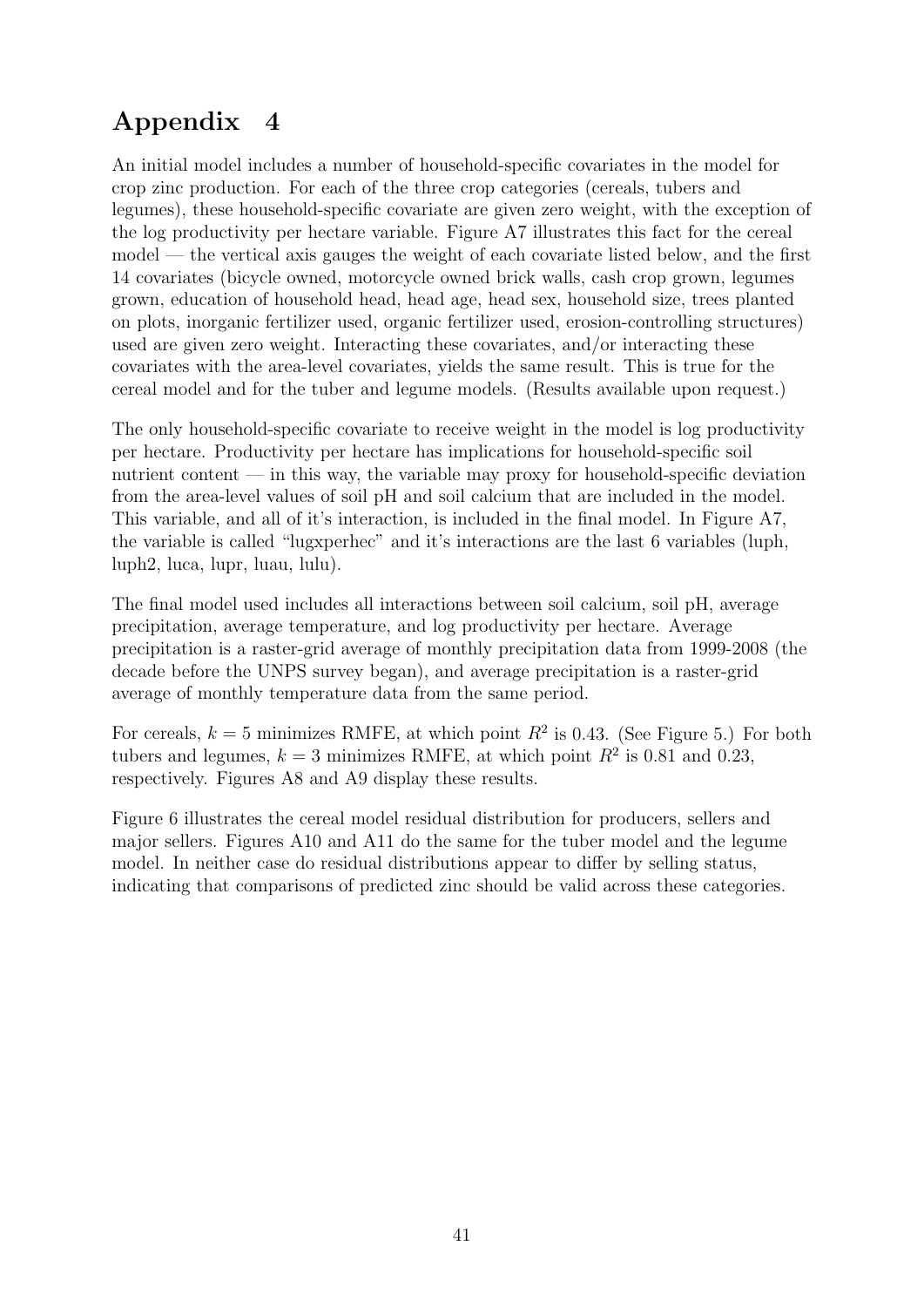

Figure A7: Zero-Weighted Household-Specific Covariates (Cereal Model)

Figure A8: Tubers: Choosing k by RMFE

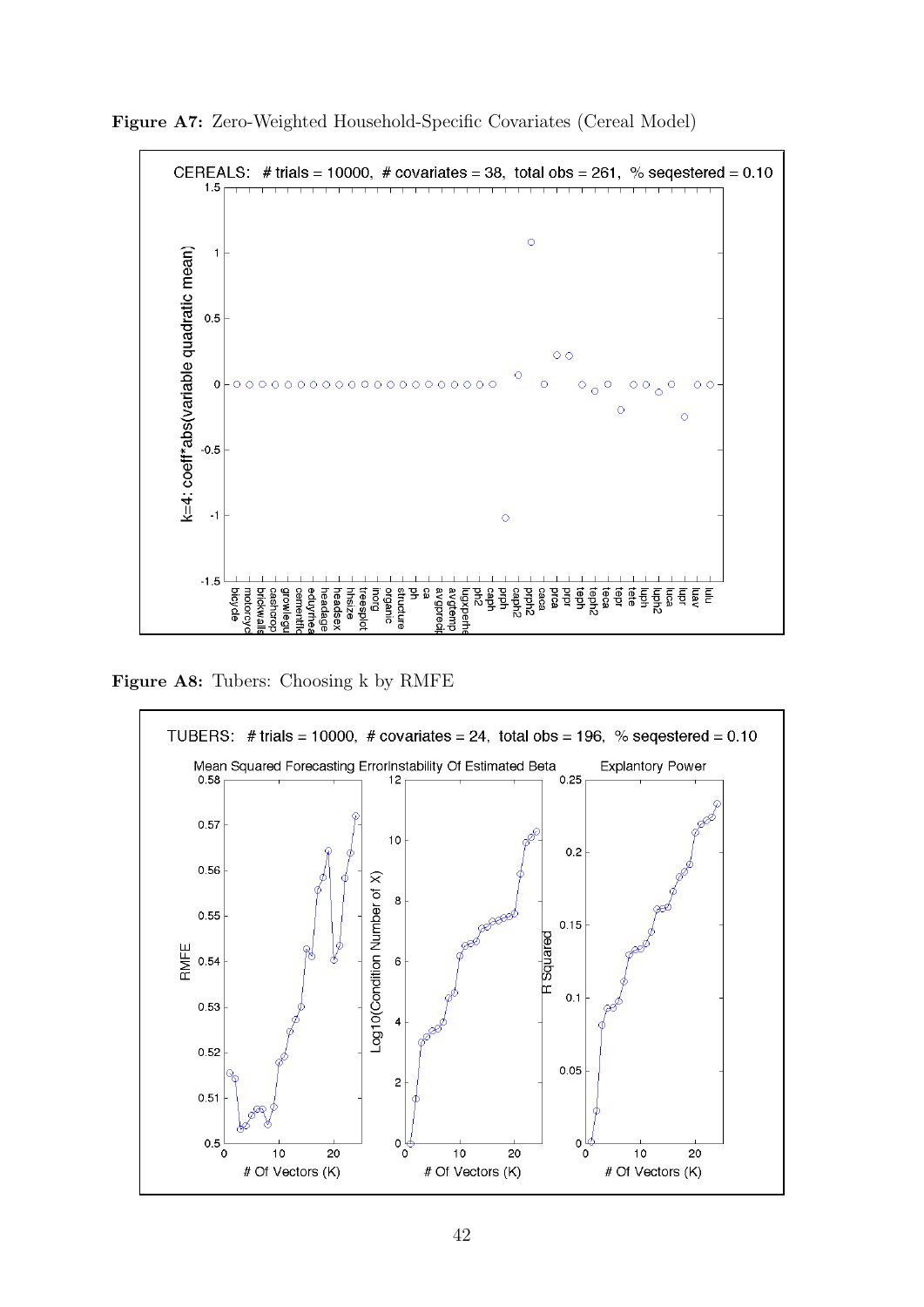

Figure A9: Legumes: Choosing k by RMFE

Figure A10: Tubers: Residuals (k=5) for Producers, Sellers, and Major Sellers